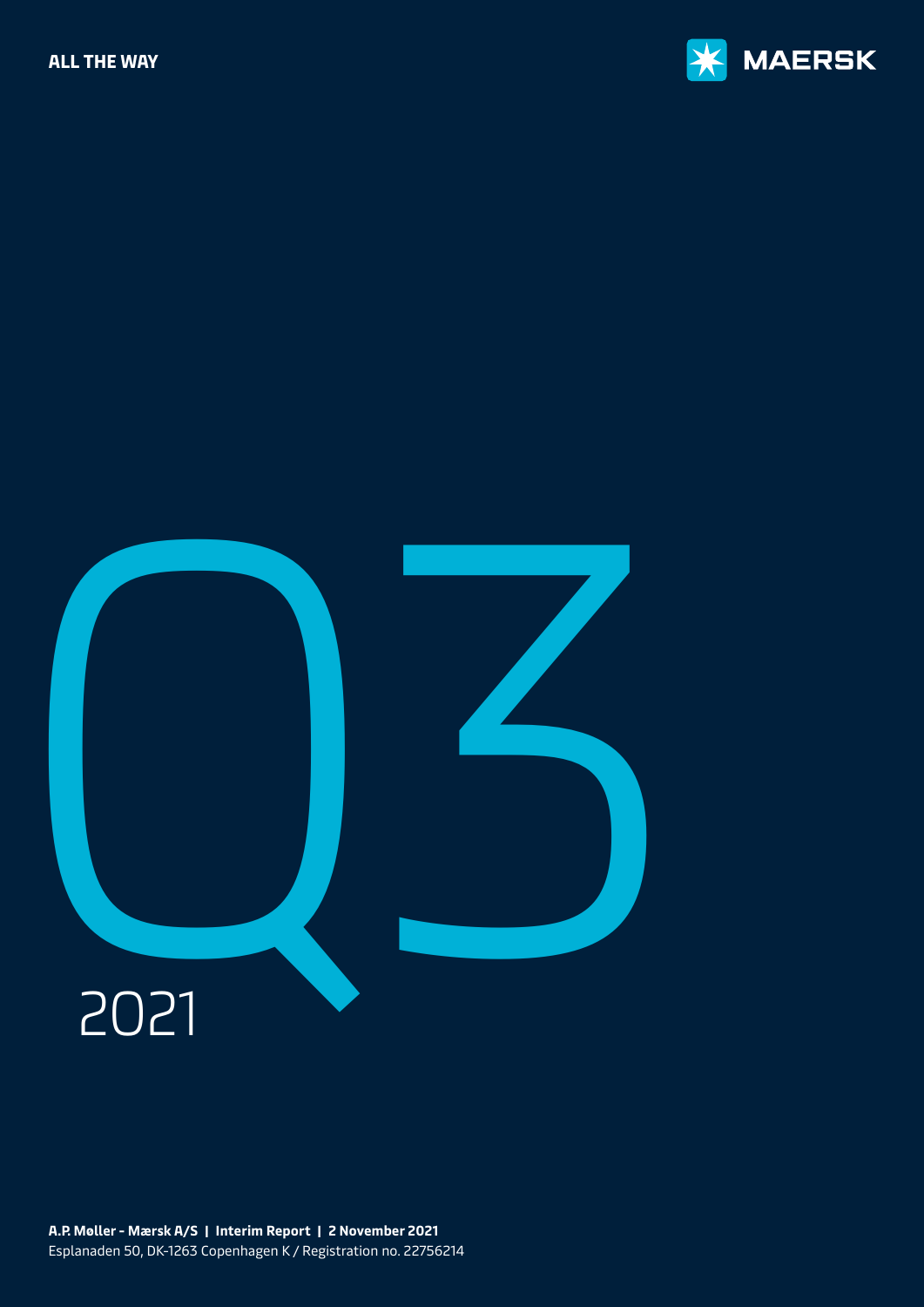# <span id="page-1-0"></span>Table of contents

### 3 [Directors' Report](#page-2-0)

- 3 [Message from the CEO](#page-2-0)
- 4 [Highlights Q3 2021](#page-3-0)
- 5 [Summary financial information](#page-4-0)
- 6 [Financial review](#page-5-0)
- 10 [Guidance for 2021](#page-9-0)
- 11 [Market update](#page-10-0)
- 12 [Ocean](#page-11-0)
- 14 [Logistics & Services](#page-13-0)
- 16 [Terminals & Towage](#page-15-0)
- 18 [Manufacturing & Others](#page-17-0)
- [20 Statement of the Board of Directors](#page-19-0)  [and the Executive Board](#page-19-0)

### 21 [Financials](#page-20-0)

- 21 [Condensed income statement](#page-20-0)
- [21 Condensed statement of comprehensive income](#page-20-0)
- 22 [Condensed balance sheet at 30 September](#page-21-0)
- 23 [Condensed cash flow statement](#page-22-0)
- 24 [Condensed statement of changes in equity](#page-23-0)
- 25 [Notes](#page-24-0)

### 31 [Additional information](#page-30-0)

- 31 [Quarterly summary](#page-30-0)
- 32 [Definition of terms](#page-31-0)

**Contacts for further information Søren Skou,** CEO Tel. +45 3363 1901

**Patrick Jany,** CFO Tel. +45 3363 3106

**Investors Stig Frederiksen,** Head of Investor Relations Tel. +45 3363 3106

**Media Signe Wagner,** Head of External Relations Tel. +45 3363 1901

The Annual Report 2021 is expected to be announced on 9 February 2022.

#### **Webcast and dial-in information**

A webcast relating to the Q3 2021 Interim Report will be held on 2 November 2021 at 11.00 (CET). Dial-in information on [investor.maersk.com.](http://investor.maersk.com)

Presentation material for the webcast will be available on the same page.

The Interim Report for Q3 2021 of A.P. Møller - Mærsk A/S (further referred to as A.P. Moller - Maersk as the consolidated group of companies) has been prepared in accordance with IAS 34 'Interim Financial Reporting' as issued by the International Accounting Standards Board (IASB) and adopted by the EU and additional Danish disclosure requirements for interim financial reporting of listed companies.

The interim consolidated financial statements have not been subject to audit or review.

#### **Comparative figures**

Unless otherwise stated, all figures in parentheses refer to the corresponding figures for the same period prior year.

#### **Forward-looking statements**

The interim report contains forward-looking statements. Such statements are subject to risks and uncertainties as numerous factors, many of which are beyond the control of A.P. Moller - Maersk, may cause the actual development and results to differ materially from expectations contained in the interim report.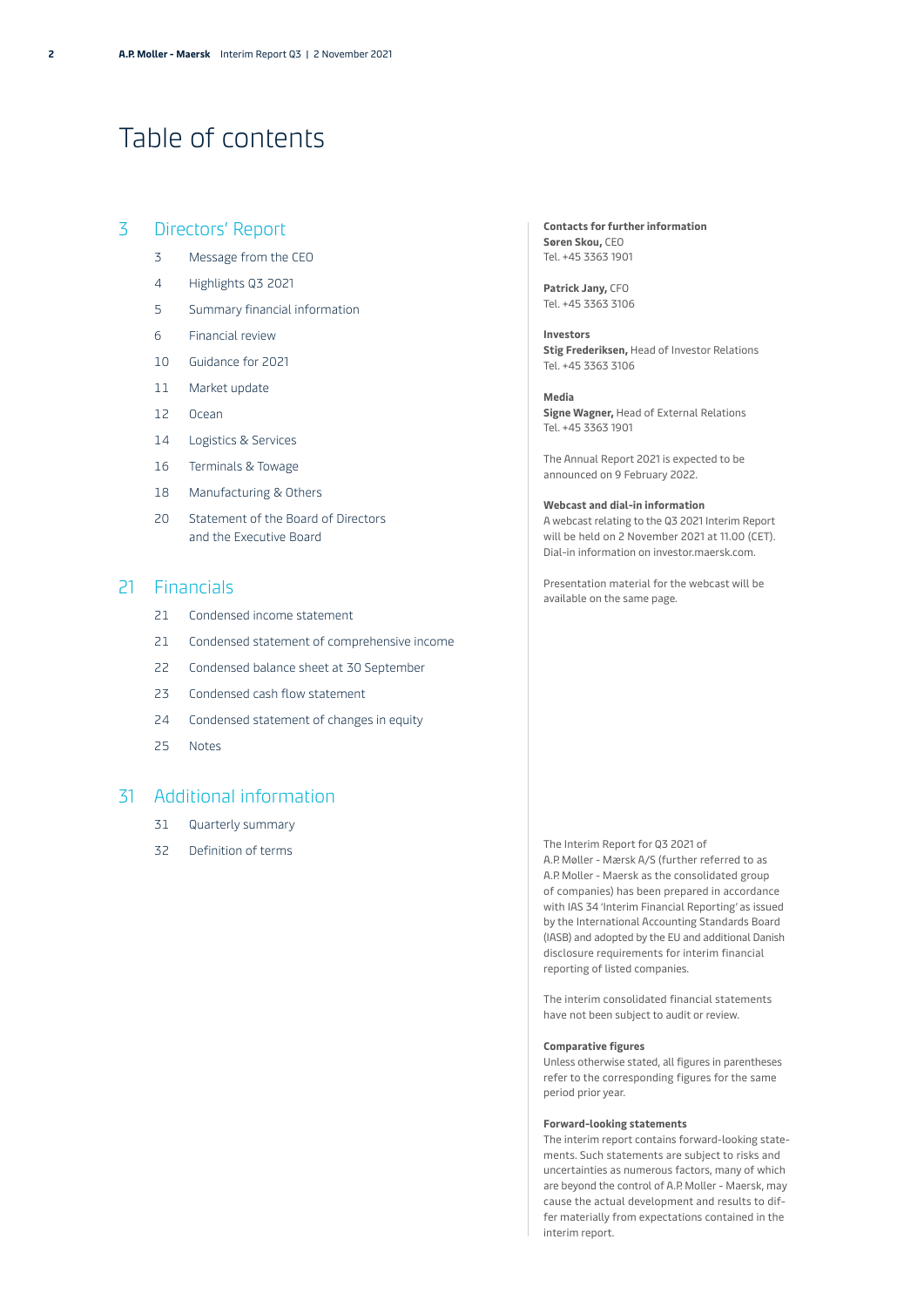# <span id="page-2-0"></span>Message from the CEO

" In the third quarter, A.P. Moller - Maersk once again set new records in the financial performance across Ocean, Logistics & Services and Terminals. Revenue was up 68% to USD 16.6bn compared to the same quarter last year, EBITDA tripled to USD 6.9bn and EBIT was up almost five times to USD 5.9bn.

In the ongoing exceptional market situation with high demand in the USA and global disruptions to the supply chains, we continued to increase capacity and expand our offerings to keep cargo moving for our customers. Supporting our customers' end-to-end logistics needs and alleviating the constraints is key to our integrator strategy by designing a more stable Ocean business, strongly growing our integrated logistics offering and relying on automated and efficient terminals.

Ocean performance was driven by high rates in an exceptional market during which we kept growing our long-term contract business, thus guaranteeing reliable transportation to our customers. Currently 64% of our long-haul volumes are on long-term contracts compared to 50% a year ago, including multi-year contracts of more than 1.4 million FFE.

In Logistics & Services, we saw top line growth significantly above industry level with organic volume-driven revenue growth of 33% and robust margins on par with industry average. Synergies between Ocean and Logistics & Services keep supercharging the growth as more than half came from Ocean key clients buying into our integrated end-to-end solutions.

Gateway terminals managed to handle record volumes in the quarter, which together with underlying efficiency improvements allowed to further improve returns to a ROIC of 10.0%, despite experiencing higher costs due to congestions.

As a natural next step in expanding our multimodal offering, we today announce the acquisition of Senator International to expand our air freight carrier operations and the ordering of two triple seven aircraft to complement our existing fleet. By strengthening our footprint within air freight, we become a sizable player able to add even more flexibility to our customers' supply chains and further support their needs for truly integrated logistics across ocean, air and landside.

On the back of the strong Q3, we confirm our guidance for the full year as announced on 16 September 2021, and we look forward to further progress in our strategy in the coming quarters and years. To reflect our transformation and our continued commitment to shareholder returns, the Board of Directors has decided to extend the current share buy-back programme by an additional USD 5bn over the years 2024 and 2025."

**Søren Skou** Chief Executive Officer A.P. Moller - Maersk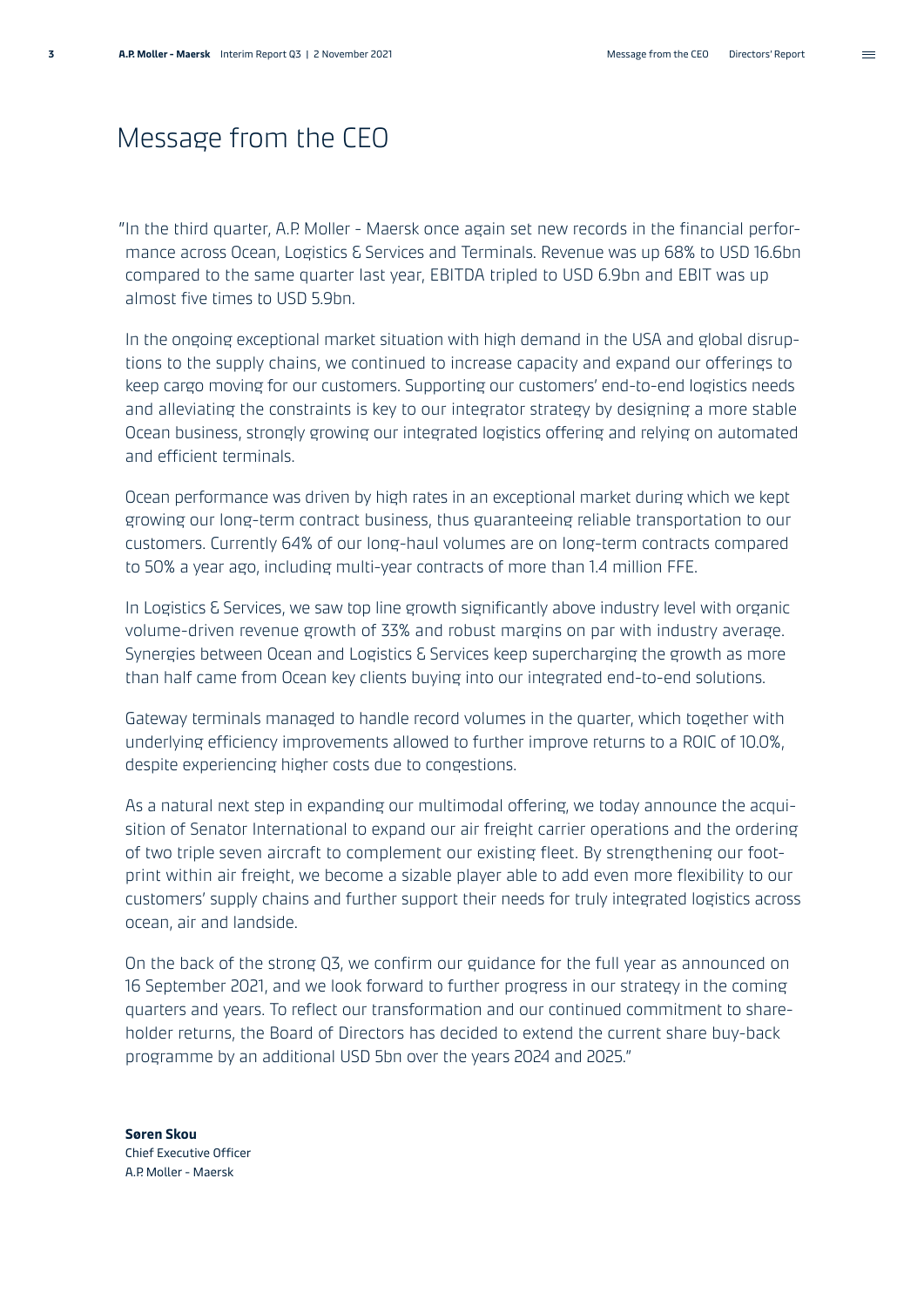# <span id="page-3-0"></span>Highlights Q3 2021

- A.P. Moller Maersk's financial results continue to be exceptionally strong, with record-high revenue, EBITDA and EBIT for Q3 and for 9M across the Ocean, Logistics & Services, and Terminals & Towage segments.
- Revenue for Q3 increased by USD 6.7bn to USD 16.6bn (USD 9.9bn), mainly due to an increase in Ocean of USD 6.0bn, while revenue increased in Logistics & Services by 38% or USD 710m, and by 24% or USD 229m in Terminals & Towage.
- EBIT in Ocean increased to USD 5.3bn (USD 968m), mainly driven by increased freight rates, partially offset by higher costs related to handling, bunker and network.
- In Logistics & Services, EBIT increased to USD 194m (USD 100m), mainly reflecting the significant organic growth in revenue of 33%, driven by strong activity increase across all product families and strong commercial synergies to top 200 Ocean customers, including the impact from the acquisition of Visible Supply Chain Management.
- EBIT in Terminals & Towage increased to USD 352m (USD 236m), with an increase in gateway terminals of USD 119m, driven by higher EBITDA partly due to higher storage income and higher results from joint ventures and associated companies, partly offset by higher depreciation.
- Free cash flow increased to USD 5.3bn (USD 1.5bn), driven by strong cash flow from operating activities increasing to USD 6.6bn (USD 2.2bn), mainly offset by CAPEX of USD 610m (USD 280m) and higher capitalised lease instalments on vessels of USD 611m (USD 397m).
- Return on invested capital (ROIC), last twelve months, increased to 34.5% (5.9%), as earnings improved, and invested capital increased slightly.
- Net interest-bearing debt decreased to USD 3.1bn (USD 9.2bn at year-end 2020), as free cash flow of USD 10.9bn for the first nine months was partly used for share buy-backs of USD 1.5bn, dividends of USD 1.0bn, acquisition of companies of USD 787m and lease liabilities increased by USD 1.3bn. Excluding lease liabilities, the Group had a net cash position of USD 7.0bn (debt of USD 485m at year-end 2020).
- A.P. Moller Maersk acquired HUUB in September, a Portuguese cloud-based logistics start-up specialising in technology solutions for B2C warehousing. Further, as announced, A.P. Moller - Maersk has agreed to acquire Senator International, pending regulatory approvals, in order to significantly increase the air freight activities, and two Boeing B777 aircraft were ordered to be delivered in 2024.
- A.P. Moller Maersk reiterates the guidance for the underlying EBITDA expected to be in the range of USD 22.0bn-23.0bn, the underlying EBIT in the range of USD 18.0bn-19.0bn, and free cash flow (FCF) of minimum USD 14.5bn, as announced on 16 September 2021. The current conditions are expected to continue at least into Q1 2022 and the EBITDA for Q1 2022 is expected to be in line with Q4 2021.
- The Board of Directors has decided to extend the current share buy-back programme by an additional USD 5bn (around DKK 32bn) over the years 2024 and 2025, subject to the corresponding mandate of the annual general meeting.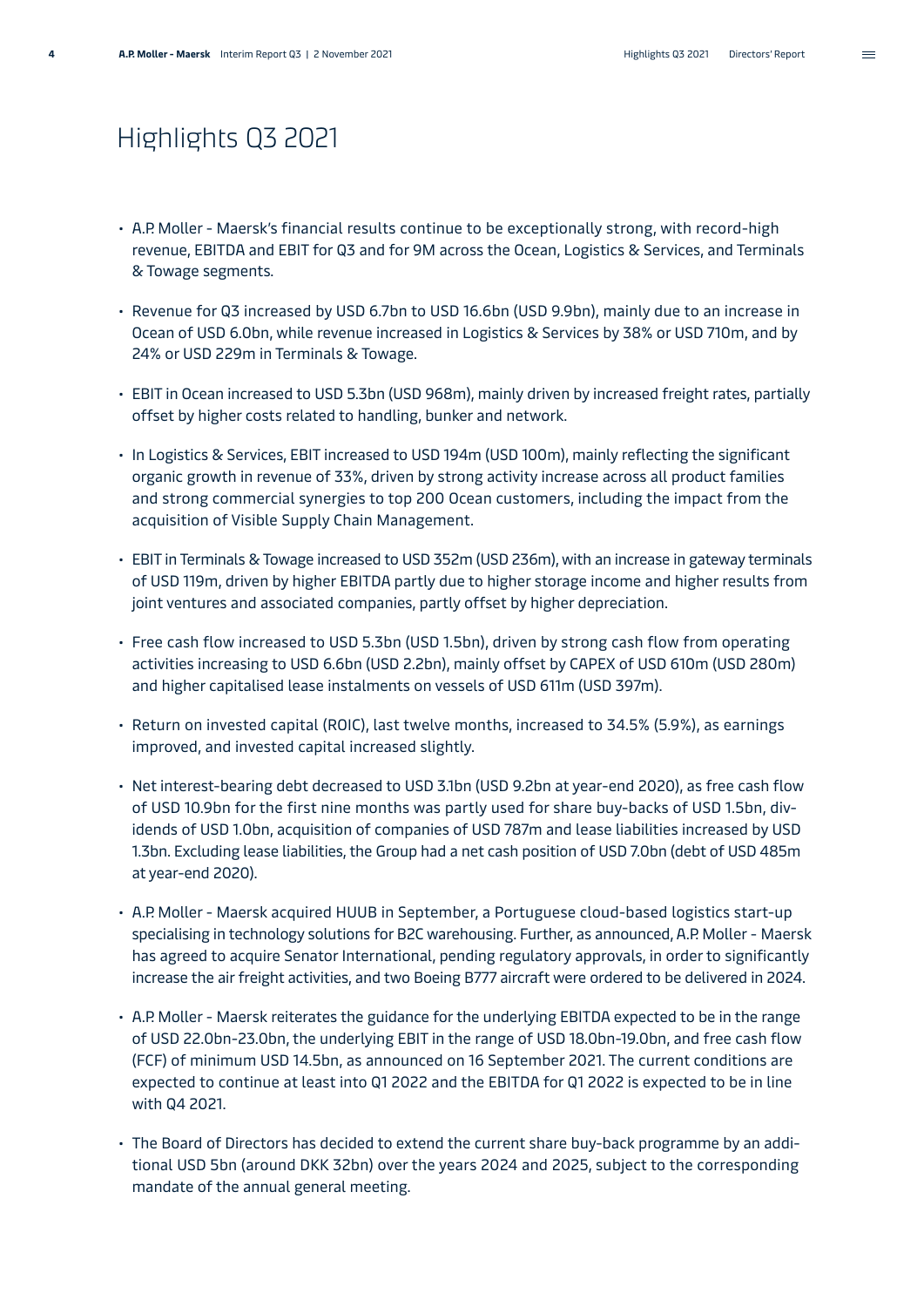$\equiv$ 

### <span id="page-4-0"></span>Summary financial information

**Amounts in USD million** 

|                                                                               | Q3       | Q3       | <b>9M</b> | 9M       | 12M      |
|-------------------------------------------------------------------------------|----------|----------|-----------|----------|----------|
| Income statement                                                              | 2021     | 2020     | 2021      | 2020     | 2020     |
| Revenue                                                                       | 16,612   | 9,917    | 43,281    | 28,485   | 39,740   |
| Profit before depreciation, amortisation and impairment losses, etc. (EBITDA) | 6,943    | 2,297    | 16,046    | 5,515    | 8,226    |
| Depreciation, amortisation and impairment losses, net                         | 1,206    | 1,097    | 3,318     | 3,319    | 4,541    |
| Gain on sale of non-current assets, etc., net                                 | 27       | 8        | 46        | 172      | 202      |
| Share of profit/loss in joint ventures and associated companies               | 95       | 81       | 266       | 224      | 299      |
| Profit/loss before financial items (EBIT)                                     | 5,859    | 1,289    | 13,040    | 2,592    | 4,186    |
| Financial items, net                                                          | $-185$   | $-160$   | $-601$    | $-607$   | $-879$   |
| Profit/loss before tax                                                        | 5,674    | 1,129    | 12,439    | 1,985    | 3,307    |
| Tax                                                                           | 213      | 182      | 515       | 386      | 407      |
| Profit/loss for the period                                                    | 5,461    | 947      | 11,924    | 1,599    | 2,900    |
| A.P. Møller - Mærsk A/S' share                                                | 5,438    | 927      | 11,848    | 1,551    | 2,850    |
| Underlying profit/loss <sup>1</sup>                                           | 5,448    | 1,043    | 11,892    | 1,599    | 2,960    |
| <b>Balance sheet</b>                                                          |          |          |           |          |          |
| Total assets                                                                  | 65,394   | 56,162   | 65,394    | 56,162   | 56,117   |
| Total equity                                                                  | 39,771   | 29,547   | 39,771    | 29,547   | 30,854   |
| Invested capital                                                              | 42,876   | 40,404   | 42,876    | 40,404   | 40,121   |
| Net interest-bearing debt                                                     | 3,123    | 10,804   | 3,123     | 10,804   | 9,232    |
| <b>Cash flow statement</b>                                                    |          |          |           |          |          |
| Cash flow from operating activities                                           | 6,572    | 2,176    | 14,142    | 5,259    | 7,828    |
| Gross capital expenditure, excl. acquisitions and divestments (CAPEX)         | 610      | 280      | 1,391     | 952      | 1,322    |
| Cash flow from financing activities                                           | $-1,853$ | $-1,539$ | $-6,530$  | $-3,218$ | $-5,618$ |
| Free cash flow                                                                | 5,298    | 1,486    | 10,900    | 2,982    | 4,648    |
| <b>Financial ratios</b>                                                       |          |          |           |          |          |
| Revenue growth                                                                | 67.5%    | $-1.4%$  | 51.9%     | $-2.5%$  | 2.2%     |
| EBITDA margin                                                                 | 41.8%    | 23.2%    | 37.1%     | 19.4%    | 20.7%    |
| EBIT margin                                                                   | 35.3%    | 13.0%    | 30.1%     | 9.1%     | 10.5%    |
| Cash conversion                                                               | 95%      | 95%      | 88%       | 95%      | 95%      |
| Return on invested capital after tax (ROIC) (last twelve months)              | 34.5%    | 5.9%     | 34.5%     | 5.9%     | 9.4%     |
| Equity ratio                                                                  | 60.8%    | 52.6%    | 60.8%     | 52.6%    | 55.0%    |
| Underlying ROIC <sup>1</sup> (last twelve months)                             | 34.5%    | 6.2%     | 34.5%     | 6.2%     | 9.6%     |
| Underlying EBITDA <sup>1</sup>                                                | 6,943    | 2,401    | 16,046    | 3,218    | 8,324    |
| Underlying EBITDA margin <sup>1</sup>                                         | 41.8%    | 24.2%    | 37.1%     | 11.3%    | 20.9%    |
| Underlying EBIT <sup>1</sup>                                                  | 5,842    | 1,386    | 13,004    | 1,182    | 4,231    |
| Underlying EBIT margin <sup>1</sup>                                           | 35.2%    | 14.0%    | 30.0%     | 4.1%     | 10.6%    |
| <b>Stock market ratios</b>                                                    |          |          |           |          |          |
| Earnings per share - continuing operations, USD                               | 287      | 48       | 620       | 79       | 145      |
| Diluted earnings per share - continuing operations, USD                       | 287      | 48       | 619       | 79       | 145      |
| Cash flow from operating activities per share, USD                            | 348      | $111$    | 741       | 267      | 399      |
| Share price (B share), end of period, DKK                                     | 17,385   | 10,080   | 17,385    | 10,080   | 13,595   |
| Share price (B share), end of period, USD                                     | 2,707    | 1,585    | 2,707     | 1,585    | 2,246    |
| Total market capitalisation, end of period, USD                               | 49,637   | 29,583   | 49,637    | 29,583   | 41,957   |

1 Underlying profit/loss is profit/loss for the period from continuing operations adjusted for net gains/losses from sale of non-current assets etc. and net impairment losses as well as transaction, restructuring and integration costs related to major transactions. The adjustments are net of tax and include A.P. Moller - Maersk's share of mentioned items in joint ventures and associated companies.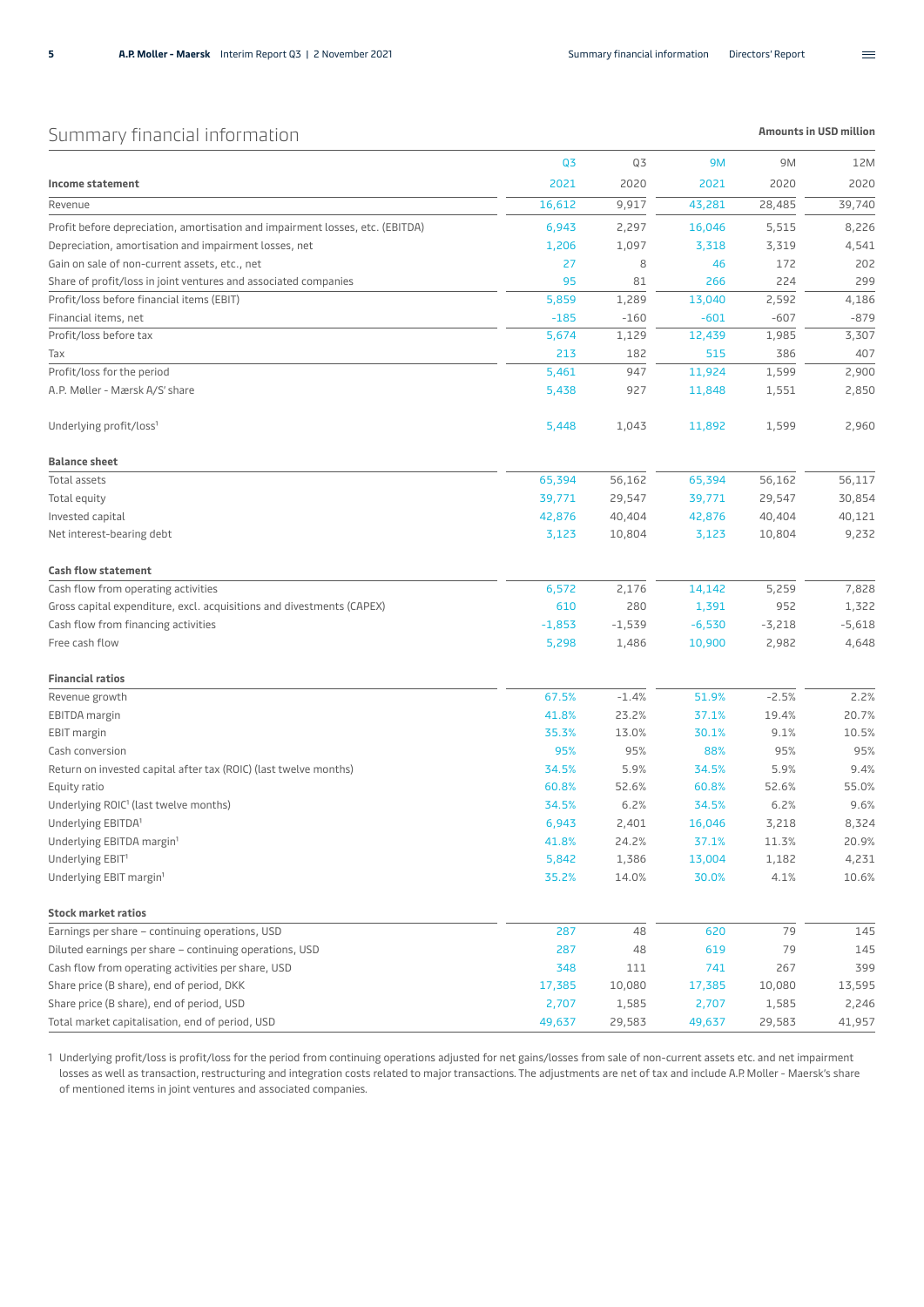# <span id="page-5-0"></span>Financial review

#### **Financial review Q3 2021**

*Revenue* increased by USD 6.7bn to USD 16.6bn (USD 9.9bn), with increases across the segments, in Ocean by USD 6.0bn, in Logistics & Services by USD 710m, and in Terminals & Towage by USD 229m.

*EBITDA* increased to USD 6.9bn (USD 2.3bn), primarily driven by Ocean with an increase to USD 6.3bn (USD 1.8bn), driven by the increased freight revenue due to higher freight rates which are caused by the current increased demand combined with bottlenecks and congestions across global supply chains although this increased freight revenue is partially offset by higher costs related to handling, bunker and network. In Logistics & Services, EBITDA increased by USD 136m to USD 267m (USD 131m) due to the higher revenue, and in gateway terminals, EBITDA increased to USD 379m (USD 274m) as a result of the increase in volume and higher storage income.

*EBIT* of USD 5.9bn (USD 1.3bn) was mainly the result of the improved EBITDA. The EBIT margin increased to 35.3% (13.0%).

*Financial items, net,* amounted to USD 185m (USD 160m), as decreased debt interest payments were more than offset by higher interest on leases and foreign exchange rate adjustments.

*Tax* increased to USD 213m (USD 182m), primarily due to the improved financial performance.

*The underlying profit* was USD 5.4bn (USD 1.0bn).

*Cash flow from operating activities* was USD 6.6bn (USD 2.2bn), driven by EBITDA of USD 6.9bn, partly offset by an increase in net working capital of USD 366m, mainly driven by higher receivables due to higher revenue, leading to a cash conversion of 95% (95%).

*Gross capital expenditure (CAPEX)* of USD 610m (USD 280m), was driven mostly by higher investments in Ocean and a minor increase in Logistics & Services, slightly offset by lower investments in Terminals & Towage.

*Free cash flow* of USD 5.3bn (USD 1.5bn) was positively impacted by higher cash flow from operating activities, slightly offset by increased lease payments and higher capital expenditures.

Cash flow from borrowings was negative USD 288m (USD 810m), due to repayments and prepayments of bonds and loans given the strong cash flow generation and high cash balance.

Contractual capital commitments totalled USD 3.5bn (USD 1.7bn at year-end 2020), of which USD 1.2bn is related to commitments towards terminal concession grantors. USD 1.6bn of the increase is due to Ocean ordering carbonneutral vessels and equipment.

The liquidity reserve increased to USD 16.5bn (USD 11.0bn at year-end 2020), and was composed of liquid funds and term deposits of USD 10.5bn excluding restricted cash (USD 4.8bn at year-end 2020), and undrawn revolving credit facilities of USD 6.0bn (USD 6.2bn at year-end 2020).

#### **Capital structure and credit rating**

Net interest-bearing debt decreased to USD 3.1bn (USD 9.2bn at year-end 2020), as free cash flow of USD 10.9bn for the first nine months was used for share buy-backs of USD 1.5bn, dividends of USD 1.0bn, acquisition of companies of USD 787m and a net increase in lease liabilities of USD 1.3bn. Excluding lease liabilities, the Group had a net cash position of USD 7.0bn (debt of USD 485m at yearend 2020).

A.P. Moller - Maersk remains investment grade-rated and holds a Baa2 (stable outlook) rating from Moody's and a BBB+ (stable) rating from Standard & Poor's.

#### **Share buy-back**

In November 2020, the Board of Directors of A.P. Møller - Mærsk A/S announced a share buy-back programme of up to DKK 10bn (around USD 1.6bn). The first phase of the programme of DKK 3.3bn (around USD 500m) was concluded on 29 April 2021. The Board of Directors decided to accelerate the programme with the remaining part of the programme of DKK 6.7bn (around USD 1.1bn) being exercised in one phase running from mid-May. The programme was ended on 24 September 2021.

### Highlights Q3

| <b>USD million</b>                         |        | Revenue |       | EBITDA |       | EBIT  |      | <b>CAPEX</b> |
|--------------------------------------------|--------|---------|-------|--------|-------|-------|------|--------------|
|                                            | 2021   | 2020    | 2021  | 2020   | 2021  | 2020  | 2021 | 2020         |
| Ocean                                      | 13,093 | 7,118   | 6.251 | 1,805  | 5,337 | 968   | 454  | 143          |
| Logistics & Services                       | 2,601  | 1.891   | 267   | 131    | 194   | 100   | 57   | 27           |
| Terminals & Towage                         | 1,205  | 976     | 433   | 328    | 352   | 236   | 86   | 104          |
| Manufacturing & Others                     | 305    | 324     | 27    | 48     |       | 20    | 15   | 5            |
| Unallocated activities, eliminations, etc. | $-592$ | $-392$  | -35   | $-15$  | $-31$ | $-35$ | $-2$ |              |
| A.P. Moller - Maersk consolidated          | 16,612 | 9.917   | 6.943 | 2.297  | 5.859 | 1.289 | 610  | 280          |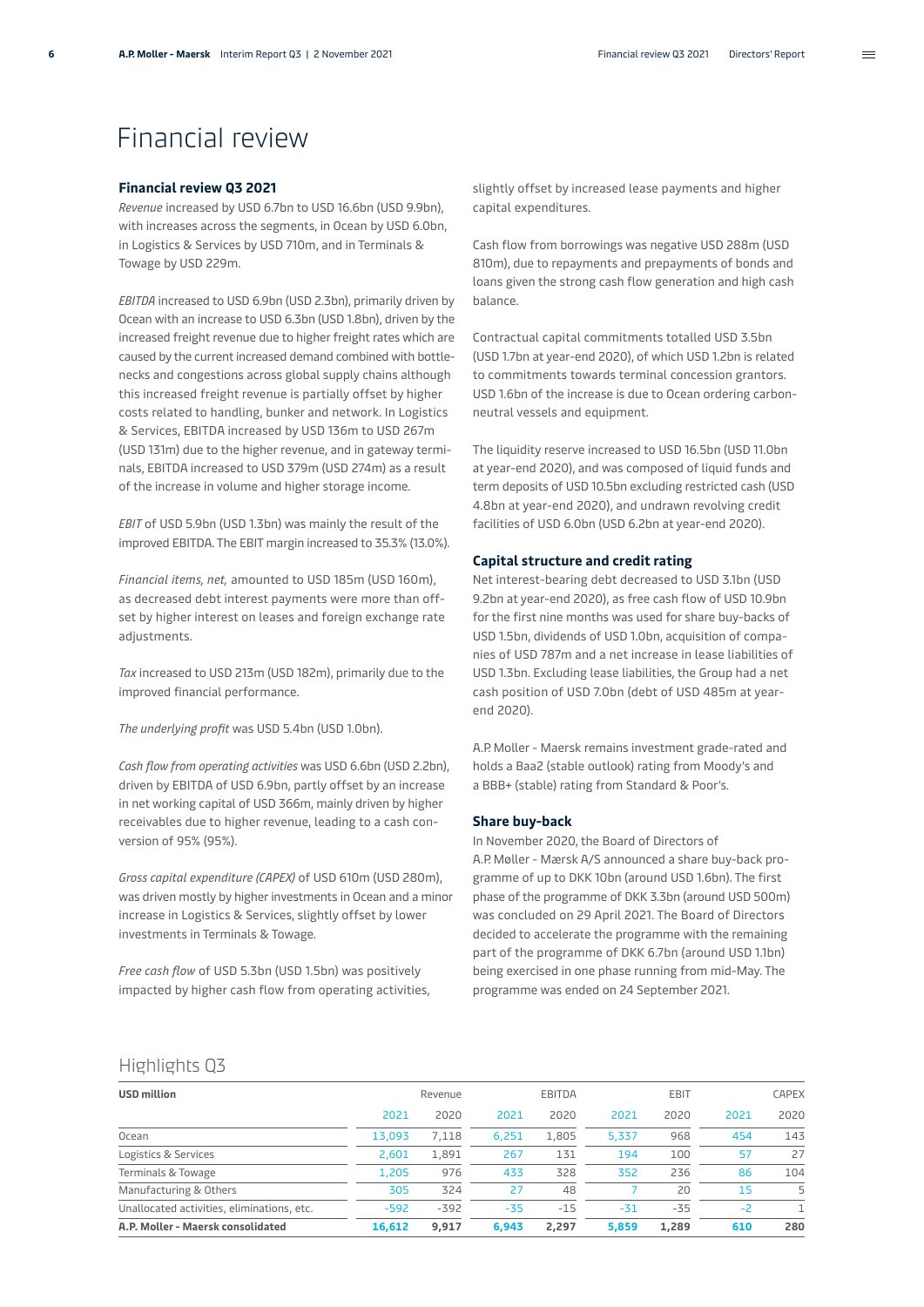### Transformation metrics

|                                                                     | Q3    | Q3    | 9M    | 9M    | 12M   |
|---------------------------------------------------------------------|-------|-------|-------|-------|-------|
|                                                                     | 2021  | 2020  | 2021  | 2020  | 2020  |
| Value creation                                                      |       |       |       |       |       |
| Return on invested capital (ROIC) <sup>1</sup>                      | 34.5% | 5.9%  | 34.5% | 5.9%  | 9.4%  |
| Growth                                                              |       |       |       |       |       |
| Organic revenue in Logistics & Services and gateway terminals, USDm | 3,529 | 2,530 | 9,368 | 6,915 | 9,624 |
| Profitability                                                       |       |       |       |       |       |
| EBITA in Logistics & Services, USDm                                 | 209   | 108   | 523   | 186   | 289   |
| <b>Commercial synergies</b>                                         |       |       |       |       |       |
| Logistics & Services revenue with top 200 Ocean customers, USDm     | 1,072 | 747   | 2,822 | 1,803 | 2,652 |
| Commercial digitalisation and product offering in Ocean             |       |       |       |       |       |
| Maersk SPOT volume share of total short-term volumes <sup>2</sup>   | 38.5% | 32.5% | 38.5% | 32.5% | 36.1% |

1 Last twelve months

2 Maersk SPOT volume share of total short-term volumes of all brands is based on the last four weeks of the period shown.

The Board of Directors further decided in May 2021, under the authority given at the Annual General Meeting in March 2021, to commit to an additional share buy-back programme of up to USD 5bn (around DKK 32bn) to be executed over a period of two years. The programme is expected to be initiated in early November 2021.

In addition, the Board of Directors has decided to extend the current share buy-back programme by an additional USD 5bn (around DKK 32bn) over the years 2024 and 2025, subject to the corresponding mandate of the annual general meeting.

During Q3, A.P. Moller - Maersk bought back 50,804 A shares and 201,820 B shares, worth DKK 4.5bn (around USD 714m). On 30 September 2021, A.P. Moller - Maersk owns a total of 101,947 A shares and 436,171 B shares as treasury shares, corresponding to 2.78% of the share capital.

The Board of Directors can decide to acquire own shares up to a maximum of 15% of the share capital.

#### **Transformation metrics**

In 2020-2021, four metrics are tracked as a measurement on progress besides the overall ROIC target, see table: Transformation metrics.

*Value creation* is measured by the return on invested capital (ROIC), last twelve months, and increased to 34.5% (5.9%), as earnings improved significantly due to higher freight rates and invested capital declined slightly.

Growing the business is measured by the focus on organic *growth* in revenue in Logistics & Services and gateway terminals. Organic revenue increased by 39% to USD 3.5bn

with strong performance in gateways and strong organic growth in all product families in Logistics & Services compared to 2020.

*Profitability* in Logistics & Services is measured by EBITA, which increased from USD 108m to USD 209m, driven by positive revenue growth and margin improvement.

Progress in the *commercial synergies* from the revenue growth between Logistics & Services and the top 200 Ocean customers was an increase of USD 325m, highlighting the impact of the integrator strategy.

Progress on the *commercial digitalisation and product offering* in *Ocean*, is in the first phase measured via Maersk SPOT volume share of total short-term volumes, which was 38.5% in Q3. The percentage is based on the last four weeks of the reported period for all brands.

#### **Financial review 9M 2021**

Revenue was USD 43.3bn (USD 28.5bn) with increases across all four segments and in particular in Ocean and Logistics & Services by USD 12.7bn and USD 1.9bn, respectively, mainly because of higher freight rates in Ocean and volume increases and margin improvements across businesses in Logistics & Services.

EBITDA increased by USD 10.5bn to USD 16.0bn (USD 5.5bn) with increases in all segments, primarily in Ocean by USD 9.8bn due to increasing freight rates and higher volumes. This is caused by the current increased demand combined with bottlenecks and congestions across global supply chains although these increasing freight rates are partially offset by higher bunker consumption at a higher average bunker price and increasing handling and network cost.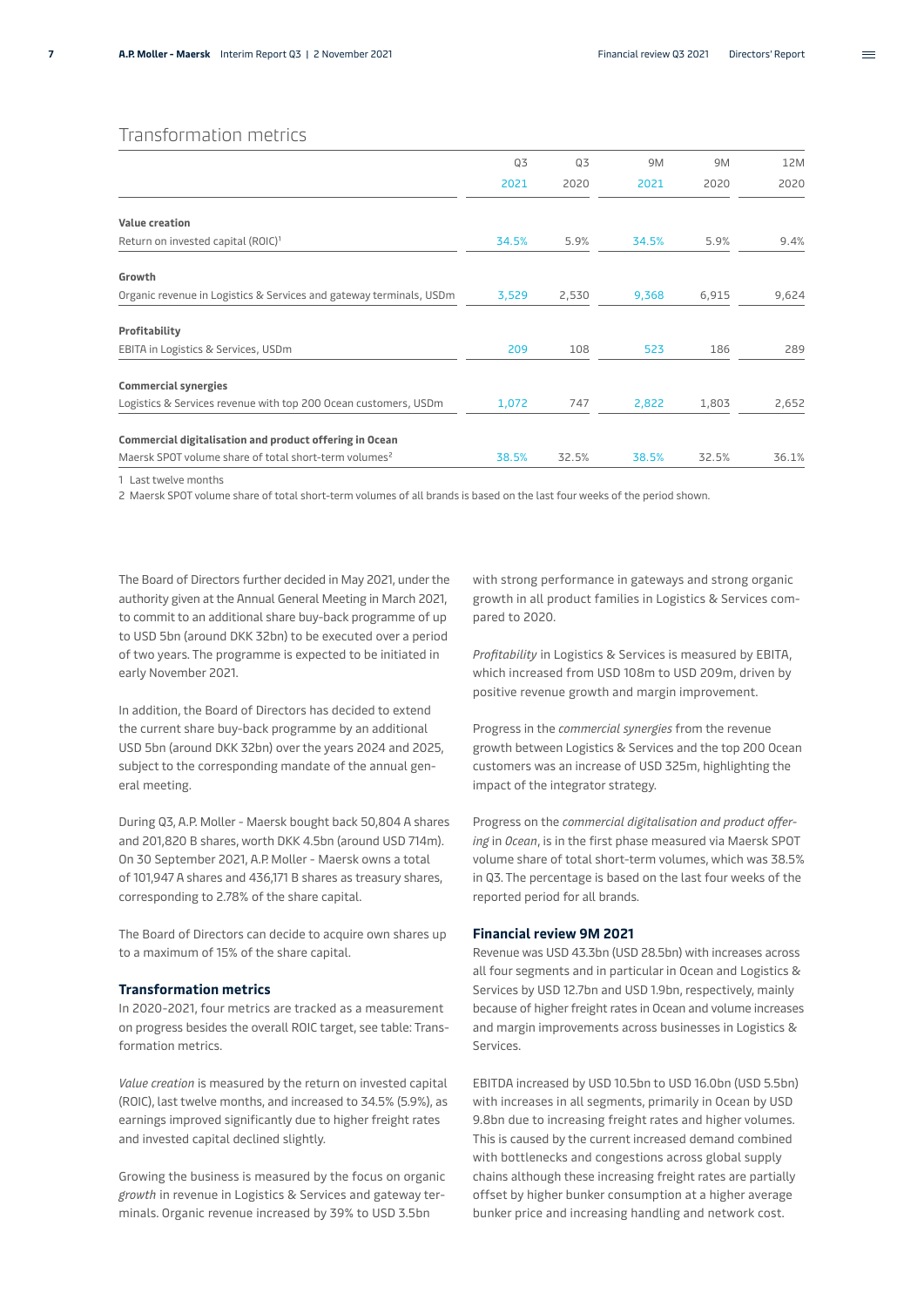#### Highlights 9M

| <b>USD million</b>                         |          | Revenue  |        | EBITDA |        | EBIT   |       | <b>CAPEX</b>             |
|--------------------------------------------|----------|----------|--------|--------|--------|--------|-------|--------------------------|
|                                            | 2021     | 2020     | 2021   | 2020   | 2021   | 2020   | 2021  | 2020                     |
| Ocean                                      | 33.643   | 20.918   | 14.095 | 4.337  | 11.617 | 1.868  | 960   | 485                      |
| Logistics & Services                       | 6,814    | 4.902    | 688    | 296    | 486    | 171    | 114   | 126                      |
| Terminals & Towage                         | 3.442    | 2.765    | 1.236  | 841    | 958    | 633    | 273   | 319                      |
| Manufacturing & Others                     | 991      | 935      | 100    | 140    | 47     | 38     | 42    | 20                       |
| Unallocated activities, eliminations, etc. | $-1.609$ | $-1.035$ | $-73$  | -99    | $-68$  | $-118$ |       | $\overline{\phantom{0}}$ |
| A.P. Moller - Maersk consolidated          | 43.281   | 28,485   | 16.046 | 5.515  | 13.040 | 2.592  | 1,391 | 952                      |

The increase in Logistics & Services of USD 392m was impacted by volume increases across all product families, and similar for gateway terminals significant increases in volumes led to an increase in EBITDA of USD 399m.

EBIT was USD 13.0bn (USD 2.6bn), positively impacted by the improved EBITDA and by lower depreciations as a result of reassessing the useful life of container assets, partly offset with higher amortisation on vessel charters. The EBIT margin increased to 30.1% (9.1%).

Financial items, net, amounted to USD 601m (USD 607m), positively impacted by lower gross debt, but mostly offset by negative foreign exchange rate impacts.

Tax increased to USD 515m (USD 386m), primarily due to improved financial performance.

The underlying profit after financial items and tax was USD 11.9bn (USD 1.6bn).

Cash flow from operating activities was USD 14.1bn (USD 5.3bn), positively impacted by EBITDA of USD 16.0bn, offset by a negative change in net working capital of USD 1.7bn and tax paid of USD 353m, leading to a cash conversion of 88% (95%).

Gross capital expenditure (CAPEX) was USD 1.4bn (USD 952m), mainly driven by higher investments in Ocean and slightly offset by lower investments in Logistics & Services and in Terminals & Towage.

Free cash flow was USD 10.9bn (USD 3.0bn), positively impacted by higher cash flow from operating activities of USD 14.1bn (USD 5.3bn), partly offset by higher gross CAPEX of USD 1.4bn (USD 952m) and increased lease payments of USD 1.7bn (USD 1.1bn).

Cash flow from borrowings was negative by USD 1.8bn (USD 298m), due to repayments and prepayments of bonds and loans offset by a bond issuance in the comparative period.

The ordinary dividend of DKK 330 per A.P. Møller - Mærsk A/S share of nominally DKK 1,000 (USD 1.0bn) declared at the Annual General Meeting on 23 March 2021, was paid on 26 March 2021.

Total equity increased to USD 39.8bn (USD 30.9bn on 31 December 2020) due to a net profit of USD 11.9bn offset by dividends of USD 1.0bn and share repurchase of USD 1.5bn, resulting in an equity ratio of 60.8% (55.0% on 31 December 2020).

#### **Roadmap to 2025**

The roadmap to 2025 is providing specific targets for the transformation towards becoming the integrator of container logistics.

Over the last couple of years, A.P. Moller - Maersk has built a record of strongly improved financial performance and based on the integrator strategy, the expectation/target is to continue to deliver shareholder value creating returns on invested capital (ROIC) above 7.5%, and in the period 2021-2025 to deliver average returns on invested capital above 12% given the strong starting point in 2021.

A.P. Moller - Maersk will prioritise the capital allocation to investments in the business including acquisitions in Logistics & Services, repaying debt, paying ordinary dividends based on a pay-out ratio of 30-50% of underlying net profit and distributing excess cash to shareholders through share buy-backs and special dividends in that order.

With the very strong financial position of the company, the existing share buy-back was accelerated and concluded in September 2021. A new USD 5bn share buyback programme over two years will be initiated.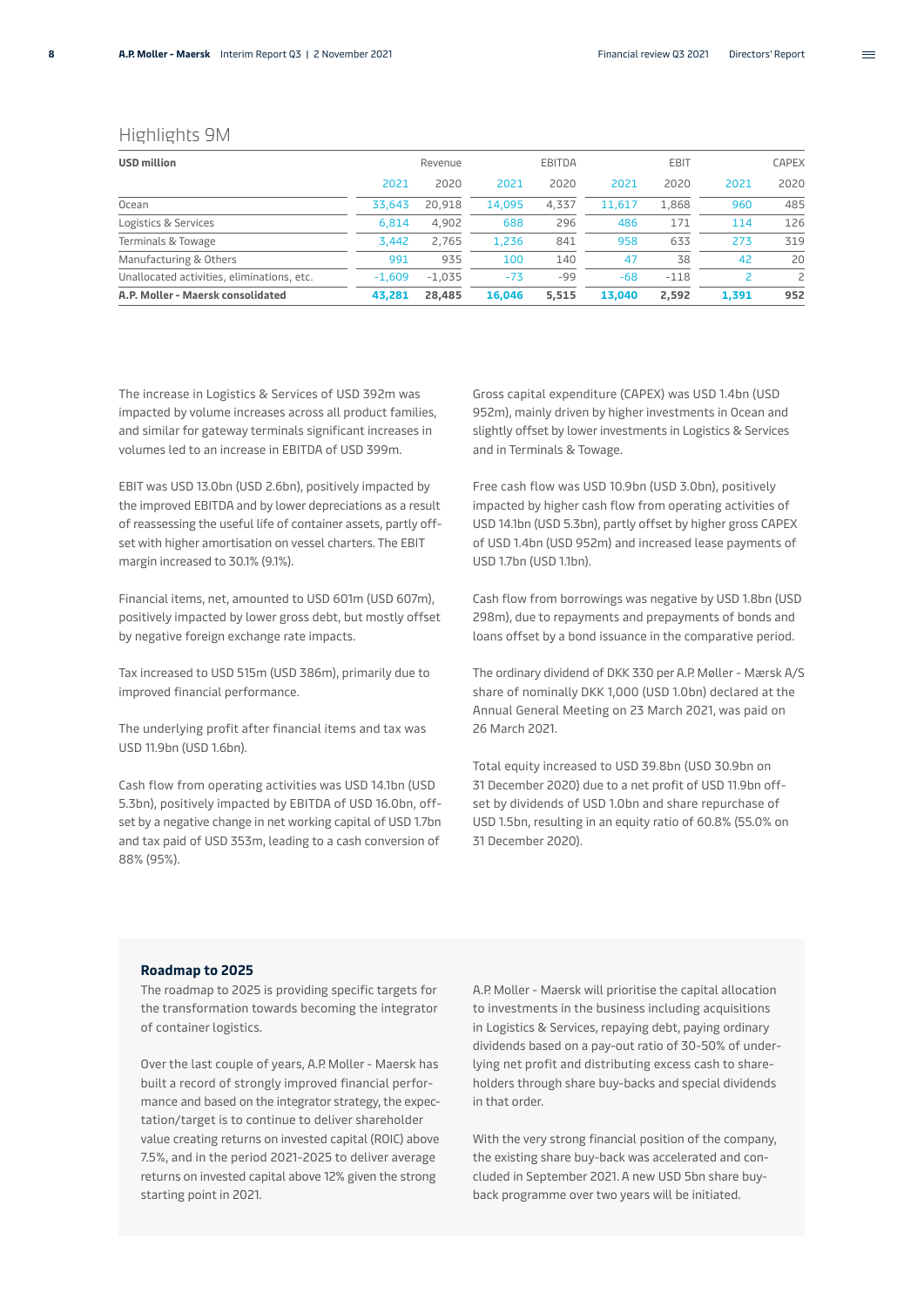$\!\!\!=\!\!\!=$ 

Over the last four years, fundamentals have improved for the Ocean business. A strong growth engine has been built in Logistics & Services, and the gateway terminals business is again delivering value-creating returns. Based on performance and progress, new targets were set for the performance of the business through to 2025.

Ocean is expected to deliver EBIT margins above 6% under normalised conditions. Total fleet capacity will be in the range of 4.1-4.3m TEU.

For Logistics & Services, the expectation is to continue the strong growth and target organic growth above 10%, of which 50% of the organic growth will be related to the top 200 Ocean customers and with an EBIT margin above 6%, making Logistics & Services the growth engine, measured by revenue, for the company. In addition to rapid organic growth, the expectation is to continue to make acquisitions, mainly of new capabilities and growth platforms, to expand the logistics business.

Finally, for gateway terminals the expectation is to deliver returns on invested capital of above 9% towards 2025, well above industry average, driven by synergies with Ocean and the operating model in gateway terminals.

### The roadmap to 2025

|                                                                             |             | Targets Q3 2021    |
|-----------------------------------------------------------------------------|-------------|--------------------|
| Consolidated                                                                |             |                    |
| Return on invested capital (ROIC):                                          |             |                    |
| Every year                                                                  | > 7.5%      |                    |
| Average 2021-2025                                                           | >12.0%      | 34.5%              |
|                                                                             |             |                    |
| - CAPEX and leases at depreciation level                                    |             |                    |
| - Stable invested capital over the period                                   |             |                    |
| Dividend policy of underlying net profit                                    | $30 - 50%$  |                    |
| Share buy-back over 2022-2023, USDm                                         | 5,000       |                    |
|                                                                             |             |                    |
| Ocean                                                                       |             |                    |
| EBIT margin - under normalised conditions                                   | >6%         | 40.8%              |
| Execute with the existing fleet size, TEUm                                  | $4.1 - 4.3$ | 4.2                |
| <b>Logistics &amp; Services</b>                                             |             |                    |
| Organic revenue growth per year                                             | >10%        | 33%1               |
| Of which from top 200 Ocean customers                                       | 50%         | $64%$ <sup>1</sup> |
| <b>EBIT</b> margin                                                          | >6%         | 7.5%               |
| <b>Terminals</b>                                                            |             |                    |
| Return on invested capital (ROIC)                                           | > 9%        | 10.0%              |
| Mid-term targets were introduced at the Capital Markets Day<br>in May 2021. |             |                    |

1 Based on figures for the first nine months of 2021.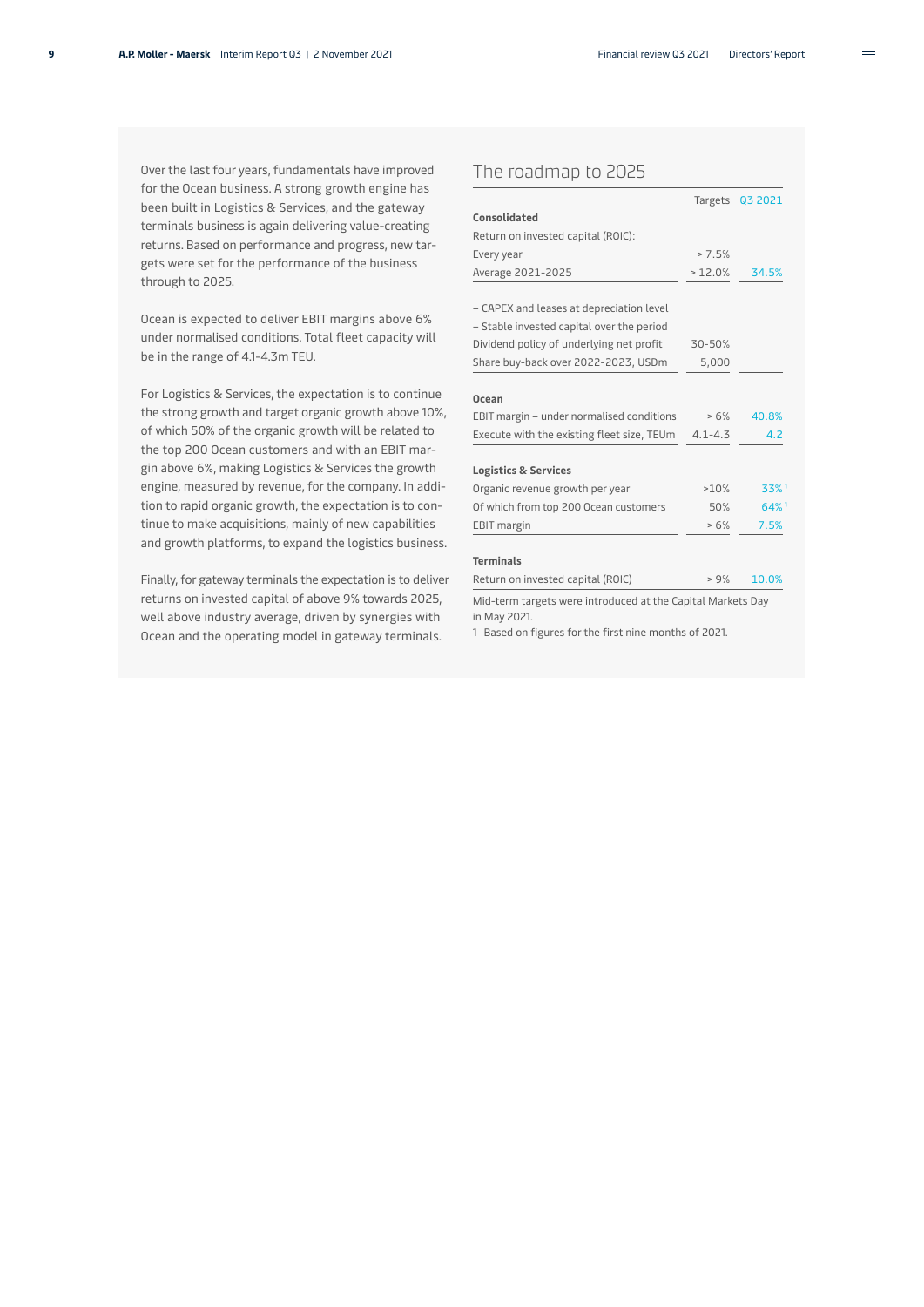# <span id="page-9-0"></span>Guidance for 2021

Given the strong results in Q3 2021 and the exceptional market situation still expected to continue at least into Q1 2022, the full-year guidance that was revised upwards on 16 September 2021 is reiterated:

- Underlying EBITDA in the range of USD 22.0bn-23.0bn (previously USD 18.0bn-19.5bn) compared to USD 8.3bn in 2020
- Underlying EBIT in the range of USD 18.0bn-19.0bn (previously USD 14.0bn-15.5bn) compared to USD 4.2bn in 2020
- Free cash flow (FCF) of minimum USD 14.5bn (previously minimum USD 11.5bn) compared to USD 4.6bn in 2020.

Ocean is now expected to grow below the global container demand, which is now expected to grow 7-9% in 2021 (previously 6-8% in 2021), subject to high uncertainties related to the current congestion and network disruptions.

For 2021-2022, the expectation for the accumulated CAPEX remains to be around USD 7.0bn.

The current trading conditions are still subject to a higher-than-normal uncertainty due to the temporary nature of current demand patterns and disruptions in the supply chains. However, the current conditions are expected to continue at least into Q1 2022 and the EBITDA for Q1 2022 is expected to be in line with Q4 2021.

**Underlying EBITDA** is earnings before interest, taxes, depreciation and amortisation adjusted for restructuring and integration costs.

**Underlying EBIT** is operating profit before interest and taxes adjusted for restructuring and integration costs, net gains/losses from sale of non-current – assets and net impairment losses.

### Sensitivity guidance

Financial performance for A.P. Moller - Maersk for 2021 depends on several factors and is subject to uncertainties related to COVID-19, bunker fuel prices and freight rates, given the uncertain macroeconomic conditions.

All else being equal, the sensitivities for 2021 for four key assumptions are listed in the table below:

| Factors                                     | Change               | Effect on EBIT<br>(midpoint of guidance)<br>Rest of year |
|---------------------------------------------|----------------------|----------------------------------------------------------|
| Container freight rate                      | +/- 100 USD/FFE      | +/- USD 0.3bn                                            |
| Container freight volume                    | +/- 100.000 FFE      | +/- USD 0.3bn                                            |
| Bunker price (net of expected BAF coverage) | +/- 100 USD/tonne    | $+/-$ USD 0.1bn                                          |
| Foreign exchange rate (net of hedges)       | +/-10% change in USD | +/- USD 0.0bn                                            |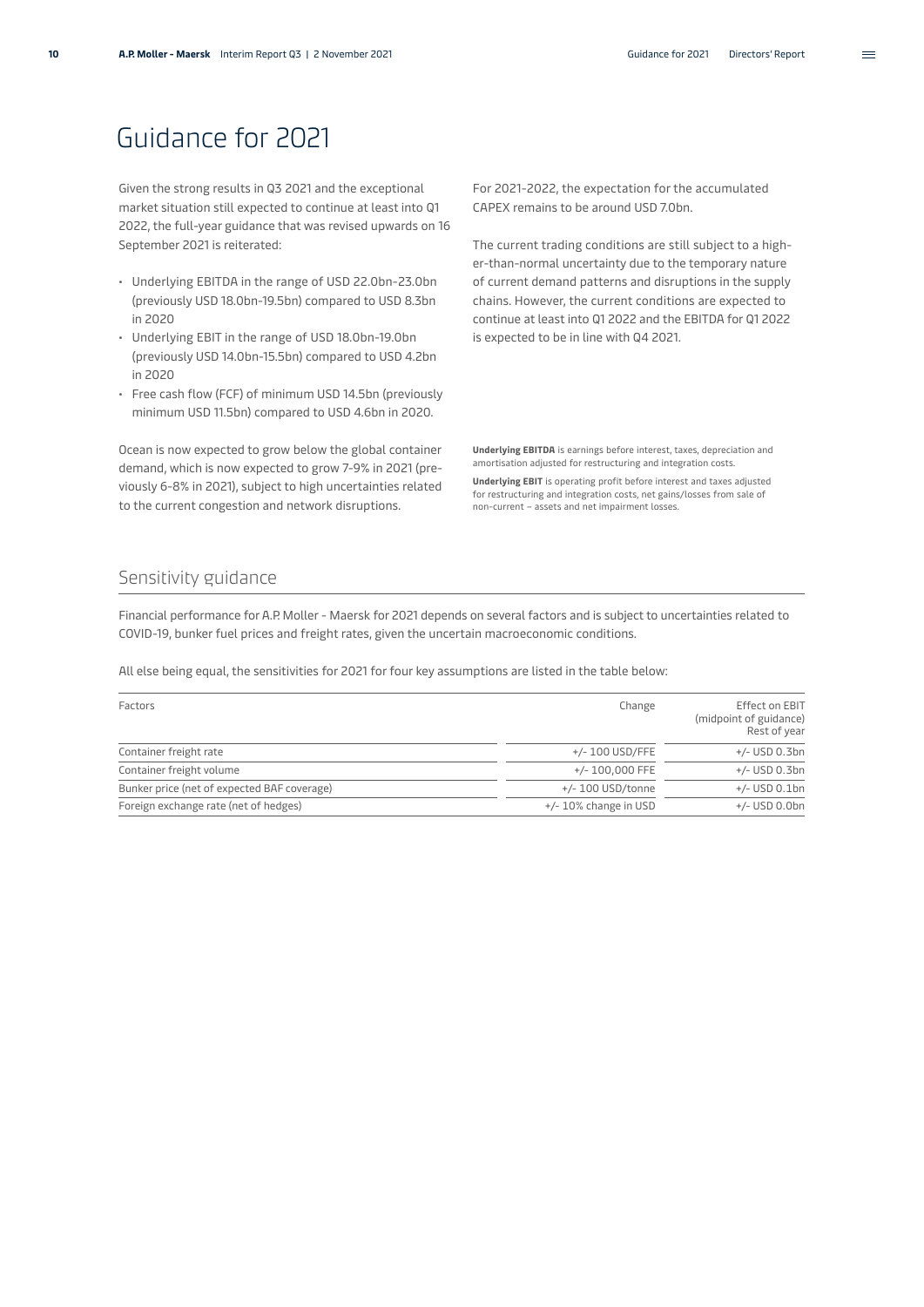# <span id="page-10-0"></span>Market update

Logistics services demand remained strong across global supply chains in Q3. Imports to the USA were solid, supported by high levels of consumer goods spending and corporate CAPEX. European retail sales showed a flattening path in Q3 while attempts to restock inventories, particularly in the USA and Europe, turned out difficult due to shortages of semiconductors and other production inputs, as exemplified by the automotive industry. The supplyside of the logistics industry continued to be disrupted by COVID-19 and capacity shortages: container availability and air capacity remained tight, wait times for vessels outside of ports remained lengthy given the bottlenecks in landside transportation and warehousing. This has resulted in shortages and challenged supply chain management services and thus driving up prices.

Global container demand growth moderated to 2.5% in Q3, down from double-digit growth rates in H1 2021 which were supported by the very weak container volumes in H1 2020. Global air cargo volumes (CTK) increased by 26% in the three months to August compared to 2020, and by 9% compared to 2019. Trade flows continued to be driven by the USA, where demand for technology and retail goods has been supported by transitory pandemic-related drivers, and North American container imports from the Far East rose 2.0% in Q3. Goods consumption stalled in recent months in Europe, and production in the automotive sector was hard hit by input shortages. Consequently, European container imports from the Far East decreased by 0.5% in Q3. Global container demand is projected to increase by 7-9% in 2021 up from negative 1.8% in 2020, and by 2-4% in 2022, while air and land side logistics demand is expected to remain robust through the remainder of 2021.

Both the container and air freight industry remained capacity constrained during the quarter, with capacity in the commercial air industries some 13% below pre-crisis levels. In particular, landside disruptions continued to substantially constrain supply chain capacity, and bottlenecks in ports reduced effective vessel capacity. At the end of Q3, the nominal global container fleet stood at 24.7m TEU, an increase of 4.2% compared to Q3 2020. Idled fleet

#### Growth % CAGR (Compound Annual Growth Rate) Q3 2021 vs Q3 2020 Globally 2.5% Global headhaul 3.7% East-West 1.1% and 1.1% and 1.1% and 1.1% and 1.1% and 1.1% and 1.1% and 1.1% and 1.1% and 1.1% and 1.1% and 1.1% and 1.1% and 1.1% and 1.1% and 1.1% and 1.1% and 1.1% and 1.1% and 1.1% and 1.1% and 1.1% and 1.1% and 1.1% – Headhaul 2.3%  $-$  Backhaul  $-1.7%$

North-South 5.2% Intra-regional 3.3%

Container sea freight demand growth

remained low in Q3 2021 (0.6% at the end of the quarter) as the industry has adjusted to high demand, driving up effective supply. Consequently, the demand-supply balance deteriorated slightly in Q3, following four quarters of improvements. Freight and charter rates were nevertheless persistently high, largely reflecting bottlenecks in domestic logistics and scarce container equipment. The order book reached 23% of the global fleet in Q3, compared to 20% of the fleet at the end of Q2 on back of continued high activity in new ordering. Freight rates out of China, as measured by the China Composite Freight Index (CCFI), increased by 229% in Q3 compared to the same quarter last year, while air cargo fares also increased further but by less than container shipping rates since mid-2020.

The ongoing dislocation in demand and supply sides of logistics industries increases the uncertainty surrounding the outlook. On the demand side, high household savings in the USA and Europe should support consumer demand, but the composition of spending is likely to rebalance towards services, and sharply rising prices for some goods may lead consumers to adjust their spending plans. Moreover, inventory replenishment will support goods trade well into 2022, and the channel shift to e-commerce is likely to keep pressure on outbound logistics capacity. On the supply side, supplier delivery times remain lengthy, and there is little visibility into when capacity constraints, including landside bottlenecks in trucking and warehousing, will abate, which has been the key driver for the increase in short-term freight rates.

#### $Pct$  $40$ 30  $\blacksquare$  Air freight<sup>1</sup> 20  $10$  $\Omega$  $-10$  $-20$  $-30$ 2017 2018 2019 2020 2021  $Q<sub>1</sub>$ 02 03 04 01 Q2 Q3 Q4 Q1 Q2 Q3 Q4 Q1  $Q<sub>2</sub>$ Q3 Q4 Q1 02 03

Global trade developments by ocean, air, and ports (% year-on-year)



- 
- Port container throughput<sup>1</sup>
- 1 Q3 2021 includes July and August.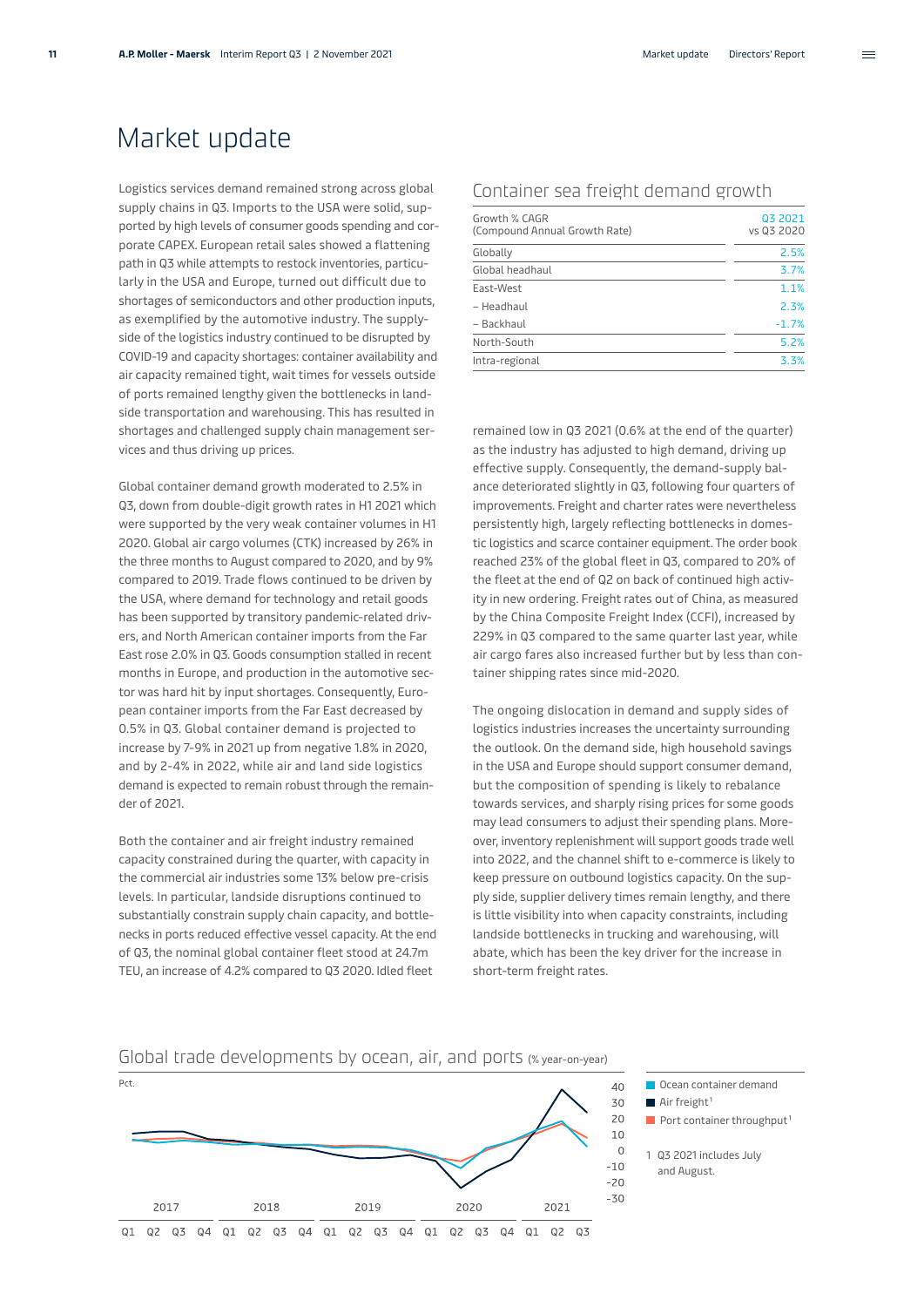# <span id="page-11-0"></span>Ocean

Profitability for Q3 increased substantially, mainly due to an increase in revenue from significantly higher freight rates. Business was still considerably impacted by congestion and network disruptions, which continue to put pressure on global supply chains and resulting in higher operational costs. Additional capacity of 2.3% was added in Q3 versus previous quarter to support the contract customer demand. As a result, the contract customer volumes grew but despite the investment in additional capacity, the total loaded volume was 2.3% below previous quarter and 0.6% below last year due to severe congestions. Average loaded rates increased mainly due to the renewal of longterm contracts and from the significant increases in shortterm freight rates. Unit cost at fixed bunker increased by 14% mainly driven by higher network costs and container handling costs. Utilisation remained strong at 95.1% and while schedule reliability is still the best in the industry, it remains challenged by various congestions such as in the ports of Ningbo, China, in Los Angeles and the inland bottlenecks particularly in the USA.

#### **Financial and operational performance**

Revenue increased to USD 13.1bn (USD 7.1bn) impacted by an increase in freight revenue of USD 5.4bn due to 87% higher freight rates, partly offset by a volume decrease of 0.6%. Other revenue increased by 55% to USD 1.5bn (USD 981m).

Loaded volumes decreased by 0.6% to 3,263k FFE (3,283k FFE), mainly from East-West trades and partially offset by the increase in Intra trades. Decreasing volumes were driven by exports out of Asia due to shortage of equipment and congestions while the increase of Intra trade is driven by the America and Europe regions. Despite the effort to deploy additional capacity, volumes were down 4% compared to Q3 2019.

The average loaded freight rate increased by 1,652 USD/ FFE to 3,561 USD/FFE (1,909 USD/FFE), driven by long-term contracts renewing at significantly higher rates as well as short-term rates, driven by strong demand combined with bottlenecks and congestions driving rate increases.

EBITDA improved by USD 4.4bn to USD 6.3bn (USD 1.8bn), driven by the increase in freight revenue partly offset by

### Ocean highlights

| USD million                                                                           | Q3     | Q3     | <b>9M</b> | 9M     | 12M    |
|---------------------------------------------------------------------------------------|--------|--------|-----------|--------|--------|
|                                                                                       | 2021   | 2020   | 2021      | 2020   | 2020   |
| Freight revenue                                                                       | 11,576 | 6,137  | 29,566    | 17,749 | 24,920 |
| Other revenue, including hubs                                                         | 1,517  | 981    | 4,077     | 3,169  | 4,255  |
| Revenue                                                                               | 13,093 | 7,118  | 33,643    | 20,918 | 29,175 |
| Container handling costs                                                              | 2,471  | 2,111  | 7,298     | 6,087  | 8,474  |
| Bunker costs                                                                          | 1,418  | 759    | 3,806     | 2,920  | 3,835  |
| Network costs, excluding bunker costs                                                 | 1,858  | 1,628  | 5,321     | 4,890  | 6,625  |
| Selling, General & Administration (SG&A)                                              | 684    | 689    | 1,998     | 1,948  | 2,698  |
| Cost of goods sold and other operational costs                                        | 389    | 133    | 1,015     | 995    | 1,252  |
| <b>Total operating costs</b>                                                          | 6,820  | 5,320  | 19,438    | 16,840 | 22,884 |
| Other income/costs, net                                                               | $-22$  | 7      | $-110$    | 259    | 254    |
| Profit/loss before depreciation, amortisation and<br>impairment losses, etc. (EBITDA) | 6,251  | 1,805  | 14,095    | 4,337  | 6,545  |
| <b>EBITDA</b> margin                                                                  | 47.7%  | 25.4%  | 41.9%     | 20.7%  | 22.4%  |
| Profit/loss before financial items (EBIT)                                             | 5,337  | 968    | 11,617    | 1,868  | 3,196  |
| <b>EBIT</b> margin                                                                    | 40.8%  | 13.6%  | 34.5%     | 8.9%   | 11.0%  |
| Invested capital                                                                      | 29,637 | 27,530 | 29,637    | 27,530 | 26,969 |
| Gross capital expenditure, excl. acquisitions and<br>divestments (CAPEX)              | 454    | 143    | 960       | 485    | 606    |
| Operational and financial metrics                                                     |        |        |           |        |        |
| Loaded volumes (FFE in '000)                                                          | 3,263  | 3,283  | 9,826     | 9,234  | 12,634 |
| Loaded freight rate (USD per FFE)                                                     | 3,561  | 1,909  | 3,088     | 1,930  | 2,000  |
| Unit cost, fixed bunker (USD per FFE incl. VSA income)                                | 2,136  | 1,868  | 2,055     | 1,968  | 1,973  |
| Bunker price, average (USD per tonne)                                                 | 504    | 290    | 459       | 390    | 372    |
| Bunker consumption (tonne in '000)                                                    | 2,816  | 2,621  | 8,285     | 7,488  | 10,322 |
| Average nominal fleet capacity (TEU in '000)                                          | 4,210  | 4,034  | 4,143     | 4,077  | 4,081  |
| Fleet owned (end of period)                                                           | 308    | 303    | 308       | 303    | 301    |
| Fleet chartered (end of period)                                                       | 428    | 385    | 428       | 385    | 405    |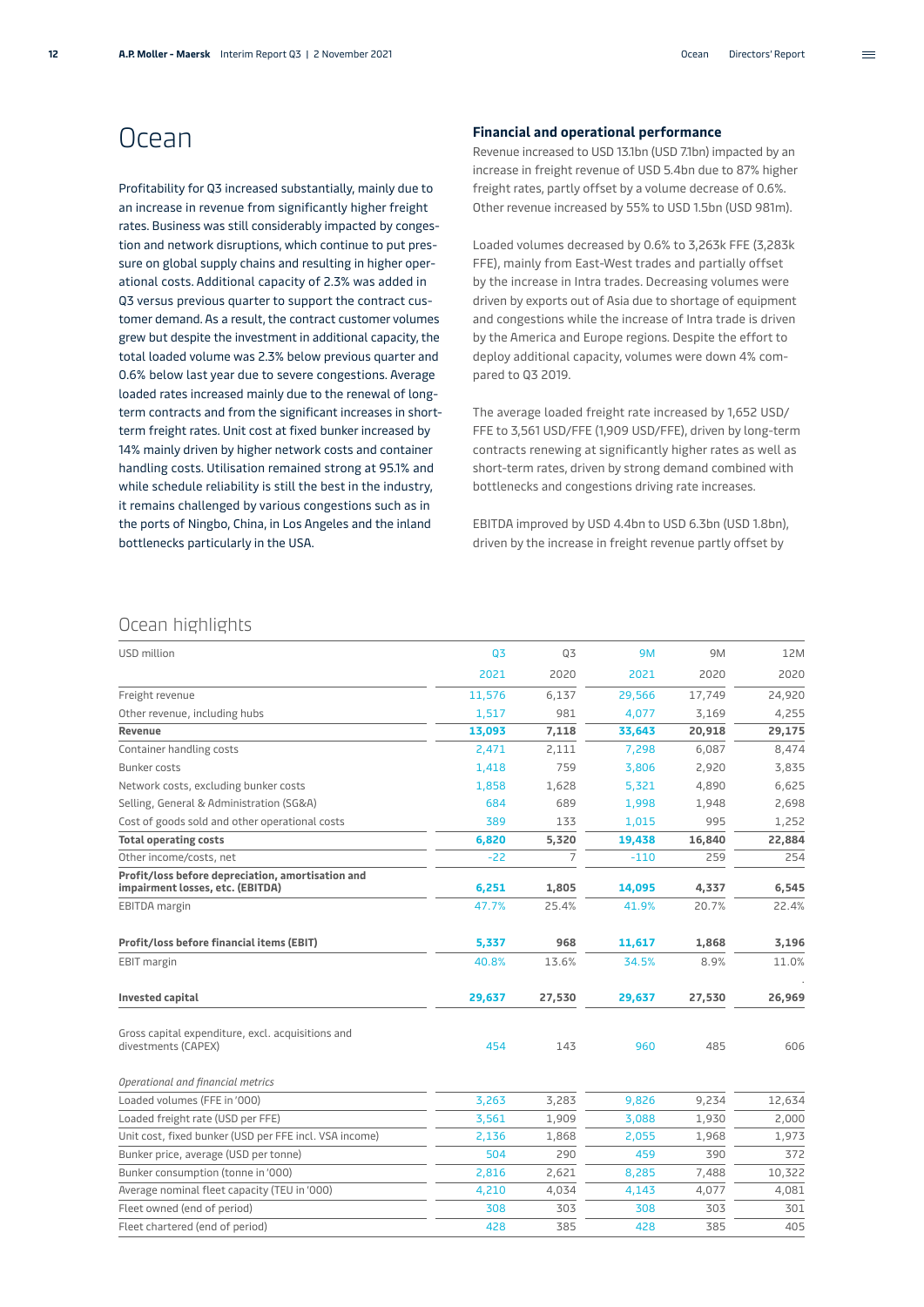higher bunker costs, network costs and container handling costs. The EBITDA margin increased by 22.3 percentage points to 47.7% (25.4%).

EBIT improved by USD 4.4bn to USD 5.3bn (USD 968m), mainly driven by higher freight revenue. The EBIT margin increased by 27.2 percentage points to 40.8% (13.6%).

Total operating costs were 28% higher at USD 6.8bn (USD 5.3bn), driven by higher network costs due to an increase in bunker costs, time charter equivalent, and higher container handling costs as a result of bottlenecks in the supply chains due to port congestions. Adjusting for the negative impact of foreign exchange rates, operating costs increased by 27%.

Bunker costs increased by USD 659m to 1.4bn (USD 759m), with an increase in average bunker price of 74% to 504 USD/ tonne (290 USD/tonne), driven by strong recovery of global bunker prices following collapse during initial COVID-19 outbreak in 2020. Bunker consumption increased by 7.4%, driven by an increase in deployed capacity and an increase in average network speed in response to low schedule reliability. Bunker efficiency decreased by 2.4% to 40.75 g/ TEU\*NM (39.79 g/TEU\*NM).

Unit cost at fixed bunker increased by 14% to 2,136 USD/ FFE (1,868 USD/FFE), driven by higher network costs due to higher bunker consumption, higher container handling costs and an increased inflationary pressure on time charter equivalent cost and foreign feeders. This was partly offset by lower container costs. Adjusting for the negative impact of foreign exchange rates, unit cost at fixed bunker increased by 13%.

The average nominal capacity of 4,210k TEU increased by 4.4%. There are nine carbon-neutral vessels in the newbuilding programme end of Q3, and the fleet consisted of 308 owned and 428 chartered vessels, of which 74k TEU or 1.7% of the fleet were idle (16 vessels), mainly due to repairs.

#### **Key initiatives in Q3**

The focus in Q3 continued to be helping customers and to offer contract customers additional flexibility and space to help with volatility in their supply chains. As a result of the emphasis on customer stability and resilience, long-term volumes increased more than 350k FFE or 24% compared to Q3 2020, as well as more than 1.4m FFE signed at multiyear contracts during 2021.

Twill, the end-to-end digital product designed for small customers without in-house logistic capabilities, continues to gain momentum and has crossed an average of 4,961 FFE per week by end of Q3 2021, up from an average of 1,289 FFE per week same period last year.

In Q3 2021, Maersk Spot has reached a 39% conversion across all brands (vs. 35% in Q2 2021 and 33% in Q3 2020). It remains a critical product for freight forwarder customers,

### Loaded volumes

| Total          | 3,263   | 3,283   | $-20$  | $-0.6$   |
|----------------|---------|---------|--------|----------|
| Intra-regional | 741     | 719     | 22     | 3.1      |
| North-South    | 998     | 1,011   | $-13$  | $-1.3$   |
| East-West      | 1,524   | 1,553   | $-29$  | $-1.9$   |
| FFE ('000)     | Q3 2021 | Q3 2020 | Change | Change % |

### Average freight rates

| Total          | 3.561   | 1.909   | 1,652  | 86.5     |
|----------------|---------|---------|--------|----------|
| Intra-regional | 2.231   | 1.227   | 1,004  | 81.8     |
| North-South    | 4.419   | 2,382   | 2,037  | 85.5     |
| East-West      | 3.670   | 1,995   | 1,675  | 84.0     |
| USD/FFE        | Q3 2021 | 03 2020 | Change | Change % |

### Fleet overview, end Q3 2021

|                             | 03 2021   | Q4 2020   |
|-----------------------------|-----------|-----------|
| TEU                         |           |           |
| Own container vessels       | 2,337,913 | 2,199,030 |
| Chartered container vessels | 1,905,048 | 1,845,885 |
| <b>Total fleet</b>          | 4,242,961 | 4,044,915 |
| Number of vessels           |           |           |
| Own container vessels       | 308       | 301       |
| Chartered container vessels | 428       | 405       |
| <b>Total fleet</b>          | 736       | 706       |

and Ocean will continue to expand scope across brands and keep adding features to attract more customers.

Decarbonisation is a core element of the strategy and a strong focus amongst customers. During Q3, two shipbuilding contracts were announced, one for the first container feeder vessel fuelled by carbon-neutral methanol and one for eight 16k TEU container vessels to offer customers truly carbon-neutral transportation at scale on ocean trades. To source green fuels for these vessels, A.P. Moller - Maersk is looking at partnerships to scale the production and distribution of sustainable fuels. As an example of these partnerships, during Q3, an agreement was signed with REIntegrate/European Energy to source e-methanol made from solar energy and biogenic CO2. Another initiative has been to invest in companies with decarbonisation purpose via Maersk Growth, the corporate venture arm of A.P. Moller - Maersk. Maersk Growth has invested in WasteFuel, a start-up focused on turning waste into sustainable aviation fuel, green bio-methanol, and renewable natural gas, and in Prometeus Fuels, a company which is developing a technology to produce carbonbased electro fuels from direct air capture of CO<sub>2</sub>.

#### **Financial review 9M 2021**

Revenue increased by 61% to USD 33.6bn (USD 20.9bn), driven by increase in loaded freight rates of 60% and 6.4% higher volumes. Other revenue increased by 29% to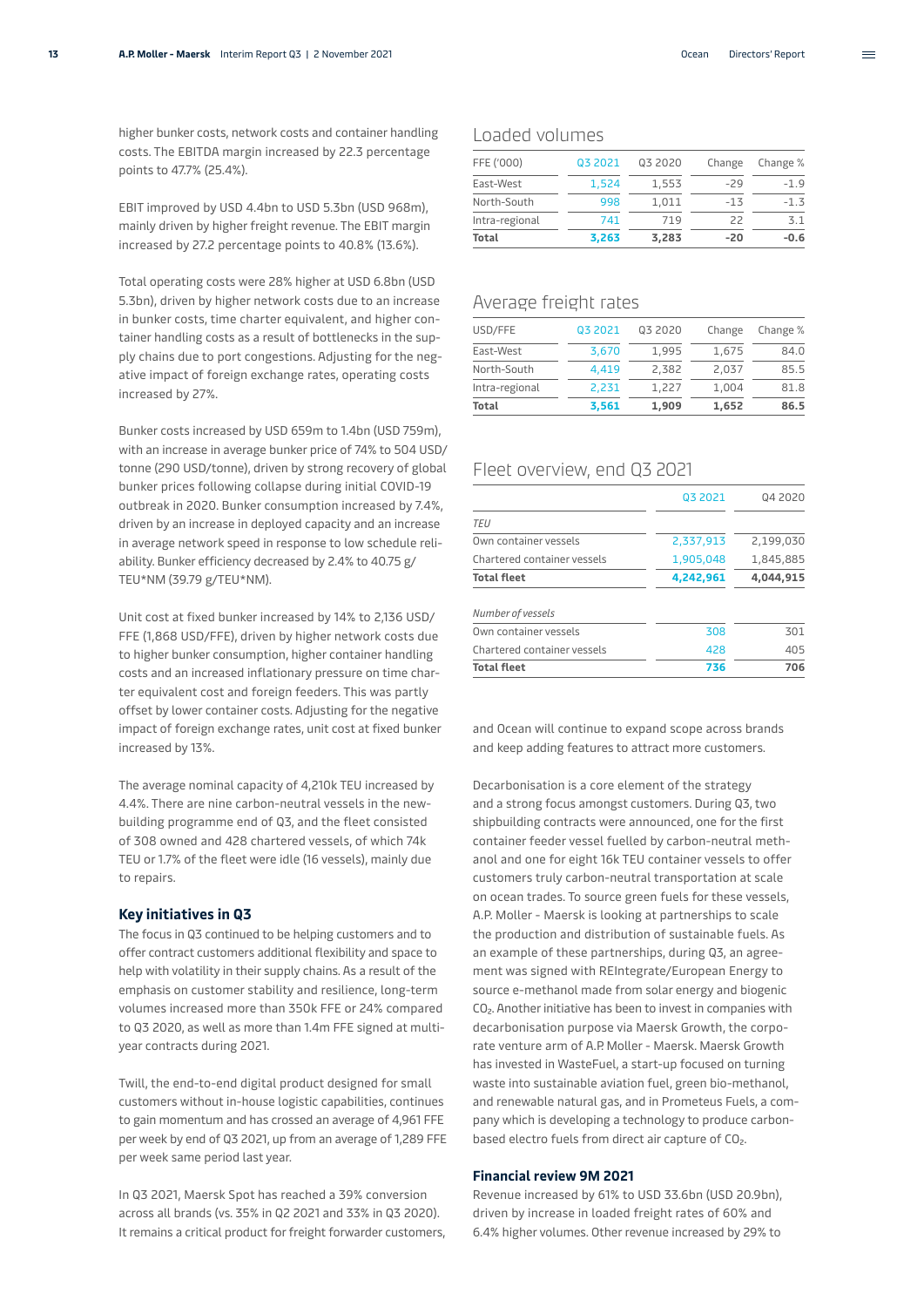<span id="page-13-0"></span>USD 4.1bn (USD 3.2). EBITDA margin increased by 21.2 percentage points to 41.9% at USD 14.1bn (USD 4.3bn) and the EBIT margin increased by 25.6 percentage points to 34.5% at USD 11.6bn (USD 1.9bn).

Total operating costs increased by 15% to USD 19.4bn (16.8bn), driven by increased container handling costs of 20%, increased bunker costs of 30% and higher network costs excl. bunker of 8.8%. Adjusting for the negative impact of foreign exchange rates, operating costs increased by 14%.

# Logistics & Services

The financial results improved significantly, driven by both strong revenue growth and margin improvements in Q3. The revenue growth of 38% was driven by all product families, with an increase in Managed by Maersk of 48% to USD 433m (USD 292m), an increase in Fulfilled by Maersk of 40% to USD 606m (USD 434m), and an increase in Transported by Maersk of 34% to USD 1.6bn (USD 1.2m). Providing more services to top 200 Ocean customers has driven

an increase in revenue of 44% from USD 747m to USD 1.1bn. Similar to revenue growth, EBITA margin improved across all product families.

The integration of the acquisitions in 2020 is progressing according to plan. While the offerings continued being strengthened across products and services, the acquisitions of Visible Supply Chain Management and B2C Europe in the e-Commerce logistics area will allow Maersk to respond to growing customer needs within business-to-consumer fulfilment and delivery.

#### **Financial and operational performance**

Logistics & Services has improved its ability to deliver endto-end solutions across all services, resulting in a revenue increase of 38% to USD 2.6bn (USD 1.9bn). Continuous operational improvements, a focus on sales pipeline execution,

### Organic/inorganic

|         | Q3-20A |     | Organic Inorganic | Q3-21A |
|---------|--------|-----|-------------------|--------|
| Revenue | 1,891  | 612 | 98                | 2.601  |
|         |        | 33% | 5%                |        |
| EBITA   | 108    | 104 | -3                | 209    |

### Logistics & Services highlights

| USD million                                                                           | Q3     | Q3      | 9M      | 9M      | 12M     |
|---------------------------------------------------------------------------------------|--------|---------|---------|---------|---------|
|                                                                                       | 2021   | 2020    | 2021    | 2020    | 2020    |
| Revenue                                                                               | 2,601  | 1,891   | 6,814   | 4,902   | 6,963   |
| Direct costs (third party cost)                                                       | 1,960  | 1,423   | 5,099   | 3,767   | 5,328   |
| <b>Gross profit</b>                                                                   | 641    | 468     | 1,715   | 1,135   | 1,635   |
| <b>Direct Operating Expenses</b>                                                      | 245    | 178     | 662     | 480     | 708     |
| Selling, General & Administration (SG&A)                                              | 129    | 159     | 365     | 359     | 473     |
| Profit/loss before depreciation, amortisation and<br>impairment losses, etc. (EBITDA) | 267    | 131     | 688     | 296     | 454     |
| EBITDA margin                                                                         | 10.3%  | 6.9%    | 10.1%   | 6.0%    | 6.5%    |
| Earnings before interest, taxes, and amortisation (EBITA)                             | 209    | 108     | 523     | 186     | 289     |
| EBITA margin                                                                          | 8.0%   | 5.7%    | 7.7%    | 3.8%    | 4.2%    |
| Profit/loss before financial items (EBIT)                                             | 194    | 100     | 486     | 171     | 264     |
| EBIT margin                                                                           | 7.5%   | 5.3%    | 7.1%    | 3.5%    | 3.8%    |
| Invested capital                                                                      | 2,715  | 1,675   | 2,715   | 1,675   | 1,773   |
| Gross capital expenditure, excl. acquisitions and<br>divestments (CAPEX)              | 57     | 27      | 114     | 126     | 156     |
| Operational and financial metrics                                                     |        |         |         |         |         |
| EBIT conversion (EBIT/gross profit - %)                                               | 30.3%  | 21.3%   | 28.3%   | 15.0%   | 16.1%   |
| Managed by Maersk revenue                                                             | 433    | 292     | 1,098   | 713     | 1,014   |
| Fulfilled by Maersk revenue                                                           | 606    | 434     | 1,543   | 972     | 1,457   |
| Transported by Maersk revenue                                                         | 1,562  | 1,165   | 4,173   | 3,217   | 4,492   |
| Supply chain management volumes (kcbm)                                                | 28,729 | 24,412  | 70,109  | 54,775  | 77,023  |
| Intermodal volumes (kFFE)                                                             | 1,254  | 914     | 3,373   | 2,545   | 3,640   |
| Sea freight volumes (TEU)                                                             | 21,680 | 120,846 | 99,305  | 322,915 | 401,369 |
| Air freight volumes (tonne)                                                           | 47.750 | 34.171  | 123,585 | 98,170  | 138,086 |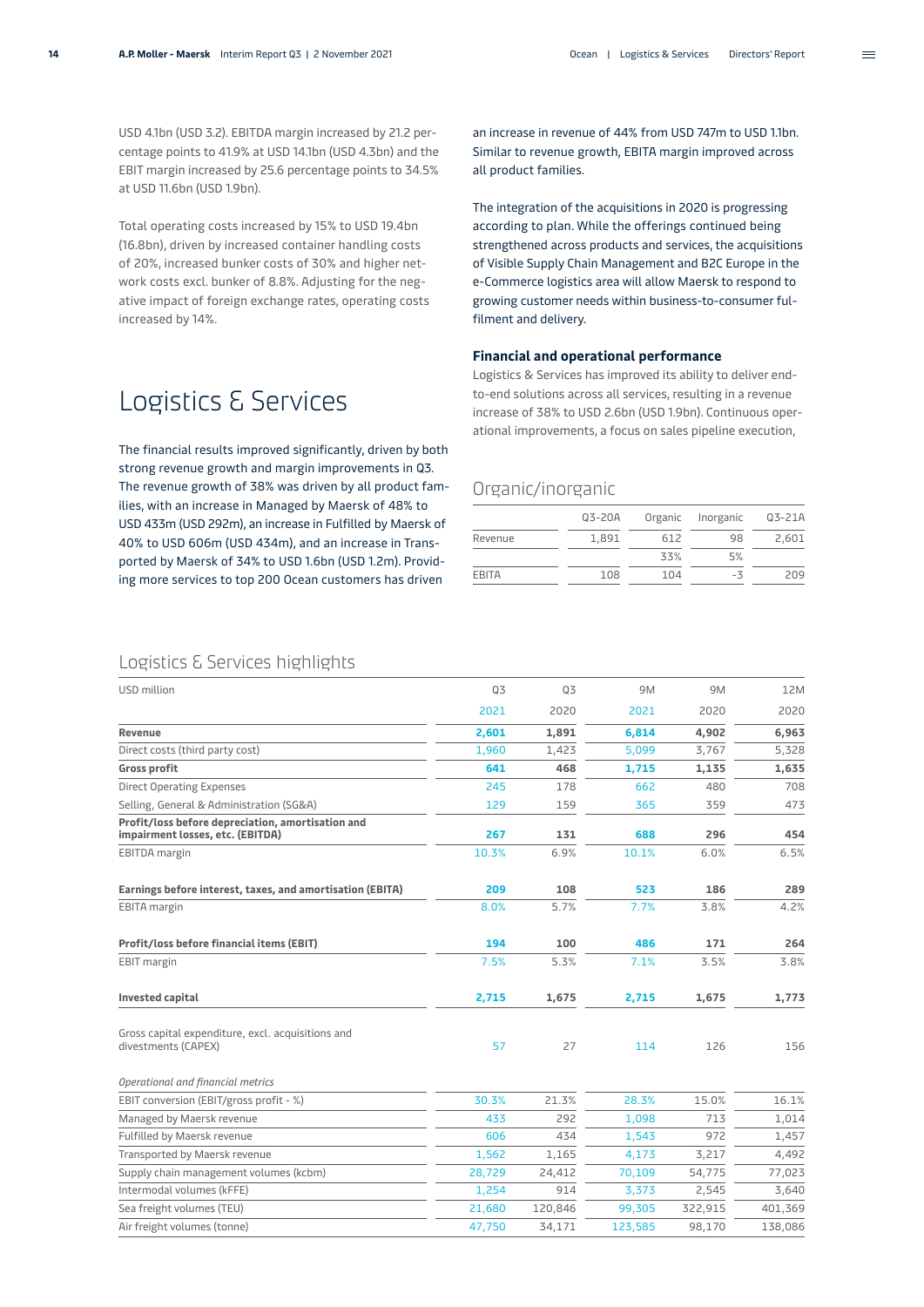and providing more services to existing Ocean customers was critical in driving the results.

Organic revenue contributed by 33% of the 38% increase in revenue to USD 2.6bn (USD 1.9bn). The increase in organic EBITA was USD 104m. As of September 2021, KGH Customs Services was included in the organic growth figures after being consolidated on 1 September 2020. KGH Customs Services and Visible Supply Chain Management contributed with a revenue of USD 98m and an EBITA of USD 7m before transaction costs of USD 10m.

For the Managed by Maersk services, revenue increased by 48% to USD 433m (USD 292m), driven by an 18% increase in volumes in Lead Logistics to 28,729 kcbm (24,412 kcbm). The increase in volume reflects the effect of a low base in Q3 2020 due to COVID-19, as well as changing consumer patterns in Q3 2021 as customers in North America increasingly demanded retail goods, in addition to also winning new business. Further, Customs Services volumes were up by 645k declarations to 1,254k declarations (609k declarations). The organic growth was 66% with 403k declarations, and inorganically, KGH Customs Services growth was 40% with 242k declarations.

For the Fulfilled by Maersk services, revenue was up by 40% to USD 606m (USD 434m), driven by new activities in Contract Logistics and the turnaround of existing facilities in North America, combined with growing volumes from increasing supply chain needs from customers and a growing footprint from the integration of Performance Team. Maersk continues to increase the footprint through opening 22 new warehouses with a total of 255k SQM in Q3 2021. Revenue from Fulfilled by Maersk was also positively impacted by the new acquisition of Visible Supply Chain Management.

For the Transported by Maersk services, revenue was up by 34% to USD 1.6bn (USD 1.2bn), driven by an increase in Landside Transportation Intermodal volumes of 37% to 1,254k FFE (914k FFE), mainly due to a higher penetration ratio into existing Ocean customers. Further, revenue growth was driven by increased air freight carrier volumes of 40% to 47.7k tonne (34.2k tonne) primarily coming from Asia Pacific into North America. Sea freight volumes were reduced as a result of discontinuing the Damco brand.

Gross profit increased by USD 173m to USD 641m (USD 468m), driven by an increase in volumes in Lead Logistics and in the number of declarations handled in Customs Services under Managed by Maersk, increased profitability in Contract Logistics facilities in North America under Fulfilled by Maersk, as well as growth and higher margins in Landside Transportation under Transported by Maersk.

EBITDA increased by USD 136m to USD 267m (USD 131m) due to the higher revenue and the focus on operational excellence with an EBITDA margin of 10.3% (6.9%). EBITA

### Organic/inorganic

|         | 9M-20A | Organic | Inorganic | 9M-21A |
|---------|--------|---------|-----------|--------|
| Revenue | 4.902  | 1,603   | 309       | 6.814  |
|         |        | 33%     | 6%        |        |
| EBITA   | 185    | 317     | 21        | 523    |

increased to USD 209m (USD 108m), with an EBITA margin of 8.0% (5.7%). EBIT increased to USD 194m (USD 100m) and the EBIT margin increased to 7.5% (5.3%) while the EBIT conversion ratio was 30.3% (21.3%).

#### **Key initiatives in Q3**

The focus in Q3 was still to help customers and to offer contract customers additional flexibility and space to help with volatility in their supply chains.

In Fulfilled by Maersk, acquisitions of Visible, B2C and HUUB within the e-Commerce space provide Maersk last mile capabilities, making it easier for customers to focus on their core business of producing and selling goods and swiftly bringing them to the end-consumers, through a digital solution. HUUB is a Portuguese cloud-based logistics start-up specialising in technology solutions for B2C warehousing. Further, a new dedicated pharmaceutical facility in Poland (Mszczonow) was started up.

In Transported by Maersk, A.P. Moller - Maersk continues to increase the Air footprint and capability through acquiring Senator International. Further to that, existing capacity in the air fleet was expanded by the leasing of three additional B767 in 2022 and the purchase of two new B777 airplanes by 2024. Star Air was established in 1987 and currently has a fleet of 15 aircraft mainly operating in Europe.

#### **Financial review 9M 2021**

Revenue of USD 6.8bn (USD 4.9bn) was driven by increasing revenue in Managed by Maersk services to USD 1.1bn (USD 713m), Fulfilled by Maersk services to USD 1.5m (USD 972m) and Transported by Maersk services to USD 4.2bn (USD 3.2bn). This in turn was driven by an increase in volumes in Landside Transportation Intermodal of 33% to 3,373k FFE (2,545k FFE), mainly due to a higher penetration ratio into existing Ocean customers. Further, volumes in Lead Logistics increased by 28% to 70,109 kcbm (54,775 kcbm), driven by COVID-19 bounce back, changing customer patterns and new business wins.

EBITDA increased to USD 688m (USD 296m) and EBITA to USD 523m (USD 186m).

In addition to strong organic development, Performance Team, KGH Customs Services and newly acquired Visible Supply Chain Management contributed to the revenue growth. Inorganic revenue accounted for USD 309m.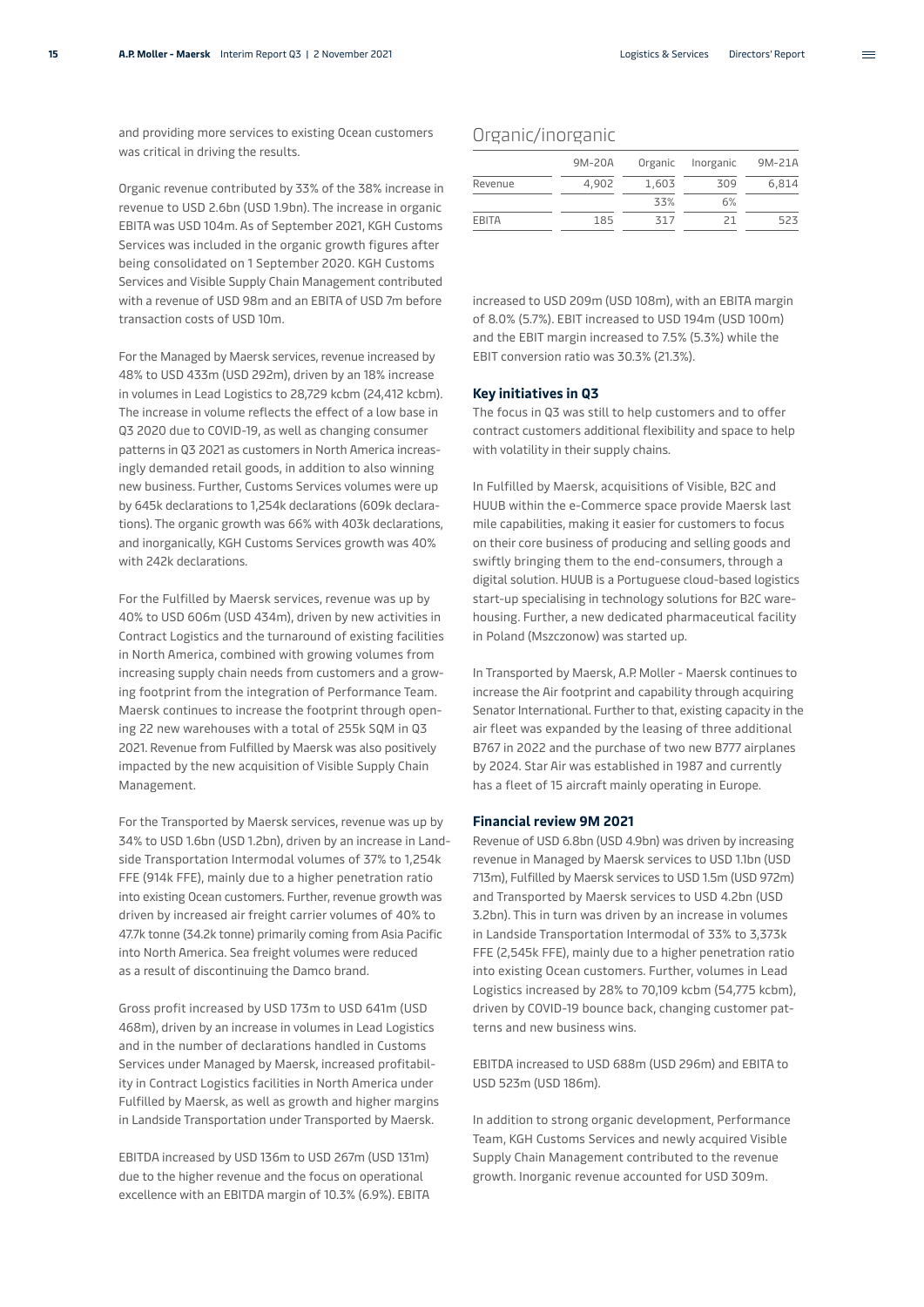# <span id="page-15-0"></span>Terminals & Towage

Terminals & Towage reported an increase in revenue of USD 229m to USD 1.2bn (USD 976m), with an increase in EBITDA of USD 105m to USD 433m (USD 328m) and an increase in EBIT of USD 116m to USD 352m (USD 236m).

In gateway terminals, revenue increased to USD 1.0bn (USD 816m), due to continued global economic recovery, significantly above market growth in North America, Latin America, Europe and Asia and an underlying performance improvement across most terminals in the Americas. In addition, the continued bottlenecks in the supply chain in the USA and growth in general cargo and yard services in Latin America, significantly contributed to the increase in EBITDA to USD 379m (USD 274m) and in EBIT to USD 324m (USD 206m).

In Towage, revenue increased to USD 185m (USD 167m), while EBITDA was on par at USD 54m. EBIT decreased to USD 28m (USD 30m).

### **Terminals**

#### **Financial and operational performance**

Revenue increased to USD 1.0bn (USD 816m), mainly driven by high global demand, above market growth, and increased storage income due to the continued congestion and bottlenecks along all modes of freight transportation in North America. Numerous measures have been taken to address the North American congestion, including increasing gate opening hours to 19 hours a day during the week in Los Angeles and adding a Saturday shift as well. As a result, the number of gate appointments available have increased to 2,000/day on weekdays, with approximately 1,300 currently used, giving customers more flexibility to pick up containers at their convenience.

Overall favourable economic conditions and well above market growth in gateway terminals led volumes to increase by 9.6% and utilisation to 78% (71%), mainly driven by North America, Latin America and Asia. Volume from the Ocean segment increased by 12% and volume from external customers increased by 8.4%.

Congestion-driven storage revenue continues in North America and higher general cargo movement in Latin America resulted in an increase of 13% in gateway revenue per move to USD 314 (USD 277). Despite operations continuing to be

### Terminals & Towage highlights

| USD million                                                                           | Q3    | Q3     | 9M    | 9M     | 12M    |
|---------------------------------------------------------------------------------------|-------|--------|-------|--------|--------|
|                                                                                       | 2021  | 2020   | 2021  | 2020   | 2020   |
| Revenue                                                                               | 1,205 | 976    | 3,442 | 2.765  | 3,807  |
| Concession fees (excl. capitalised lease expenses)                                    | 89    | 74     | 248   | 209    | 287    |
| Labour cost (blue collar)                                                             | 361   | 312    | 1,058 | 896    | 1,236  |
| Other operational cost                                                                | 174   | 127    | 463   | 422    | 520    |
| Selling, General & Administration (SG&A) and other costs, etc.                        | 148   | 135    | 437   | 397    | 559    |
| <b>Total operating costs</b>                                                          | 772   | 648    | 2,206 | 1,924  | 2,602  |
| Profit/loss before depreciation, amortisation and<br>impairment losses, etc. (EBITDA) | 433   | 328    | 1,236 | 841    | 1,205  |
| EBITDA margin                                                                         | 35.9% | 33.6%  | 35.9% | 30.4%  | 31.7%  |
| Profit/loss before financial items (EBIT)                                             | 352   | 236    | 958   | 633    | 828    |
| EBIT margin                                                                           | 29.2% | 24.2%  | 27.8% | 22.9%  | 21.7%  |
| <b>Invested capital</b>                                                               | 9,793 | 10,199 | 9,793 | 10,199 | 10,389 |
| Gross capital expenditure, excl. acquisitions and<br>divestments (CAPEX)              | 86    | 104    | 273   | 319    | 457    |
| Operational and financial metrics                                                     |       |        |       |        |        |
| Terminal volumes - financially consolidated (moves, m)                                | 3.2   | 3.0    | 9.5   | 8.4    | 11.5   |
| Ocean segment                                                                         | 1.2   | 1.1    | 3.4   | 3.0    | 4.1    |
| External customers                                                                    | 2.0   | 1.9    | 6.1   | 5.4    | 7.4    |
| Terminal revenue per move - financially consolidated (USD)                            | 314   | 277    | 304   | 274    | 275    |
| Terminal cost per move - financially consolidated (USD)                               | 238   | 229    | 236   | 237    | 232    |
| Result from joint ventures and associated companies (USDm)                            | 82    | 69     | 232   | 175    | 236    |
| Number of operational tug jobs (harbour towage) ('000)                                | 33    | 33     | 104   | 103    | 138    |
| Annualised EBITDA per tug (terminal towage) (USD in '000)                             | 1.004 | 911    | 903   | 994    | 956    |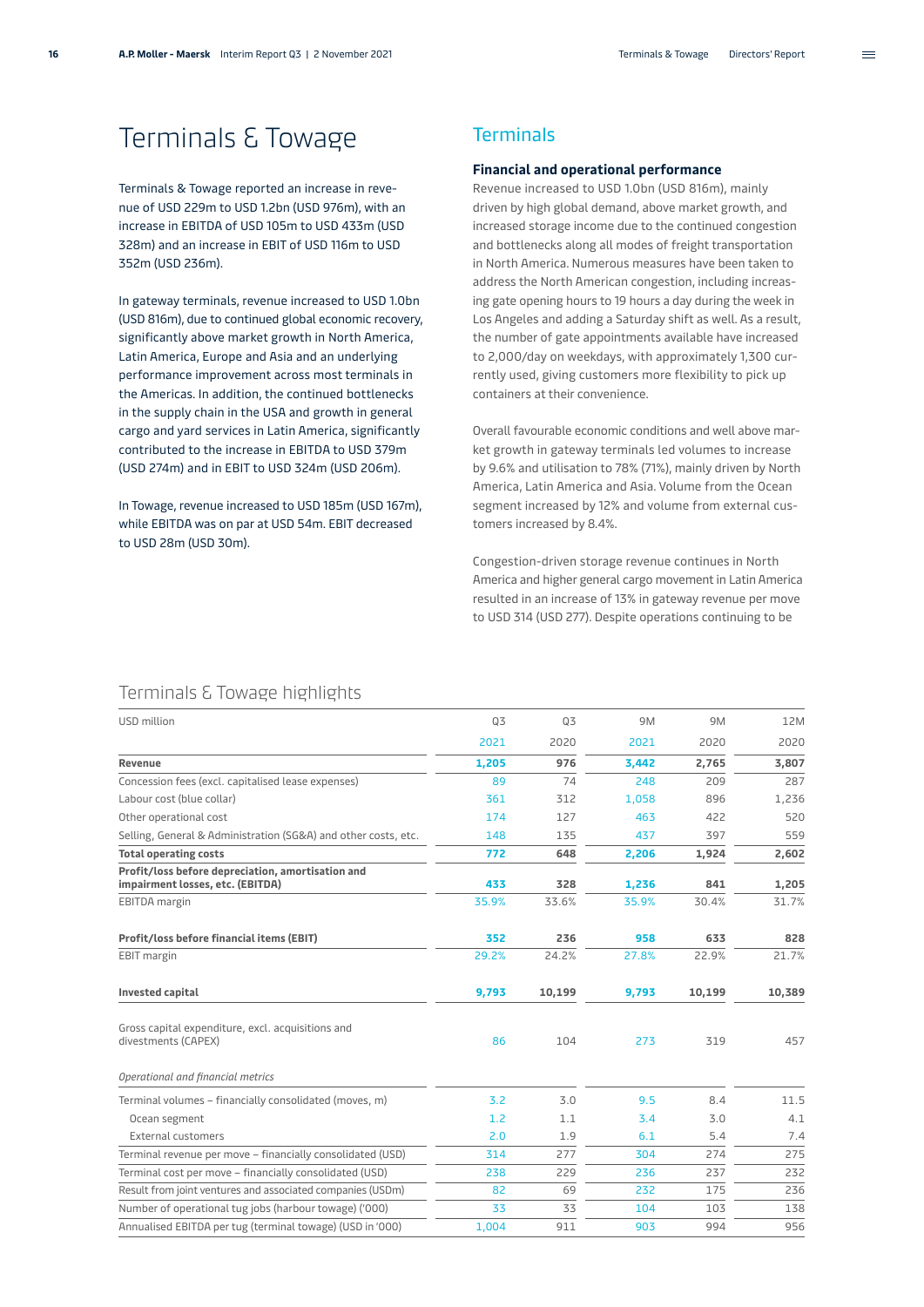affected by COVID-19-related delays, the upward shift in gateway cost is mainly related to higher volume in high cost locations and inflationary labour increases with cost per move up 4.1% to USD 238 (USD 229).

Adjusted for foreign exchange rates, and volume mix effects, revenue per move increased by 19%, and cost per move increased by 9.0%.

The increase in volume and higher storage income, partly offset by higher variable cost, resulted in an EBITDA of USD 379m (USD 274m) and an EBITDA margin of 36.9% (33.6%).

Further, this also drove an increase in EBIT to USD 324m (USD 206m) with higher results from joint ventures and associated companies, partially offset by higher depreciation mainly due to modernisation of yard equipment in Los Angeles, USA. CAPEX decreased to USD 59m (USD 88m) due to COVID-19 delays with some CAPEX projects moving from the planning to execution stage later than otherwise planned.

In North America, high consumer spend drove volume up 13% while increased storage income from supply chain congestion continued. As a result of measures taken to ease the congestion, US terminals experienced higher variable costs, partially offsetting the higher revenue, leading to an increase in the EBITDA margin to 37% (27%).

In Latin America, there was an underlying improvement in most terminals with revenue per move increasing across the region, supported by higher general cargo volume, and higher transhipment storage income in Callao, Peru. Overall volume grew 14%, and the EBITDA-margin improved to 48% (38%).

In Asia, volumes grew by 19%, mainly driven by additional volumes in two new berths in Yokohama, Japan, and higher volume in Mumbai, India. The EBITDA margin decreased by 11 percentage points to 30% (41%) due to growth in lower margin business and higher cost related to cyclones.

In Europe, revenue increased as a result of a 9.9% higher volume and congestion related storage income, offset by higher cost per move, leading to a decrease in EBITDA margin to 29% (33%).

Adverse pandemic-related market conditions in Africa and Middle East resulted in a decrease in volume of 9.2% driven by Aqaba, Jordan, and Bahrain. In addition, negative exchange rate movements contributed significantly to a reduction in the overall revenue per move, more than offsetting improvements in the rest of the region. As a result, Africa and Middle East saw a drop in EBITDA margin to 32% (40%).

#### **Results from joint ventures and associated companies**

The share of profit in joint ventures and associated companies increased to USD 77m (USD 64m), mainly driven by higher results in South Florida, USA, Tema, Ghana, and Abidjan, Côte d'Ivoire.

### Regional EBITDA margin, Terminals1

| Percentage                     | Q3 2021 | 03 2020 |
|--------------------------------|---------|---------|
| North America                  | 37      | 27      |
| Latin America                  | 48      | 38      |
| Europe, Russia and the Baltics | 29      | 33      |
| Asia                           | 30      | 41      |
| Africa and Middle East         | 32      | 40      |
| Total                          | 37      | 34      |

### Regional volume, Terminals<sup>1</sup>

| Million moves                  | Q3 2021 |     | Q3 2020 Growth (%) |
|--------------------------------|---------|-----|--------------------|
| North America                  | 0.9     | 0.8 | 13.2               |
| Latin America                  | 0.6     | 0.6 | 13.6               |
| Europe, Russia and the Baltics | 0.6     | 0.6 | 9.9                |
| Asia                           | 0.6     | 0.5 | 18.9               |
| Africa and Middle East         | 0.5     | 0.5 | $-9.2$             |
| <b>Total</b>                   | 3.2     | 3.0 | 9.6                |

1 Financially consolidated.

#### **Key initiatives in Q3**

Regulatory approvals have now been obtained for the 50-year concession to build, maintain and operate a container terminal in Rijeka, Croatia, in partnership with ENNA Logic and the concession agreement is expected to be signed during Q4 2021.

In APM Terminals Poti, Georgia, the preparation works on site have started and in Onne, Nigeria, in parallel with the civil upgrades, additional container handling equipment has been received and is being put to operation.

Terminals has finalised an agreement with Hapag-Lloyd, who will purchase Terminals' 30% shareholding of Container Terminal Wilhelmshaven (CTW), Germany. The transaction is subject to approval by the antitrust authorities.

### **Towage**

#### **Financial and operational performance**

Revenue increased by USD 18m to USD 185m (USD 167m), and adjusted for foreign exchange rate development, the increase was 4.8% or USD 8m. Harbour towage revenue was positively impacted by strong grain exports and increased RoRo activities in Australia and ramp-up activities in Morocco, partly offset by slower markets in Europe. Terminal towage revenue increased due to new charters in Angola, the UK and Belgium. EBITDA was on par at USD 54m, mainly due to positive ex change rate development partly offset by the wind down of business in Whyalla, Australia. EBIT decreased by USD 2m to USD 28m (USD 30m), mainly driven by depreciation and lower result in joint ventures and associated companies.

For terminal towage, the annualised EBITDA per Tug increased by 10% due to lower costs in Americas as well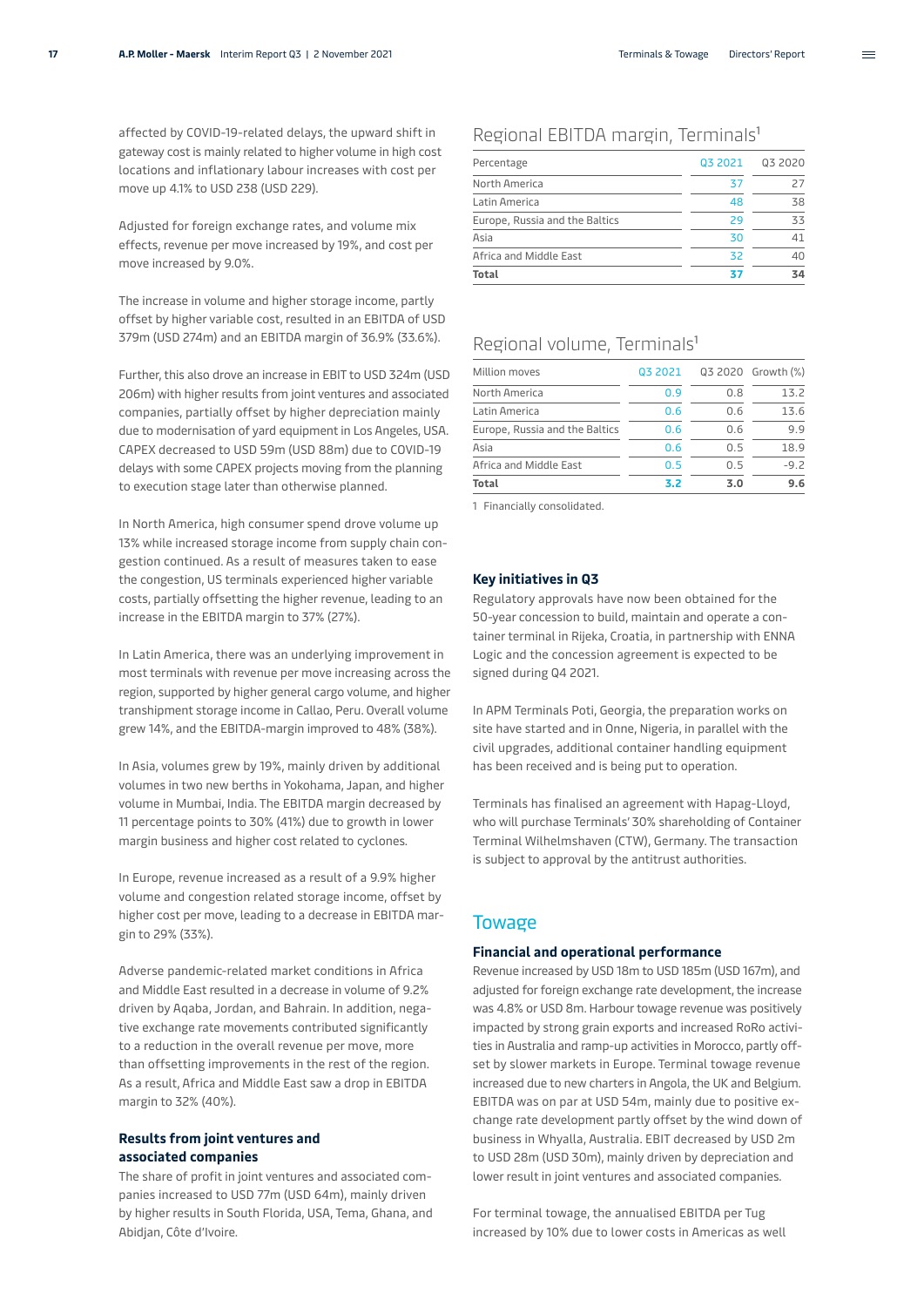<span id="page-17-0"></span>as favourable rate of exchange impact. This was partly offset by higher costs in Australia related to increased docking activity triggering additional crew costs.

#### **Results from joint ventures and associated companies**

The share of profit in joint ventures and associated companies decreased to USD 5m (USD 6m) with decreases driven by wind down of business in Bowen, an Australian joint venture.

#### **Key initiatives in Q3**

During Q3, Svitzer secured a 5-year extension contract in Angola, a 5-year contract in Port of Bunbury in Western Australia as well as a long-term contract to provide towage services for Australia's naval fleet across the country. Two additional tugs were also added to the current agreement with SCA (Suez Canal, Egypt).

### Terminals & Towage

### **Financial review 9M 2021**

Terminals & Towage reported an increase in revenue of USD 677m to USD 3.4bn (USD 2.8bn), with an increase in EBITDA of USD 395m to USD 1.2bn (USD 841m) and an increase in EBIT of USD 325m to USD 958m (USD 633m).

In gateway terminals, revenue was USD 2.9bn (USD 2.3bn), with an increase of 14% in volume mainly driven by global economic development and higher storage income mainly from congestion in North America. Capacity utilisation increased to 76% (69%). Revenue per move increased to USD 304 (USD 274) and cost per move decreased to USD 236 (USD 237). EBITDA increased to USD 1.1bn (USD 672m) and EBIT increased to USD 866m (USD 512m).

In Towage, revenue was USD 550m (USD 505m), positively impacted by foreign exchange rate development as well as volume increases in Australia and Asia, Middle East & Africa, partly offset by lower volumes in Americas, particularly in Brazil, and Europe, in Scandinavia and the UK.

EBITDA was slightly lower at USD 165m (USD 168m), driven by higher costs and impact from the wind down of business in Whyalla, Australia, partly offset by foreign exchange rate development. EBIT decreased by 23% to USD 93m (USD 121m) driven by the significant gain in Q2 2020 resulting from the acquisition of Port Towage Amsterdam.

# Manufacturing & Others

#### Revenue was USD 305m (USD 324m) with an EBITDA of USD 27m (USD 48m) and an EBIT of USD 7m (USD 20m).

For Maersk Container Industry, revenue decreased by USD 19m to USD 134m (USD 153m), mainly driven by change in periodisation of volumes. EBITDA decreased by USD 8m to USD 9m (USD 17m) as a consequence of this and from the impact of higher raw material prices. EBIT decreased by USD 7m to USD 9m (USD 16m) in line with the decrease in EBITDA.

As communicated at the A.P. Moller - Maersk Capital Markets Day in March, a strategic review of Maersk Container Industry was initiated during Q2 2021, resulting in the sale agreement signed with China International Marine Containers Ltd. (CIMC) with closing subject to regulatory approvals.

For Maersk Supply Service, revenue increased by USD 18m to USD 83m (USD 65m) reflecting increased activity due to the improved market conditions as Q3 2020 was impacted by COVID-19. EBITDA decreased by USD 6m to USD 7m (USD 13m), mainly driven by postponement of repair and maintenance and lower cost in Q3 2020. EBIT decreased by USD 6m to negative USD 4m (positive USD 2m).

In Q3, Maersk Supply Service made significant commercial progress, by securing the first contract within wave power, a study contract in floating wind and three important contracts in Africa.

| USD million                                                                           | Q3    | Q3    | 9M    | 9M    | 12M   |
|---------------------------------------------------------------------------------------|-------|-------|-------|-------|-------|
|                                                                                       | 2021  | 2020  | 2021  | 2020  | 2020  |
| Revenue                                                                               | 305   | 324   | 991   | 935   | 1,254 |
| Profit/loss before depreciation, amortisation and<br>impairment losses, etc. (EBITDA) | 27    | 48    | 100   | 140   | 165   |
| EBITDA margin                                                                         | 8.9%  | 14.8% | 10.1% | 15.0% | 13.2% |
| Profit/loss before financial items (EBIT)                                             | 7     | 20    | 47    | 38    | 69    |
| EBIT margin                                                                           | 2.3%  | 6.2%  | 4.7%  | 4.1%  | 5.5%  |
| <b>Invested capital</b>                                                               | 1,049 | 993   | 1,049 | 993   | 986   |
| Gross capital expenditure, excl. acquisitions and<br>divestments (CAPEX)              | 15    | 5     | 42    | 20    | 33    |

### Manufacturing & Others highlights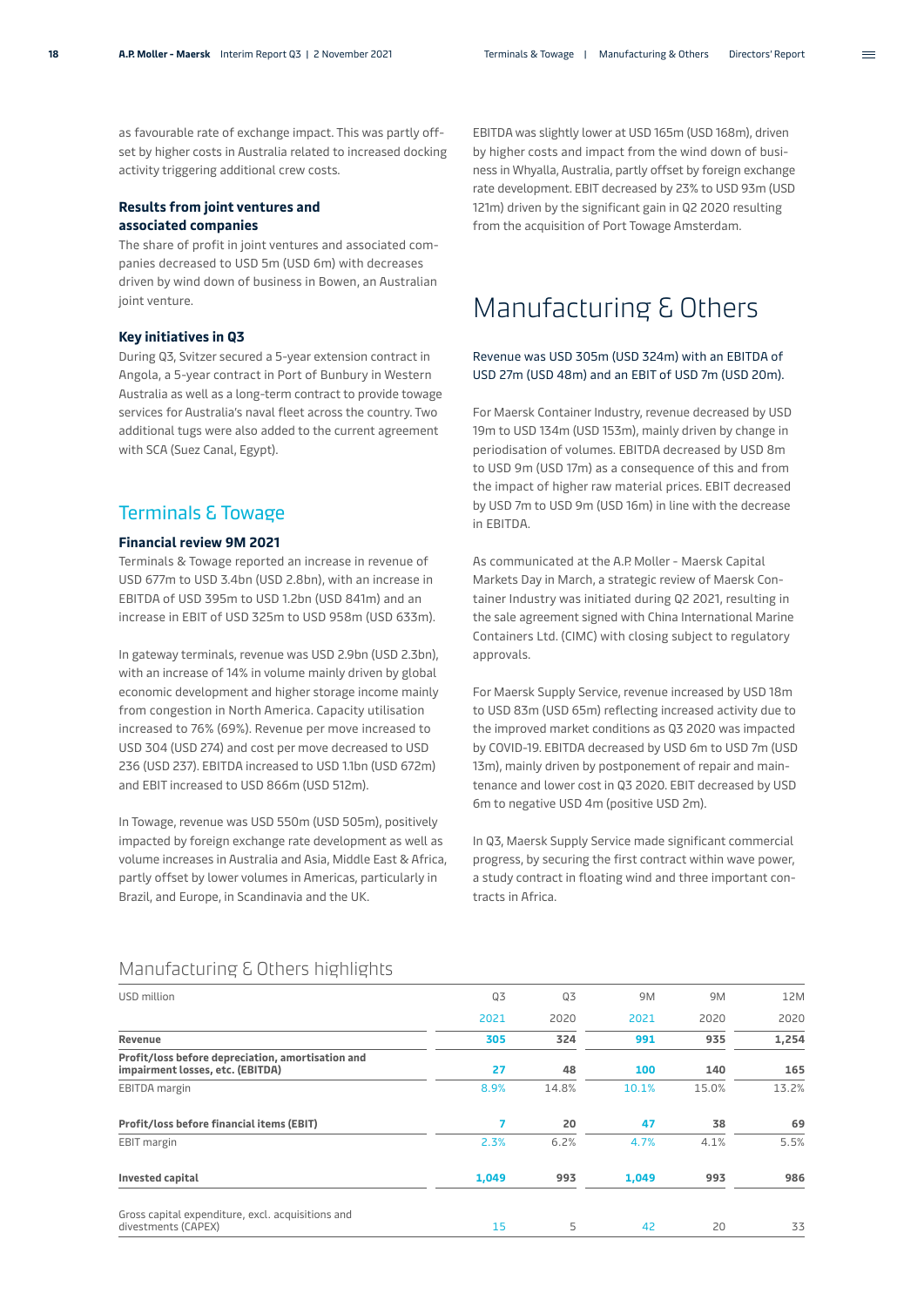$\equiv$ 

For other businesses, revenue was USD 88m (USD 106m) with an EBITDA of USD 11m (USD 18m) and EBIT of USD 2m (USD 3m).

#### **Financial review 9M 2021**

Revenue was USD 991m (USD 935m) with an EBITDA of USD 100m (USD 140m).

Revenue in Maersk Container Industry was USD 512m (USD 431m) of which 77% was related to third-party customers. EBITDA was on par at USD 55m (USD 59m).

Maersk Supply Service reported a revenue of USD 212m (USD 191m) and an EBITDA of USD 7m (USD 24m). The impact of the reduction in Maersk Supply Service onshore organisation in 2020 was offset by higher crew cost and project cost and the return to a normalised repair and maintenance cost level.

For other businesses, revenue was USD 267m (USD 313m) and EBITDA was USD 38m (USD 57m).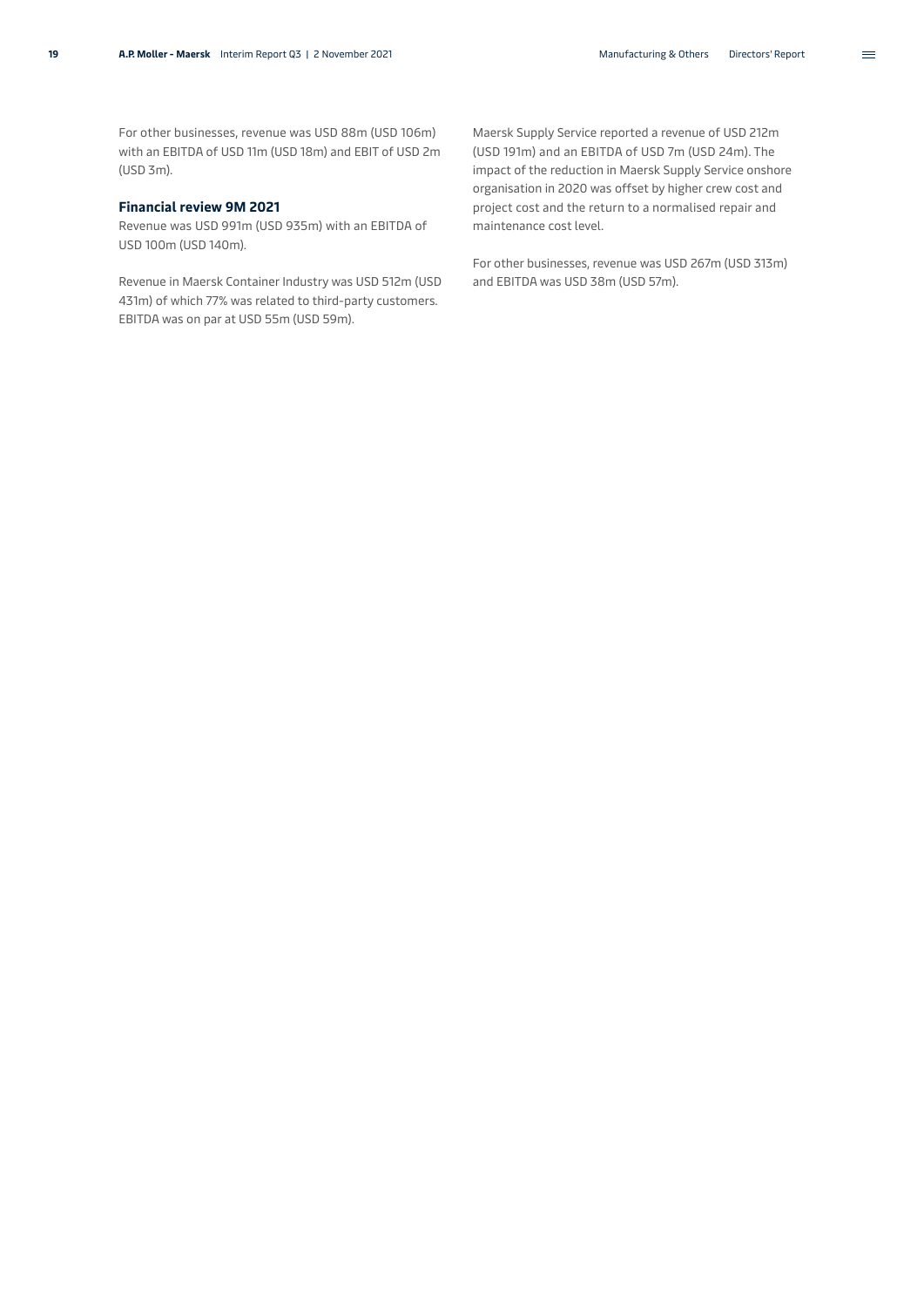# <span id="page-19-0"></span>Statement of the Board of Directors and the Executive Board

[The Board of Directors and the Executive Board have today discussed](pp://Other statements/Statement by executive and supervisory boards?taxonomy=DKGAAP&labellanguage=en&period=1_Consolidated)  and approved the Interim Report of A.P. Møller - Mærsk A/S for the period 1 January 2021 to 30 September 2021.

The Interim Report has not been audited or reviewed by the company's independent auditors.

The Interim Report has been prepared in accordance with IAS 34 Interim Financial Reporting as adopted by the EU and additional Danish disclosure requirements for interim financial reporting of listed companies.

In our opinion, the interim consolidated financial statements (pages 21-31) give a true and fair view of A.P. Moller - Maersk's consolidated assets, liabilities and financial position on 30 September 2021 and of the results of A.P. Moller - Maersk's consolidated operations and cash flows for the period 1 January to 30 September 2021.

Furthermore, in our opinion, the Directors' report (pages 3-19) includes a fair review of the development in A.P. Moller - Maersk's operations and financial conditions, the results for the period, cash flows and financial position as well as a description of the most significant risks and uncertainty factors that A.P. Moller - Maersk faces, relative to the disclosures in the annual report for 2020.

#### **Copenhagen, 2 November 2021**

#### **Executive Board**

**Søren Skou** — CEO

**Patrick Jany** — CFO

**Vincent Clerc**

**Morten Engelstoft**

**Henriette Hallberg Thygesen**

#### **Board of Directors**

**Jim Hagemann Snabe** — Chairman

**Ane Mærsk Mc-Kinney Uggla** — Vice Chairman

**Bernard L. Bot**

**Marc Engel**

**Arne Karlsson**

**Thomas Lindegaard Madsen**

**Blythe S. J. Masters**

**Amparo Moraleda**

**Jacob Andersen Sterling**

**Robert Mærsk Uggla**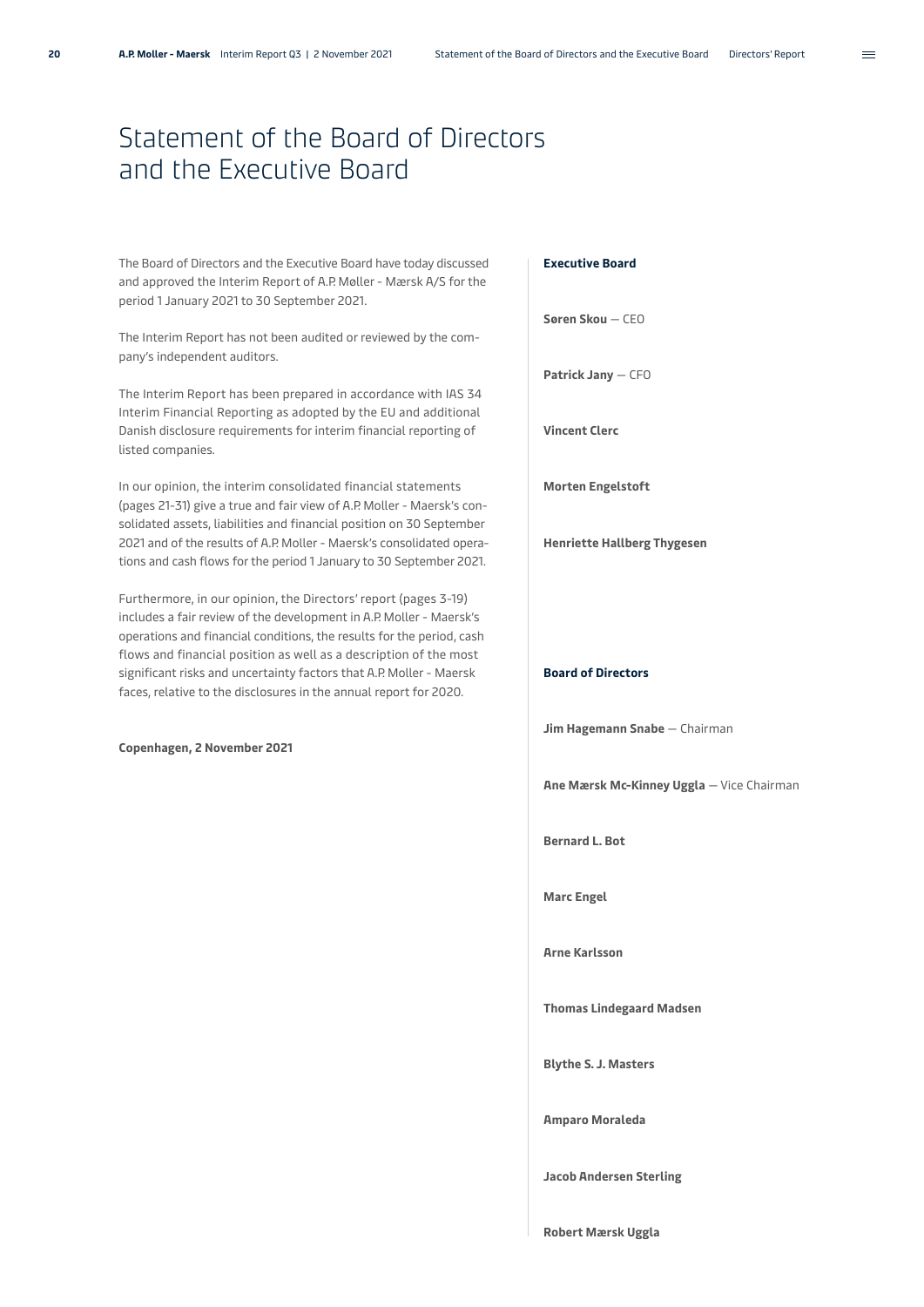**Amounts in USD million** 

 $\equiv$ 

# <span id="page-20-0"></span>Financials

### Condensed income statement

| Note |                                                                               | Q3<br>Q3<br>9 months<br>9 months |        |                                                       | 12M    |        |
|------|-------------------------------------------------------------------------------|----------------------------------|--------|-------------------------------------------------------|--------|--------|
|      |                                                                               | 2021                             | 2020   | 2021                                                  | 2020   | 2020   |
| 1    | Revenue                                                                       | 16,612                           | 9,917  | 43,281                                                | 28,485 | 39,740 |
|      | Profit before depreciation, amortisation and impairment losses, etc. (EBITDA) | 6,943                            | 2,297  | 16,046                                                | 5,515  | 8,226  |
|      | Depreciation, amortisation and impairment losses, net                         | 1,206                            | 1,097  | 3,318                                                 | 3,319  | 4,541  |
|      | Gain on sale of non-current assets, etc., net                                 | 27                               | 8      | 46                                                    | 172    | 202    |
|      | Share of profit/loss in joint ventures and associated companies               | 95                               | 81     | 266                                                   | 224    | 299    |
| 1    | Profit/loss before financial items (EBIT)                                     | 5,859                            | 1,289  | 13,040                                                | 2,592  | 4,186  |
|      | Financial items, net                                                          | $-185$                           | $-160$ | $-601$                                                | $-607$ | $-879$ |
|      | Profit/loss before tax                                                        | 5,674                            | 1,129  | 12,439                                                | 1,985  | 3,307  |
|      | Tax                                                                           | 213                              | 182    | 515                                                   | 386    | 407    |
|      | Profit/loss for the period                                                    | 5,461                            | 947    | 11,924                                                | 1,599  | 2,900  |
|      | Of which:                                                                     |                                  |        |                                                       |        |        |
|      | Non-controlling interests                                                     | 23                               | 20     | 76<br>48<br>11,848<br>1,551<br>79<br>620<br>79<br>619 | 50     |        |
|      | A.P. Møller - Mærsk A/S' share                                                | 5,438                            | 927    |                                                       |        | 2,850  |
|      | Earnings per share, USD                                                       | 287                              | 48     |                                                       |        | 145    |
|      | Diluted earnings per share, USD                                               | 287                              | 48     |                                                       |        | 145    |

### Condensed statement of comprehensive income

| Note                                                                                          | Q3                       | Q3    | 9 months | 9 months                 | 12M            |
|-----------------------------------------------------------------------------------------------|--------------------------|-------|----------|--------------------------|----------------|
|                                                                                               | 2021                     | 2020  | 2021     | 2020                     | 2020           |
| Profit/loss for the period                                                                    | 5,461                    | 947   | 11,924   | 1,599                    | 2,900          |
| Translation from functional currency to presentation currency                                 | $-189$                   | 100   | $-295$   | $-122$                   | 195            |
| Reclassified to income statement, gain on sale of non-current assets, etc., net               |                          | $-2$  | 23       | 62                       | 64             |
| Cash flow hedges                                                                              | -49                      | 72    | $-118$   | $-60$                    | 43             |
| Tax on other comprehensive income                                                             | 2                        | $-7$  | $-5$     | 18                       | 10             |
| Share of other comprehensive income of joint ventures and associated companies,<br>net of tax |                          | 2     | $-9$     | 6                        | 5              |
| Total items that have been or may be reclassified subsequently to the income<br>statement     | $-236$                   | 165   | $-404$   | $-96$                    | 317            |
| Other equity investments                                                                      | 25                       |       | 27       | 3                        | $\overline{c}$ |
| Actuarial gains/losses on defined benefit plans, etc.                                         |                          |       | $-69$    | 70                       | $-207$         |
| Tax on other comprehensive income                                                             | $\overline{\phantom{a}}$ |       | 13       | $\overline{\phantom{a}}$ | $-4$           |
| Total items that will not be reclassified to the income statement                             | 25                       | ٠     | $-29$    | 73                       | $-209$         |
| Other comprehensive income, net of tax                                                        | $-211$                   | 165   | $-433$   | $-23$                    | 108            |
| Total comprehensive income for the period                                                     | 5,250                    | 1,112 | 11,491   | 1,576                    | 3,008          |
| Of which:                                                                                     |                          |       |          |                          |                |
| Non-controlling interests                                                                     | 23                       | 25    | 73       | 34                       | 47             |
| A.P. Møller - Mærsk A/S' share                                                                | 5,227                    | 1,087 | 11,418   | 1,542                    | 2,961          |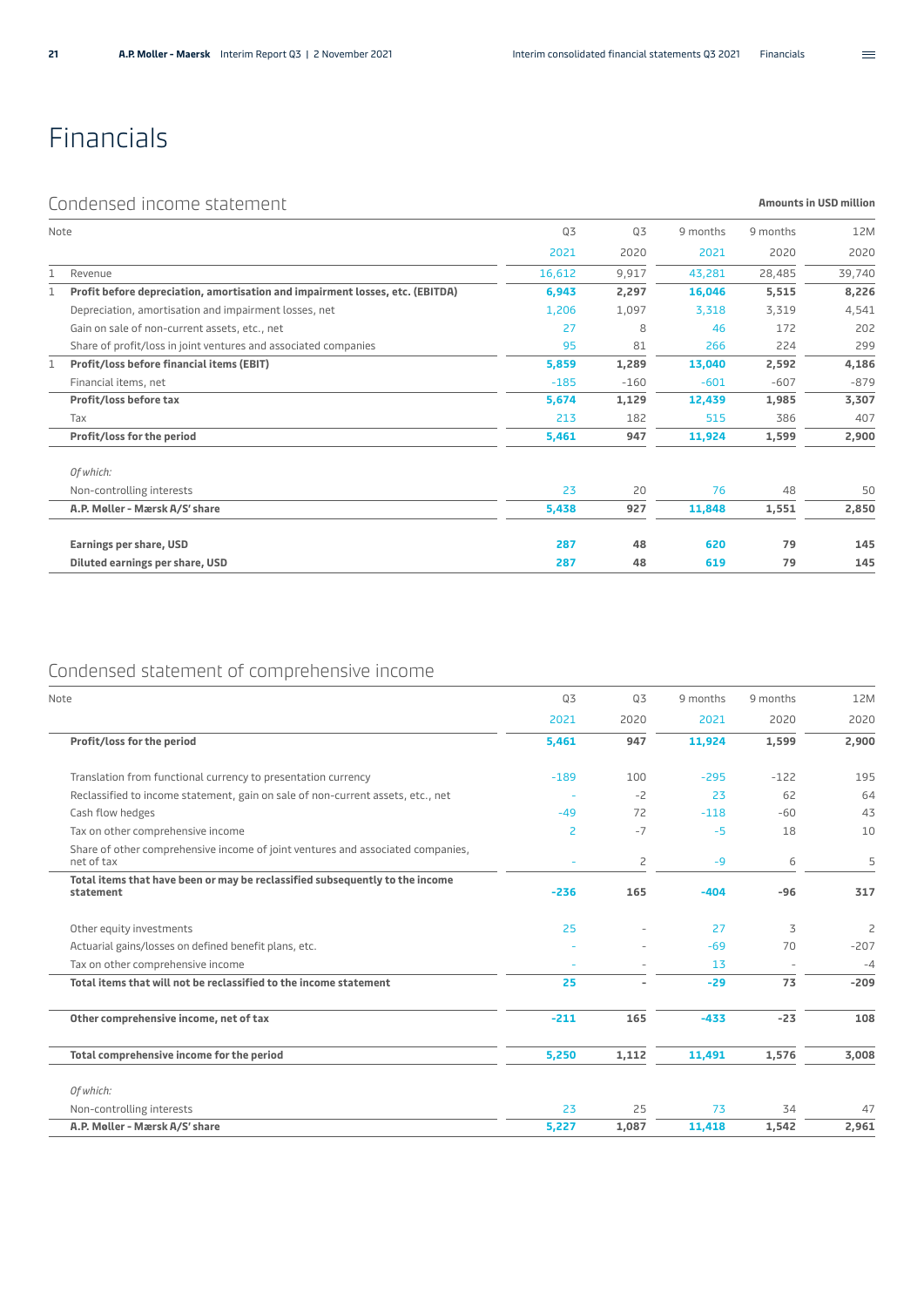## <span id="page-21-0"></span>Condensed balance sheet at 30 September

#### **Amounts in USD million**

| Note                               | 30 September 30 September | 12M    |  |
|------------------------------------|---------------------------|--------|--|
|                                    | 2020<br>2021              | 2020   |  |
| Intangible assets                  | 5,317<br>5,709            | 5,145  |  |
| Property, plant and equipment      | 26,377<br>26,285          | 26,481 |  |
| Right-of-use assets                | 9,681<br>8,541            | 8,323  |  |
| Financial non-current assets, etc. | 2,857<br>3,502            | 3,183  |  |
| Deferred tax                       | 228<br>265                | 249    |  |
| <b>Total non-current assets</b>    | 44,889<br>43,873          | 43,381 |  |
| Inventories                        | 1,470<br>1,037            | 1,049  |  |
| Receivables, etc.                  | 5,252<br>7,275            | 5,603  |  |
| <b>Securities</b>                  | $\mathbf{1}$              | 1      |  |
| Cash and bank balances             | 5,854<br>11,306           | 5,865  |  |
| Assets held for sale               | 453<br>145                | 218    |  |
| <b>Total current assets</b>        | 20,505<br>12,289          | 12,736 |  |
| <b>Total assets</b>                | 56,162<br>65,394          | 56,117 |  |

| Note                                             | 30 September 30 September | 12M    |
|--------------------------------------------------|---------------------------|--------|
|                                                  | 2021<br>2020              | 2020   |
| Equity attributable to A.P. Møller - Mærsk A/S   | 28,515<br>38,727          | 29,850 |
| Non-controlling interests                        | 1,044<br>1,032            | 1,004  |
| <b>Total equity</b>                              | 29,547<br>39,771          | 30,854 |
| Lease liabilities, non-current                   | 7,945<br>7,427            | 7,356  |
| Borrowings, non-current                          | 7,384<br>4,537            | 5,868  |
| Other non-current liabilities                    | 1,993<br>2,162            | 1,985  |
| <b>Total non-current liabilities</b>             | 16,973<br>14,475          | 15,209 |
| Lease liabilities, current                       | 2,147<br>1,340            | 1,391  |
| Borrowings, current                              | 397<br>758                | 758    |
| Other current liabilities                        | 8,370<br>7,463            | 7,814  |
| Liabilities associated with assets held for sale | 81<br>234                 | 91     |
| <b>Total current liabilities</b>                 | 11,148<br>9,642           | 10,054 |
| <b>Total liabilities</b>                         | 25,623<br>26,615          | 25,263 |
| <b>Total equity and liabilities</b>              | 65,394<br>56,162          | 56,117 |

 $\equiv$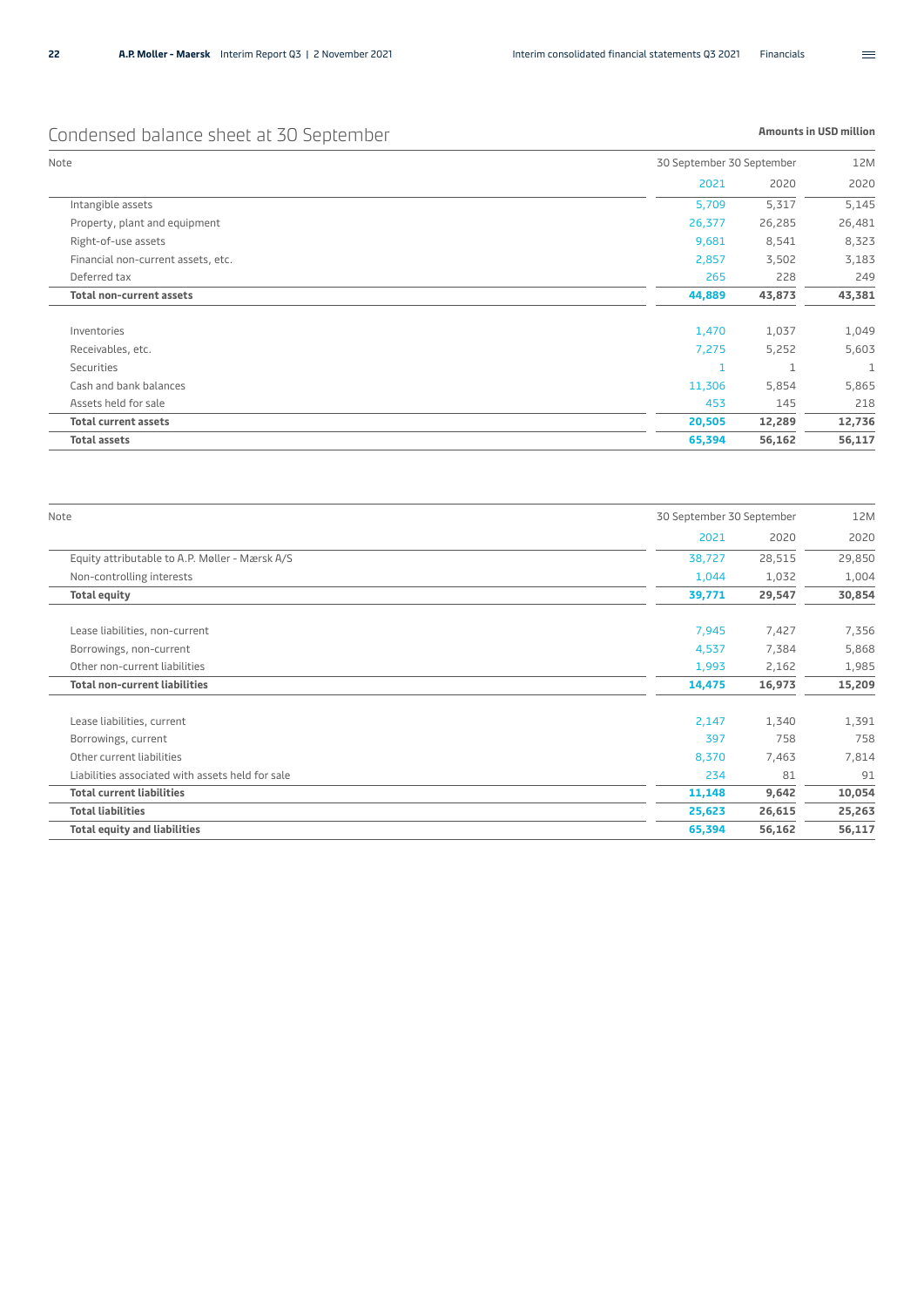$\equiv$ 

### <span id="page-22-0"></span>Condensed cash flow statement

**Amounts in USD million** 

|   | Note                                                                    | Q3             | Q3           | 9 months | 9 months | 12 <sub>N</sub> |
|---|-------------------------------------------------------------------------|----------------|--------------|----------|----------|-----------------|
|   |                                                                         | 2021           | 2020         | 2021     | 2020     | 2020            |
|   | Profit/loss before financial items                                      | 5,859          | 1,289        | 13,040   | 2,592    | 4,186           |
|   | Non-cash items, etc.                                                    | 1,208          | 1,128        | 3,166    | 3,187    | 4,305           |
|   | Change in working capital                                               | $-366$         | $-108$       | $-1,711$ | $-212$   | $-239$          |
|   | Cash flow from operating activities before tax                          | 6,701          | 2,309        | 14,495   | 5,567    | 8,252           |
|   | Taxes paid                                                              | $-129$         | $-133$       | $-353$   | $-308$   | $-424$          |
|   | Cash flow from operating activities                                     | 6,572          | 2,176        | 14,142   | 5,259    | 7,828           |
|   | Purchase of intangible assets and property, plant and equipment (CAPEX) | $-610$         | $-280$       | $-1,391$ | $-952$   | $-1,322$        |
|   | Sale of intangible assets and property, plant and equipment             | 21             | 86           | 145      | 268      | 435             |
|   | Sale of other equity investments                                        | 1              | 3            | 5        | 4        | 5               |
| 3 | Acquisition of subsidiaries and activities                              | $-723$         | $-182$       | $-733$   | $-448$   | $-425$          |
|   | Sale of subsidiaries and activities                                     | $\overline{7}$ |              | $-21$    | 35       | 36              |
|   | Dividends received                                                      | 123            | 85           | 218      | 127      | 177             |
|   | Financial investments etc., net                                         | $-445$         | 289          | $-498$   | 90       | 70              |
|   | Cash flow used for investing activities                                 | $-1,626$       | $\mathbf{1}$ | $-2,275$ | $-876$   | $-1,024$        |
|   | Repayments of/proceeds from borrowings, net                             | $-288$         | $-810$       | $-1,753$ | $-298$   | $-1,860$        |
|   | Repayments of lease liabilities                                         | $-611$         | $-397$       | $-1,693$ | $-1,135$ | $-1,710$        |
|   | Financial payments, net                                                 | $-83$          | $-64$        | $-179$   | $-234$   | $-292$          |
|   | Financial expenses paid on lease liabilities                            | $-114$         | $-120$       | $-342$   | $-351$   | $-468$          |
|   | Purchase of own shares                                                  | $-759$         | $-98$        | $-1,540$ | $-696$   | $-806$          |
|   | Dividends distributed                                                   |                |              | $-1,017$ | $-430$   | $-430$          |
|   | Dividends distributed to non-controlling interests                      | $-23$          | $-37$        | $-64$    | $-72$    | -92             |
|   | Other equity transactions                                               | 25             | $-13$        | 58       | $-2$     | 4C              |
|   | Cash flow from financing activities                                     | $-1,853$       | $-1,539$     | $-6,530$ | $-3,218$ | $-5,618$        |
|   | Net cash flow for the period                                            | 3,093          | 638          | 5,337    | 1,165    | 1,186           |
|   | Cash and cash equivalents, beginning of period                          | 8,071          | 5,206        | 5,845    | 4,758    | 4,758           |
|   | Currency translation effect on cash and bank balances                   | $-18$          | -6           | -36      | $-85$    | $-80$           |
|   | Cash and cash equivalents, end of period                                | 11,146         | 5,838        | 11,146   | 5,838    | 5,864           |
|   | Of which classified as assets held for sale                             | $-29$          |              | $-29$    |          | $-19$           |
|   | Cash and cash equivalents, end of period                                | 11,117         | 5,838        | 11,117   | 5,838    | 5,845           |
|   | Cash and cash equivalents                                               |                |              |          |          |                 |
|   | Cash and bank balances                                                  | 11,306         | 5,854        | 11,306   | 5,854    | 5,865           |
|   | Overdrafts                                                              | 189            | 16           | 189      | 16       | 20              |
|   | Cash and cash equivalents, end of period                                | 11,117         | 5,838        | 11,117   | 5,838    | 5,845           |

Cash and bank balances include USD 1.4bn (USD 1.1bn) relating to cash and bank balances in countries with exchange control or other restrictions. These funds are not readily available for general use by the parent company or other subsidiaries.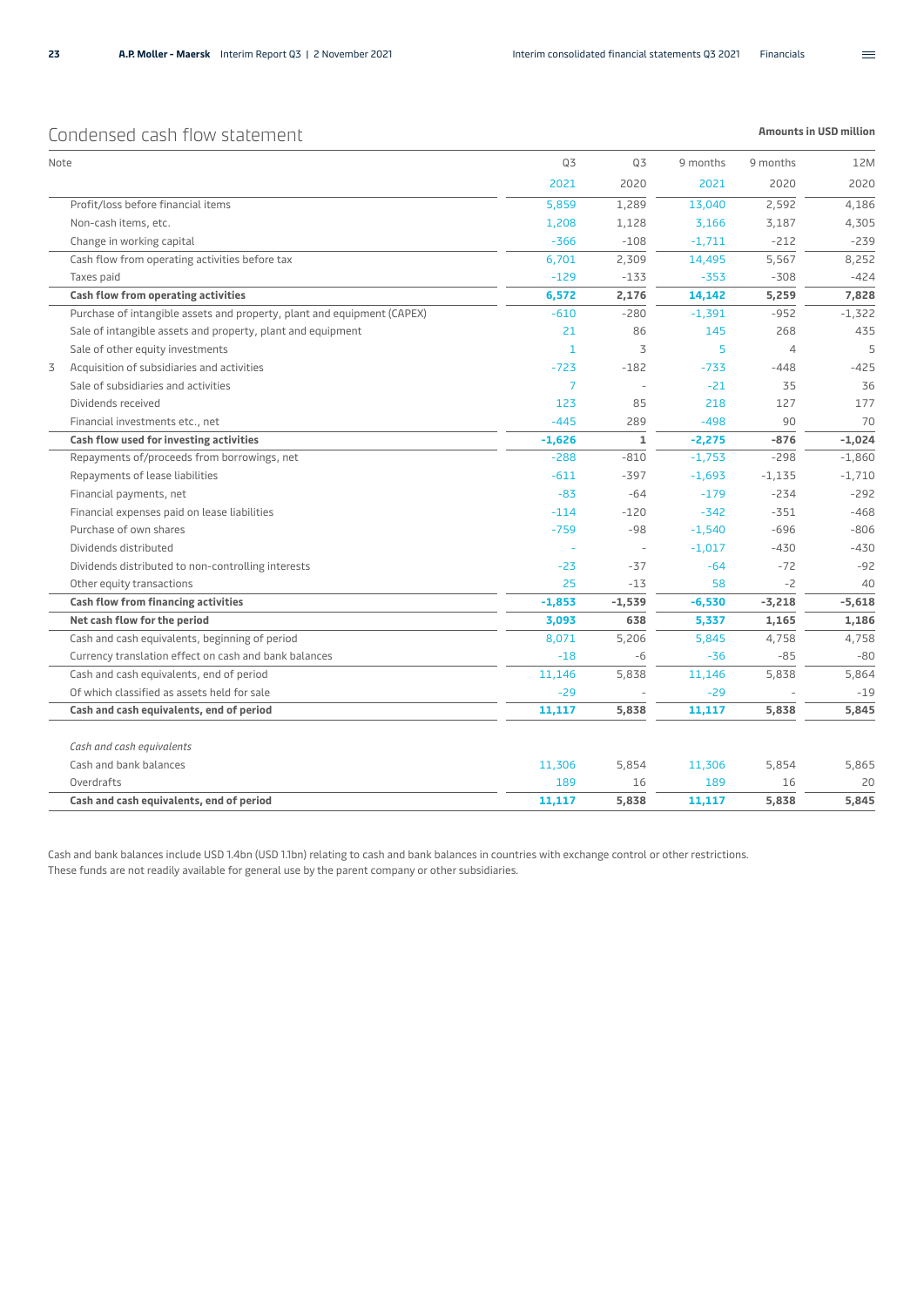## <span id="page-23-0"></span>Condensed statement of changes in equity

|   |                                                                                    | A.P. Møller - Mærsk A/S |                        |                                            |                       |                      |             |                                  |                |
|---|------------------------------------------------------------------------------------|-------------------------|------------------------|--------------------------------------------|-----------------------|----------------------|-------------|----------------------------------|----------------|
|   |                                                                                    | Share capital           | Translation<br>reserve | Reserve for<br>other equity<br>investments | Reserve<br>for hedges | Retained<br>earnings | Total       | Non-<br>controlling<br>interests | Total equity   |
|   | Equity 1 January 2021                                                              | 3,632                   | $-432$                 | $-6$                                       | $-42$                 | 26,698               | 29,850      | 1,004                            | 30,854         |
|   | Other comprehensive income,<br>net of tax                                          |                         | $-268$                 | 28                                         | $-125$                | $-65$                | $-430$      | $-3$                             | $-433$         |
|   | Profit/loss for the period                                                         |                         |                        |                                            |                       | 11,848               | 11,848      | 76                               | 11,924         |
|   | <b>Total comprehensive income</b><br>for the period                                |                         | $-268$                 | 28                                         | $-125$                | 11,783               | 11,418      | 73                               | 11,491         |
|   | Dividends to shareholders                                                          |                         |                        |                                            |                       | $-1,017$             | $-1,017$    | $-75$                            | $-1,092$       |
|   |                                                                                    |                         |                        |                                            |                       | 12                   | 12          | $\overline{\phantom{a}}$         | 12             |
|   | Value of share-based payment                                                       |                         |                        |                                            |                       |                      |             |                                  |                |
|   | Addition of non-controlling in-<br>terests                                         |                         |                        |                                            |                       | $-17$                | $-17$       | 16                               | $-1$           |
|   | Sale of non-controlling interests                                                  |                         |                        |                                            |                       | 1                    | 1           | $\overline{\phantom{a}}$         | $\mathbf{1}$   |
| 2 | Purchase of own shares                                                             |                         |                        |                                            |                       | $-1,540$             | $-1,540$    | ÷                                | $-1,540$       |
|   | Sale of own shares                                                                 |                         |                        |                                            |                       | 20                   | 20          | $\overline{a}$                   | 20             |
| 2 | Capital increases and decreases                                                    | $-119$                  |                        |                                            |                       | 119                  |             | 26                               | 26             |
|   | Transfer of gain/loss on disposal<br>of equity investments to retained<br>earnings |                         |                        | -2                                         |                       | 2                    |             |                                  |                |
|   | <b>Total transactions with</b>                                                     |                         |                        |                                            |                       |                      |             |                                  |                |
|   | shareholders                                                                       | $-119$                  |                        | -2                                         |                       | $-2,420$             | $-2,541$    | -33                              | $-2,574$       |
|   | Equity 30 September 2021                                                           | 3,513                   | $-700$                 | 20                                         | $-167$                | 36,061               | 38,727      | 1,044                            | 39,771         |
|   |                                                                                    |                         |                        |                                            |                       |                      |             |                                  |                |
|   | Equity 1 January 2020                                                              | 3,774                   | $-692$                 | -4                                         | $-97$                 | 25,117               | 28,098      | 739                              | 28,837         |
|   | Other comprehensive income,<br>net of tax                                          |                         | $-48$                  | 4                                          | $-39$                 | 74                   | $-9$        | $-14$                            | $-23$          |
|   | Profit/loss for the period                                                         |                         |                        | ÷                                          | ÷,                    | 1,551                | 1,551       | 48                               | 1,599          |
|   | Total comprehensive income<br>for the period                                       |                         | $-48$                  | 4                                          | $-39$                 | 1,625                | 1,542       | 34                               | 1,576          |
|   |                                                                                    |                         |                        |                                            |                       |                      |             |                                  |                |
|   | Dividends to shareholders                                                          |                         |                        |                                            |                       | $-430$               | $-430$      | $-74$                            | $-504$         |
|   | Value of share-based payment                                                       |                         |                        |                                            |                       | 8                    | 8           | ÷                                | 8              |
|   | Acquisition of non-controlling<br>interests                                        |                         |                        |                                            |                       | -8                   | -8          | 329                              | 321            |
|   | Sale of non-controlling interests                                                  |                         |                        |                                            |                       |                      |             |                                  |                |
|   | Purchase of own shares                                                             |                         |                        |                                            |                       | -696                 | 696         |                                  | $-696$         |
|   | Sale of own shares                                                                 |                         |                        |                                            |                       | $\mathbf 1$          | $\mathbf 1$ |                                  | $\mathbf 1$    |
|   | Capital increases and decreases                                                    | $-142$                  |                        |                                            |                       | 142                  |             | 4                                | $\overline{4}$ |
|   | Transfer of gain/loss on disposal<br>of equity investments to retained<br>earnings |                         |                        | -4                                         |                       | 4                    |             |                                  |                |
|   | <b>Total transactions with</b>                                                     |                         |                        |                                            |                       |                      |             |                                  |                |
|   | shareholders                                                                       | $-142$                  |                        | -4                                         |                       | $-979$               | $-1,125$    | 259                              | $-866$         |
|   | Equity 30 September 2020                                                           | 3,632                   | $-740$                 | -4                                         | $-136$                | 25,763               | 28,515      | 1,032                            | 29,547         |

 $\equiv$ 

**Amounts in USD million**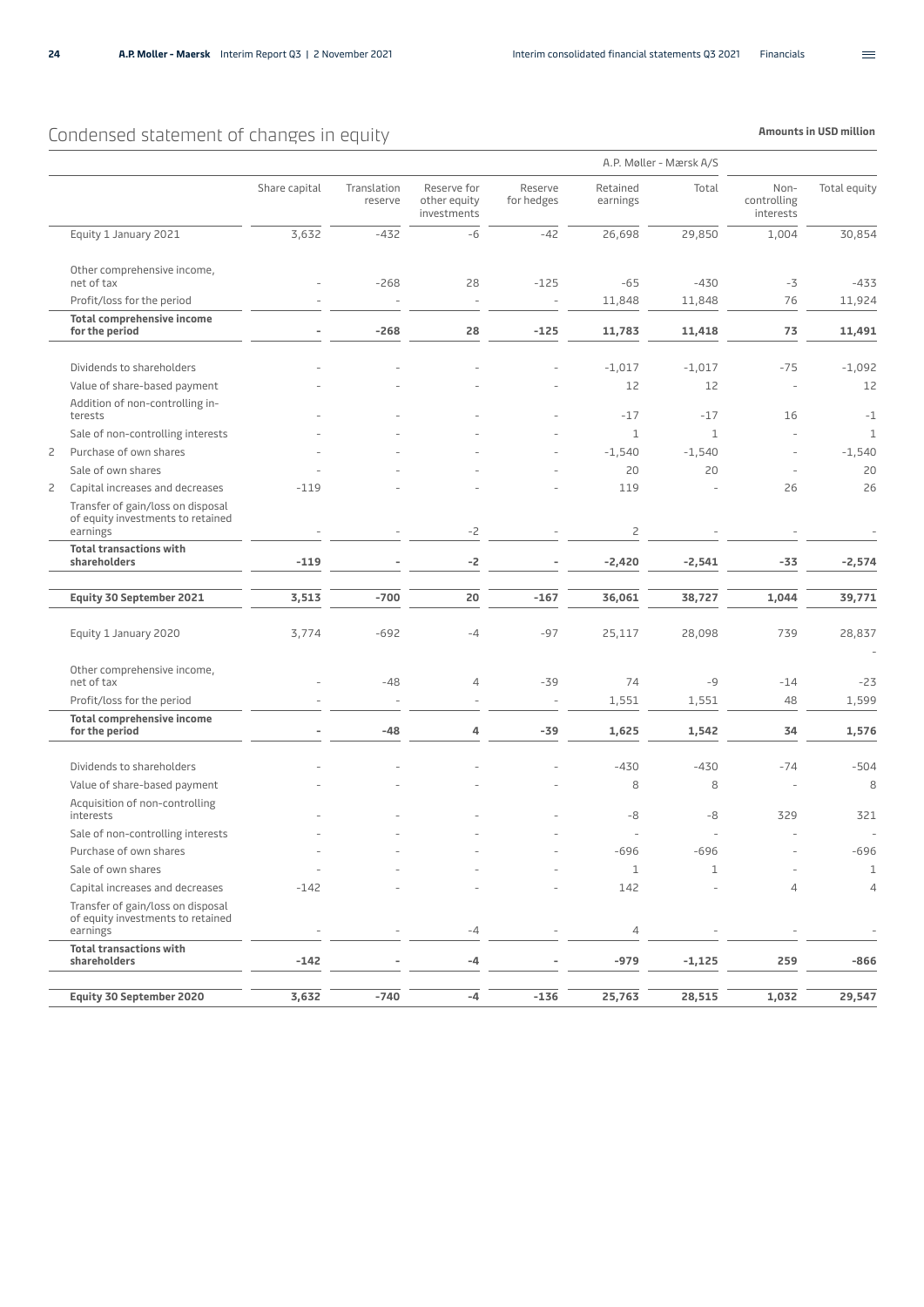**Amounts in USD million** 

 $\equiv$ 

## <span id="page-24-0"></span>Note 1 Segment information

|                                                                                                    | Ocean  | Logistics<br>& Services | Terminals<br>& Towage | Manu-<br>facturing<br>& Others | Total  |
|----------------------------------------------------------------------------------------------------|--------|-------------------------|-----------------------|--------------------------------|--------|
| 03 20 21                                                                                           |        |                         |                       |                                |        |
| External revenue                                                                                   | 12,820 | 2,608                   | 892                   | 273                            | 16,593 |
| Inter-segment revenue                                                                              | 273    | $-7$                    | 313                   | 32                             | 611    |
| <b>Total segment revenue</b>                                                                       | 13,093 | 2,601                   | 1,205                 | 305                            | 17,204 |
| Unallocated items                                                                                  |        |                         |                       |                                | 23     |
| Eliminations                                                                                       |        |                         |                       |                                | $-615$ |
| <b>Total revenue</b>                                                                               |        |                         |                       |                                | 16,612 |
| Segment profit/loss before depreciation, amortisation and impairment losses,<br>etc. (EBITDA)      | 6,251  | 267                     | 433                   | 27                             | 6,978  |
| Unallocated items                                                                                  |        |                         |                       |                                | $-27$  |
| Eliminations                                                                                       |        |                         |                       |                                | $-8$   |
| Consolidated profit/loss before depreciation, amortisation and impairment losses,<br>etc. (EBITDA) |        |                         |                       |                                | 6,943  |
| Segment profit/loss before financial items (EBIT)                                                  | 5,337  | 194                     | 352                   | $\overline{7}$                 | 5,890  |
| Unallocated items                                                                                  |        |                         |                       |                                | $-30$  |
| Eliminations                                                                                       |        |                         |                       |                                | $-1$   |
| Consolidated profit/loss before financial items (EBIT)                                             |        |                         |                       |                                | 5,859  |
| <b>Segment invested capital</b>                                                                    | 29,637 | 2,715                   | 9,793                 | 1,049                          | 43,194 |
| Unallocated items                                                                                  |        |                         |                       |                                | $-271$ |
| Eliminations                                                                                       |        |                         |                       |                                | $-47$  |
| <b>Consolidated invested capital</b>                                                               |        |                         |                       |                                | 42,876 |
| Segment gross capital expenditures, excl. acquisitions and divestments (CAPEX)                     | 454    | 57                      | 86                    | 15                             | 612    |
| Unallocated items                                                                                  |        |                         |                       |                                | 3      |
| Eliminations                                                                                       |        |                         |                       |                                | $-5$   |
| Consolidated gross capital expenditures, excl. acquisitions and divestments (CAPEX)                |        |                         |                       |                                | 610    |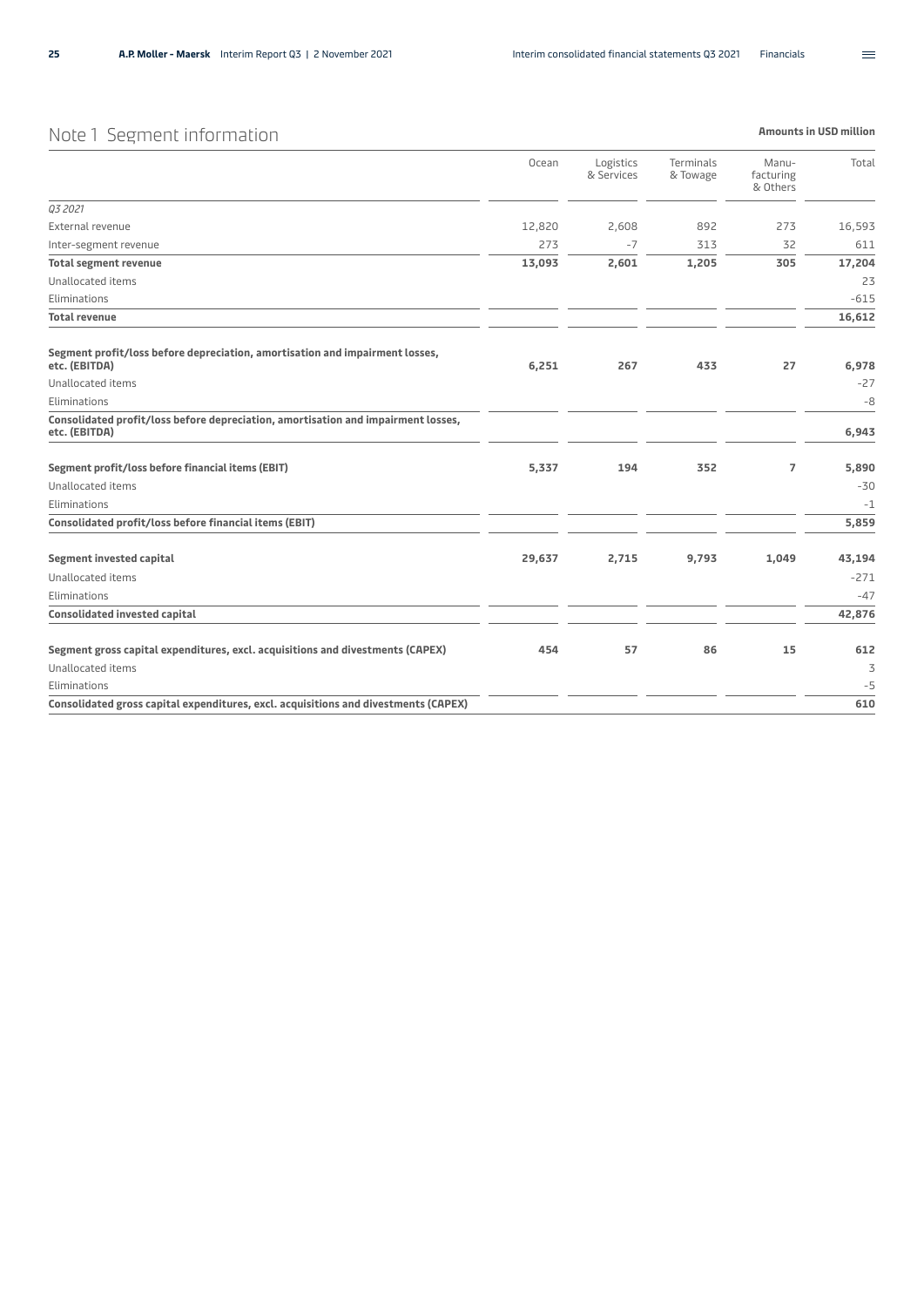## Note 1 Segment information – continued

|                                                                                                    | Ocean  | Logistics<br>& Services | Terminals<br>& Towage | Manu-<br>facturing<br>& Others | Total  |
|----------------------------------------------------------------------------------------------------|--------|-------------------------|-----------------------|--------------------------------|--------|
| Q3 2020                                                                                            |        |                         |                       |                                |        |
| External revenue                                                                                   | 6,993  | 1,830                   | 759                   | 317                            | 9,899  |
| Inter-segment revenue                                                                              | 125    | 61                      | 217                   | 7                              | 410    |
| <b>Total segment revenue</b>                                                                       | 7,118  | 1,891                   | 976                   | 324                            | 10,309 |
| <b>Unallocated items</b>                                                                           |        |                         |                       |                                | 28     |
| Eliminations                                                                                       |        |                         |                       |                                | $-420$ |
| <b>Total revenue</b>                                                                               |        |                         |                       |                                | 9,917  |
| Segment profit/loss before depreciation, amortisation and impairment losses,<br>etc. (EBITDA)      | 1,805  | 131                     | 328                   | 48                             | 2,312  |
| Unallocated items                                                                                  |        |                         |                       |                                | $-14$  |
| Eliminations                                                                                       |        |                         |                       |                                | $-1$   |
| Consolidated profit/loss before depreciation, amortisation and impairment losses,<br>etc. (EBITDA) |        |                         |                       |                                | 2,297  |
| Segment profit/loss before financial items (EBIT)                                                  | 968    | 100                     | 236                   | 20                             | 1,324  |
| <b>Unallocated items</b>                                                                           |        |                         |                       |                                | $-17$  |
| Eliminations                                                                                       |        |                         |                       |                                | $-18$  |
| Consolidated profit/loss before financial items (EBIT)                                             |        |                         |                       |                                | 1,289  |
| <b>Segment invested capital</b>                                                                    | 27,530 | 1,675                   | 10,199                | 993                            | 40,397 |
| <b>Unallocated items</b>                                                                           |        |                         |                       |                                | 53     |
| Eliminations                                                                                       |        |                         |                       |                                | $-46$  |
| <b>Consolidated invested capital</b>                                                               |        |                         |                       |                                | 40,404 |
| Segment gross capital expenditures, excl. acquisitions and divestments (CAPEX)                     | 143    | 27                      | 104                   | 5                              | 279    |
| <b>Unallocated items</b>                                                                           |        |                         |                       |                                | 3      |
| Eliminations                                                                                       |        |                         |                       |                                | $-2$   |
| Consolidated gross capital expenditures, excl. acquisitions and divestments (CAPEX)                |        |                         |                       |                                | 280    |

**Amounts in USD million**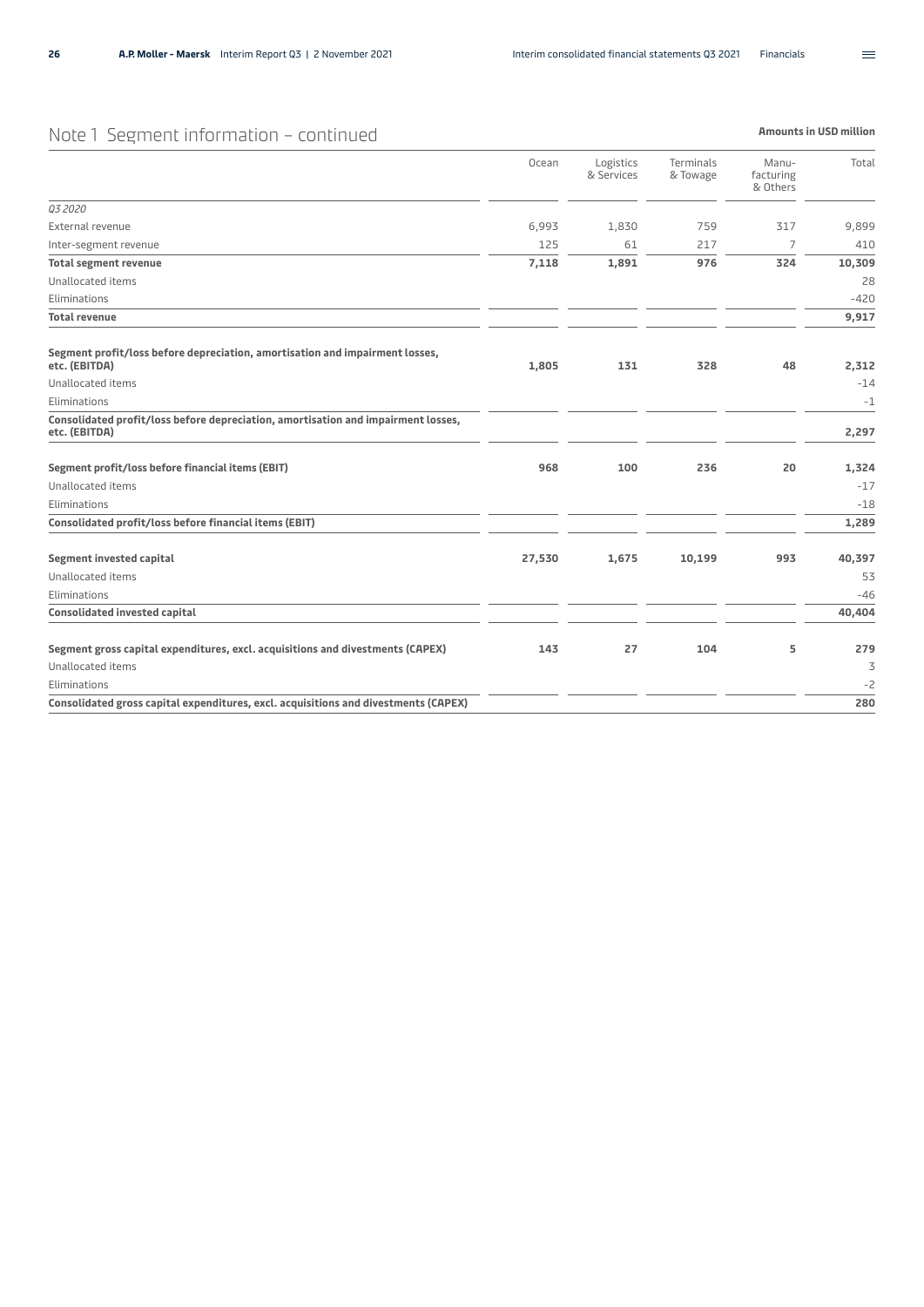## Note 1 Segment information – continued

|                                                                                                    | Ocean  | Logistics<br>& Services | Terminals<br>& Towage | Manu-<br>facturing<br>& Others | Total    |
|----------------------------------------------------------------------------------------------------|--------|-------------------------|-----------------------|--------------------------------|----------|
| 9 months 2021                                                                                      |        |                         |                       |                                |          |
| External revenue                                                                                   | 32,978 | 6,746                   | 2,633                 | 865                            | 43,222   |
| Inter-segment revenue                                                                              | 665    | 68                      | 809                   | 126                            | 1,668    |
| <b>Total segment revenue</b>                                                                       | 33,643 | 6,814                   | 3,442                 | 991                            | 44,890   |
| Unallocated items                                                                                  |        |                         |                       |                                | 71       |
| Eliminations                                                                                       |        |                         |                       |                                | $-1,680$ |
| <b>Total revenue</b>                                                                               |        |                         |                       |                                | 43,281   |
| Segment profit/loss before depreciation, amortisation and impairment losses,<br>etc. (EBITDA)      | 14,095 | 688                     | 1,236                 | 100                            | 16,119   |
| Unallocated items                                                                                  |        |                         |                       |                                | $-66$    |
| Eliminations                                                                                       |        |                         |                       |                                | $-7$     |
| Consolidated profit/loss before depreciation, amortisation and impairment losses,<br>etc. (EBITDA) |        |                         |                       |                                | 16,046   |
| Segment profit/loss before financial items (EBIT)                                                  | 11,617 | 486                     | 958                   | 47                             | 13,108   |
| Unallocated items                                                                                  |        |                         |                       |                                | $-75$    |
| Eliminations                                                                                       |        |                         |                       |                                | 7        |
| Consolidated profit/loss before financial items (EBIT)                                             |        |                         |                       |                                | 13,040   |
| <b>Segment invested capital</b>                                                                    | 29,637 | 2,715                   | 9,793                 | 1,049                          | 43,194   |
| Unallocated items                                                                                  |        |                         |                       |                                | $-271$   |
| Eliminations                                                                                       |        |                         |                       |                                | $-47$    |
| <b>Consolidated invested capital</b>                                                               |        |                         |                       |                                | 42,876   |
| Segment gross capital expenditures, excl. acquisitions and divestments (CAPEX)                     | 960    | 114                     | 273                   | 42                             | 1,389    |
| Unallocated items                                                                                  |        |                         |                       |                                | 8        |
| Eliminations                                                                                       |        |                         |                       |                                | -6       |
| Consolidated gross capital expenditures, excl. acquisitions and divestments (CAPEX)                |        |                         |                       |                                | 1,391    |

**Amounts in USD million** 

 $\equiv$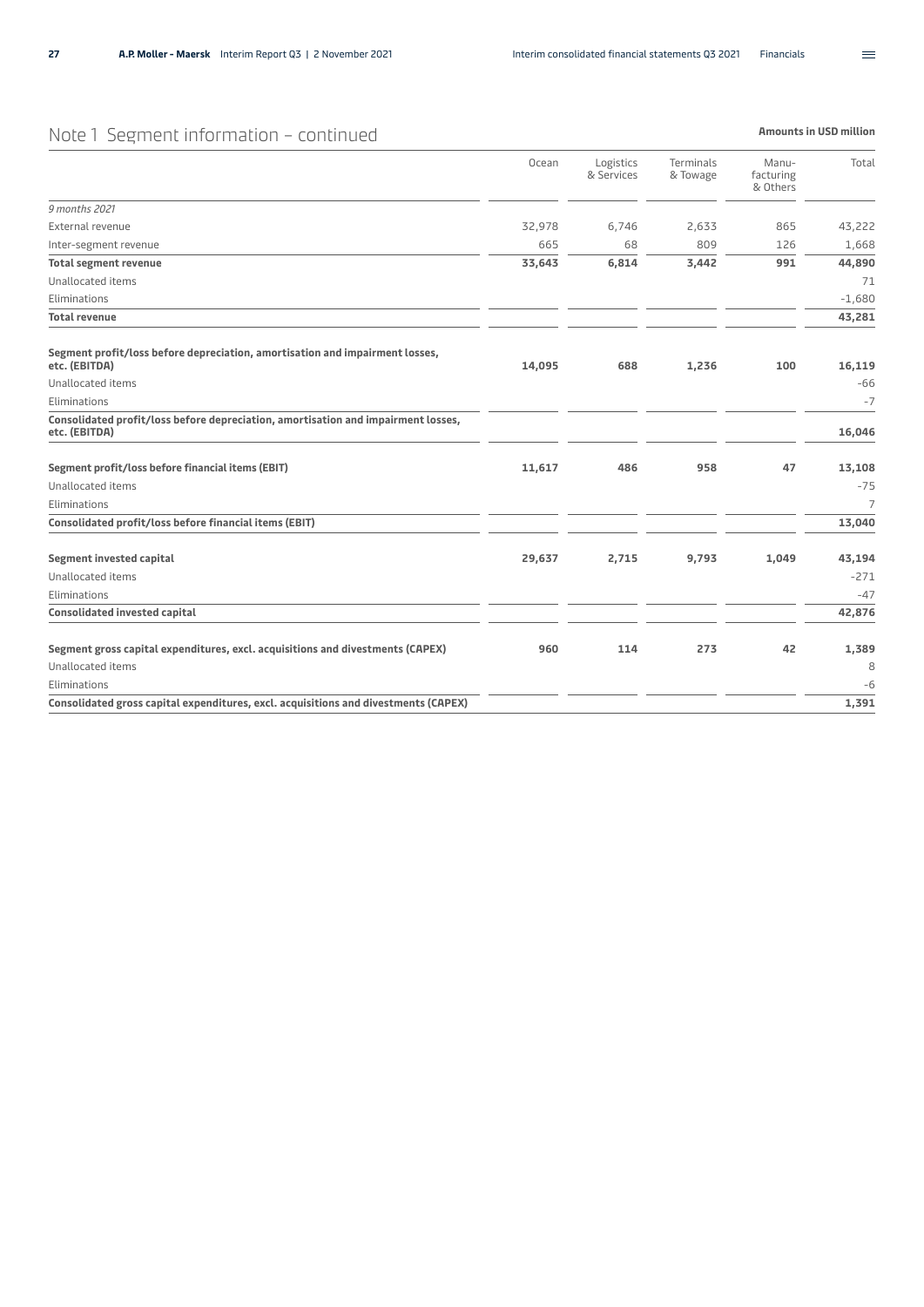## Note 1 Segment information – continued

|                                                                                                    | Ocean  | Logistics<br>& Services | Terminals<br>& Towage | Manu-<br>facturing<br>& Others | Total    |
|----------------------------------------------------------------------------------------------------|--------|-------------------------|-----------------------|--------------------------------|----------|
| 9 months 2020                                                                                      |        |                         |                       |                                |          |
| External revenue                                                                                   | 20,590 | 4,742                   | 2,188                 | 916                            | 28,436   |
| Inter-segment revenue                                                                              | 328    | 160                     | 577                   | 19                             | 1,084    |
| <b>Total segment revenue</b>                                                                       | 20,918 | 4,902                   | 2,765                 | 935                            | 29,520   |
| <b>Unallocated items</b>                                                                           |        |                         |                       |                                | 66       |
| Eliminations                                                                                       |        |                         |                       |                                | $-1,101$ |
| <b>Total revenue</b>                                                                               |        |                         |                       |                                | 28,485   |
| Segment profit/loss before depreciation, amortisation and impairment losses,<br>etc. (EBITDA)      | 4,337  | 296                     | 841                   | 140                            | 5,614    |
| <b>Unallocated items</b>                                                                           |        |                         |                       |                                | $-98$    |
| Eliminations                                                                                       |        |                         |                       |                                | $-1$     |
| Consolidated profit/loss before depreciation, amortisation and impairment losses,<br>etc. (EBITDA) |        |                         |                       |                                | 5,515    |
| Segment profit/loss before financial items (EBIT)                                                  | 1,868  | 171                     | 633                   | 38                             | 2,710    |
| <b>Unallocated items</b>                                                                           |        |                         |                       |                                | $-104$   |
| Eliminations                                                                                       |        |                         |                       |                                | $-14$    |
| Consolidated profit/loss before financial items (EBIT)                                             |        |                         |                       |                                | 2,592    |
| <b>Segment invested capital</b>                                                                    | 27,530 | 1,675                   | 10,199                | 993                            | 40,397   |
| Unallocated items                                                                                  |        |                         |                       |                                | 53       |
| Eliminations                                                                                       |        |                         |                       |                                | $-46$    |
| <b>Consolidated invested capital</b>                                                               |        |                         |                       |                                | 40,404   |
| Segment gross capital expenditures, excl. acquisitions and divestments (CAPEX)                     | 485    | 126                     | 319                   | 20                             | 950      |
| Unallocated items                                                                                  |        |                         |                       |                                | 3        |
| Eliminations                                                                                       |        |                         |                       |                                | $-1$     |
| Consolidated gross capital expenditures, excl. acquisitions and divestments (CAPEX)                |        |                         |                       |                                | 952      |

| USD million                                          | Types of revenue                   | Q3     | Q <sub>3</sub> | 9 months | 9 months | 12M      |
|------------------------------------------------------|------------------------------------|--------|----------------|----------|----------|----------|
|                                                      |                                    | 2021   | 2020           | 2021     | 2020     | 2020     |
| Ocean                                                | Freight revenue                    | 11,576 | 6,137          | 29,566   | 17,749   | 24,920   |
|                                                      | Other revenue, including hubs      | 1,517  | 981            | 4,077    | 3,169    | 4,255    |
| Logistics & Services                                 | Managed by Maersk                  | 433    | 292            | 1,098    | 713      | 1,014    |
|                                                      | Fulfilled by Maersk                | 606    | 434            | 1,543    | 972      | 1,457    |
|                                                      | Transported by Maersk              | 1,562  | 1,165          | 4,173    | 3,217    | 4,492    |
| Terminals & Towage                                   | <b>Terminal services</b>           | 1,027  | 816            | 2,911    | 2,279    | 3,151    |
|                                                      | Towage services                    | 185    | 167            | 550      | 505      | 681      |
| Manufacturing & Others                               | Sale of containers and spare parts | 134    | 153            | 512      | 431      | 587      |
|                                                      | Offshore supply services           | 83     | 65             | 212      | 191      | 252      |
|                                                      | Other shipping activities          | 67     | 90             | 202      | 264      | 347      |
|                                                      | Other services                     | 21     | 16             | 65       | 49       | 68       |
| Unallocated activities and eliminations <sup>1</sup> |                                    | $-599$ | $-399$         | $-1,628$ | $-1,054$ | $-1,484$ |
| <b>Total revenue</b>                                 |                                    | 16,612 | 9,917          | 43,281   | 28,485   | 39,740   |

1 Including revenue eliminations between terminal services and towage services.

 $\equiv$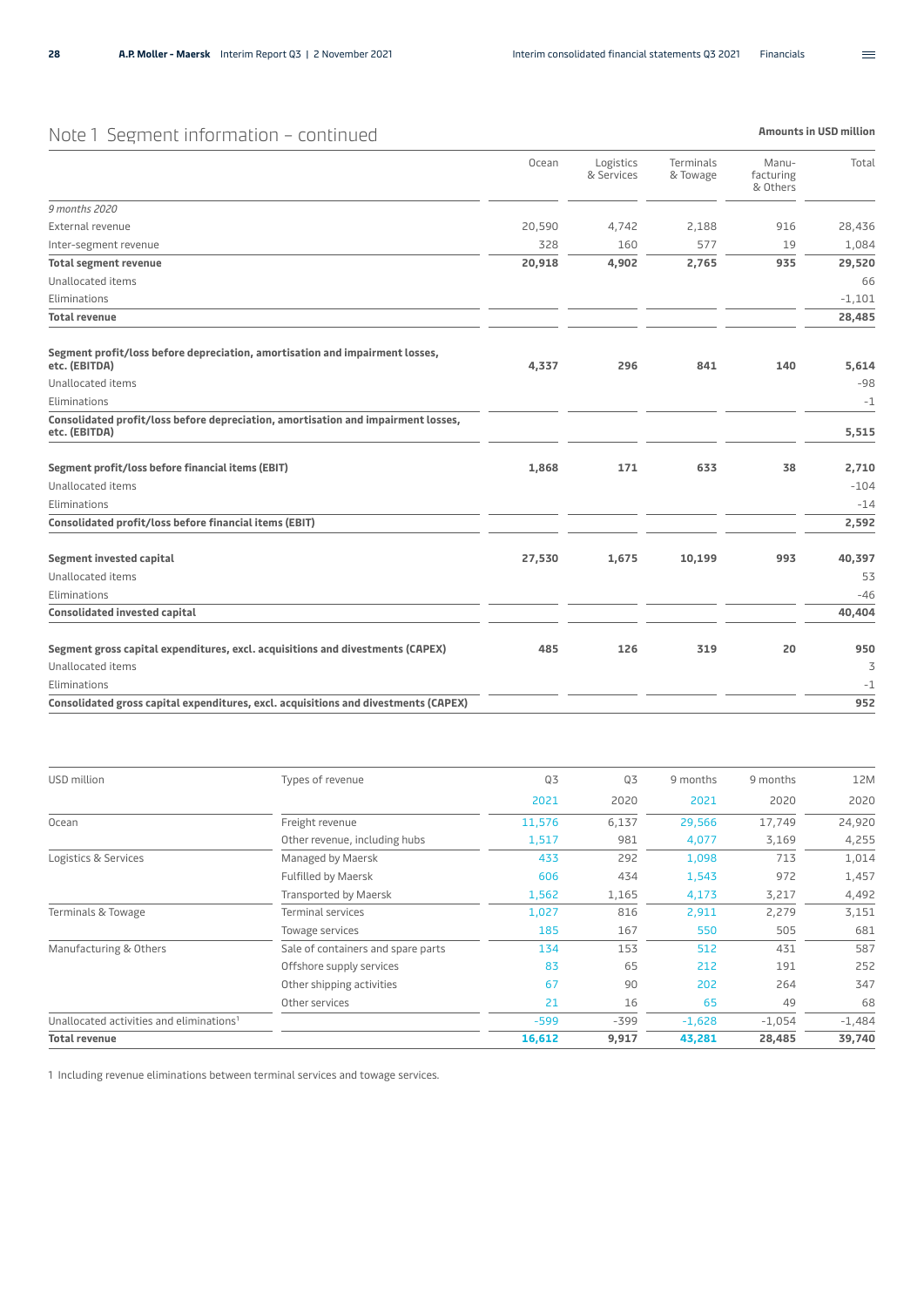### Note 2 Share capital

**Amounts in USD million** 

#### Development in the number of shares:

|                   | A shares of              |                          |            | B shares of    | Nominal value            |                          |
|-------------------|--------------------------|--------------------------|------------|----------------|--------------------------|--------------------------|
|                   | DKK 1,000                | <b>DKK 500</b>           | DKK 1,000  | <b>DKK 500</b> | DKK million              | USD million              |
| 1 January 2020    | 10,756,265               | 226                      | 10,060,401 | 166            | 20,817                   | 3,774                    |
| Cancellation      | 156,977                  | $\overline{\phantom{a}}$ | 627,938    | -              | 785                      | 142                      |
| Conversion        | 5                        | $-10$                    | -          |                |                          | $\qquad \qquad -$        |
| 30 September 2020 | 10,599,293               | 216                      | 9,432,463  | 166            | 20,032                   | 3,632                    |
| 1 January 2021    | 10,599,293               | 216                      | 9,432,463  | 166            | 20,032                   | 3,632                    |
| Cancellation      | 131,186                  |                          | 524,745    |                | 656                      | 119                      |
| Conversion        | $\overline{\phantom{a}}$ | $\overline{\phantom{a}}$ |            | -              | $\overline{\phantom{a}}$ | $\overline{\phantom{a}}$ |
| 30 September 2021 | 10,468,107               | 216                      | 8,907,718  | 166            | 19,376                   | 3,513                    |

All shares are fully issued and paid up.

One A share of DKK 1,000 holds two votes. B shares have no voting rights.

At the Annual General Meeting of A.P. Møller - Mærsk A/S on 23 March 2021, the shareholders decided on the cancellation of treasury shares, whereby the share capital would be decreased. On 20 May 2021, the Company's share capital was reduced from nominally DKK 20,031,947,000 with nominally DKK 655,931,000 in total, divided into 131,186 A shares and 524,745 B shares of DKK 1,000 to nominally DKK 19,376,016,000 by cancellation of own shares.

#### Development in the holding of own shares:

|         |         |                            |      | % of share capital        |       |
|---------|---------|----------------------------|------|---------------------------|-------|
|         |         |                            |      |                           |       |
| 2021    | 2020    | 2021                       | 2020 | 2021                      | 2020  |
|         |         |                            |      |                           |       |
| 119,176 | 134,279 | 119                        | 134  | 0.59%                     | 0.65% |
| 113,957 | 131,568 | 114                        | 132  | 0.59%                     | 0.64% |
| 131,186 | 156,977 | 131                        | 157  | 0.65%                     | 0.75% |
| 101,947 | 108,870 | 102                        | 109  | 0.53%                     | 0.54% |
|         |         |                            |      |                           |       |
| 505,281 | 587,949 | 505                        | 588  | 2.52%                     | 2.82% |
| 471,266 | 526,261 | 471                        | 526  | 2.43%                     | 2.63% |
| 524,745 | 627,938 | 525                        | 628  | 2.62%                     | 3.02% |
| 15,631  | 4,270   | 15                         | 4    | 0.08%                     | 0.02% |
| 436,171 | 482,002 | 436                        | 482  | 2.25%                     | 2.41% |
|         |         | No. of shares of DKK 1,000 |      | Nominal value DKK million |       |

Disposals of own shares are related to the share option plans and the restricted shares plan.

Basis for calculating earnings per share is the following:

The dividend of DKK 330 per share of DKK 1000 – a total of DKK 6,610m is equivalent to USD 1,017m excluding own shares. Of this, USD 889m was paid to shareholders on 26 March 2021, and the withholding tax of USD 128m was been paid in Q2 2021. Payment of dividends to shareholders does not trigger taxes to A.P. Moller - Maersk.

From 1 January 2021 to 30 September 2021, A.P. Moller - Maersk has bought back 58,631 A shares, with a nominal value of DKK 59m and 177,886 B shares, with a nominal value of DKK 178m as treasure shares, from A.P. Møller Holding A/S, which is considered a related party.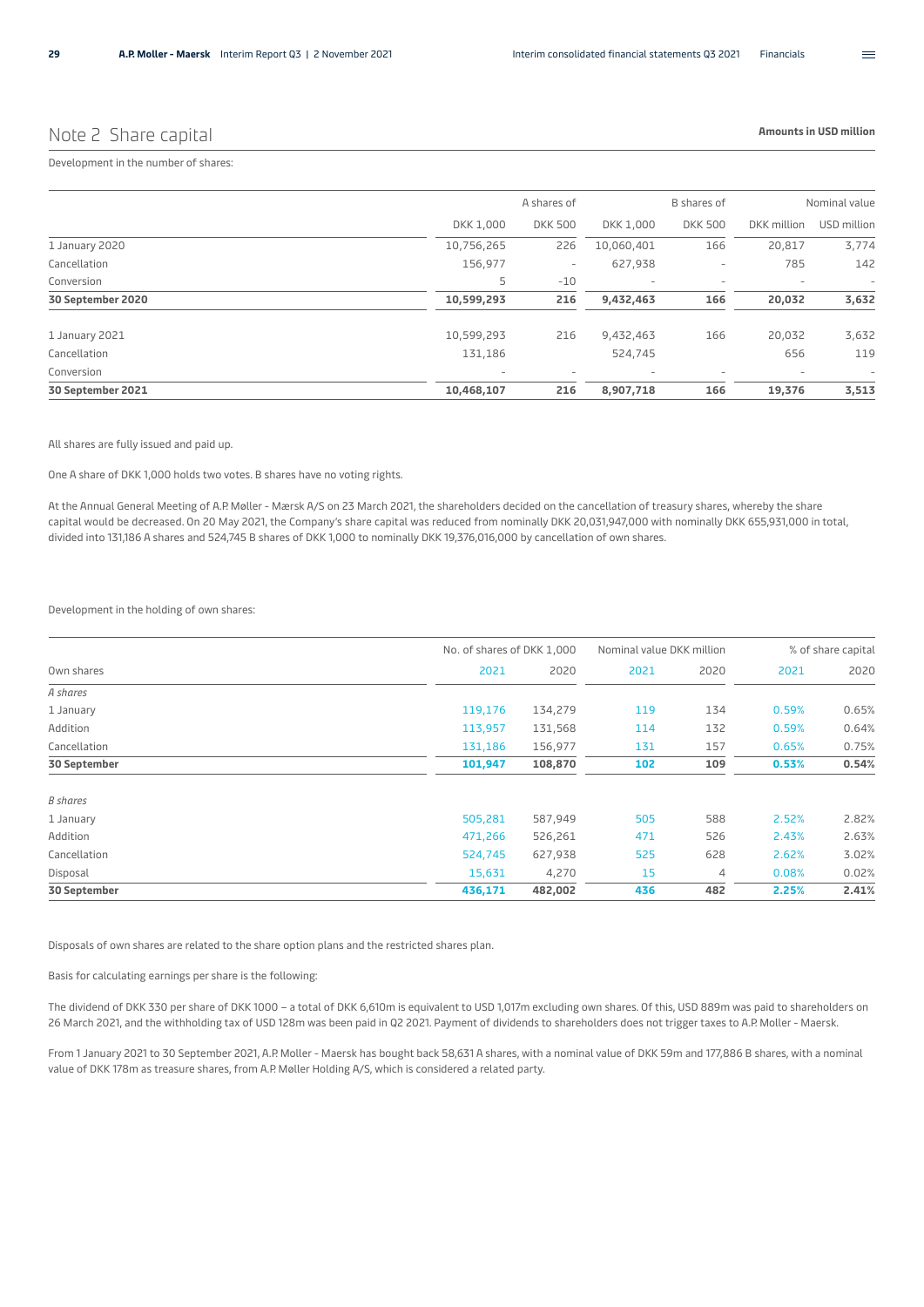### Note 3 Acquisition of subsidiaries

**Acquisitions during the first nine months 2021** *Visible Supply Chain Management, North America* On 2 August 2021, the Group acquired 100% of the shares in Visible Supply Chain Management, an e-commerce logistics provider based in North America focusing on e-fulfilment, parcel delivery services and freight management. Visible Supply Chain Management will contribute with strong e-commerce capabilities and further strengthen the business-to-consumer part of the business.

The total purchase price is USD 803m, including a contingent consideration valued at USD 63m. Of the provisional purchase price allocation approximately USD 550m is related to goodwill and approximately USD 190m to intangible assets, including software and technology.

Goodwill is mainly attributable to expected future synergies from leveraging the acquired technology software, network optimisations and improved productivity.

From the acquisition date to 30 September 2021, Visible Supply Chain Management contributed with

a revenue of USD 76m and an insignificant net profit. Had the acquisition occurred on 1 January 2021, the impact on the Group's revenue would have been USD 376m. The net profit impact to the Group would have been insignificant.

Acquisition-related costs of USD 10m are recognised as operating costs in the income statement and in operating cash flow in the statement of cash flow.

The accounting for the business combination is considered provisional at 30 September 2021.

#### *HUUB, Portugal*

On 1 September 2021, the Group acquired 100% of the shares in HUUB, a Portuguese cloud-based logistics start-up specialised in technology solutions for B2C warehousing for the fashion industry. HUUB will contribute to strengthening Maersk's technology capabilities, bringing the best attributes of a modern entrepreneurial agile workplace. The acquisition is accounted for as an asset deal.

The total acquisition price is USD 9m, and is subject to adjustment based on future performance.

### **Acquisitions after 30 September 2021**

*B2C Europe, Europe*

On 1 October 2021, the Group acquired 100% of the shares in B2C Europe, an e-commerce logistics provider based in Europe, specialising in cross-border parcel delivery services. B2C Europe will contribute with strong e-commerce capabilities and further strengthen the business-to-consumer part of our business.

The total acquisitions price is USD 86m.

#### *Senator International, Germany*

After the balance sheet date, the Group acquired 100% of the shares in Senator International, a well-renowned German air-based freight carrier company. Senator International will contribute with offerings within air freight out of Europe into the USA and Asia, and thereby add strong capabilities and geographical reach to our integrator vision.

The acquisition is expected to be finalised during Q1 2022.

### Note 4 Accounting policies, judgements and significant estimates

The interim consolidated financial statements have been prepared in accordance with IAS 34 Interim Financial Reporting as issued by the International Accounting Standards Board (IASB) and adopted by the EU and additional Danish disclosure requirements for interim financial reporting of listed companies.

The accounting policies, judgements and significant estimates are consistent with those applied in the Annual Report 2020, notes 23 and 24, to which reference is made, apart from the changes described below:

**Change to product groups in reportable segment** As part of the refinement of the segment structure of A.P. Moller - Maersk, the product groups of the Logistics & Services segment have been updated. See table below for the product specifications.

#### **Change in segment measure of profit or loss**

The segment measure of profit has been changed from EBITDA to EBIT, as EBIT is regularly reviewed by management when making decisions about resource allocations.

#### **Change to accounting estimates**

The estimated useful life and residual values of containers have been revised. The net effect of the changes was an increase in EBIT of USD 108m in Q3 2021. The effect for 9M was USD 320m.

The useful life of new containers is typically estimated to 15 years. The residual values are initially estimated between 10% and 30%, depending on the container type.

#### **Logistics & Services product specifications**

The product families and the strategic rationale behind the changes made to the categories as of 2021 are described below.

| <b>Product families</b>    | <b>Details</b>                                                                                                                                                                                            | <b>Strategic rationale</b><br>Integrated management solutions enable customers to control<br>or outsource part or all their supply chain. Combining transport<br>and fulfilment solutions with digital platforms, give end to end<br>visibility, actionability and control.                                                  |  |  |  |  |
|----------------------------|-----------------------------------------------------------------------------------------------------------------------------------------------------------------------------------------------------------|------------------------------------------------------------------------------------------------------------------------------------------------------------------------------------------------------------------------------------------------------------------------------------------------------------------------------|--|--|--|--|
| Managed by Maersk          | • Lead Logistics (Supply Chain Management and 4PL)<br>• Cold Chain logistics<br>• Custom Services<br>· TradeLens                                                                                          |                                                                                                                                                                                                                                                                                                                              |  |  |  |  |
| <b>Fulfilled by Maersk</b> | • Contract logistics (Warehousing & Distribution and Depot)<br>• e-commerce                                                                                                                               | Integrated fulfilment solutions improve customer consolidation<br>and storage down to order level. Whether e-commerce or cold<br>storage, Logistics & Services solutions connect seamlessly to its<br>transportation network, optimising inventory flow and precision<br>to deliver individual orders precisely and on time. |  |  |  |  |
| Transported by Maersk      | • Landside Transportation (Intermodal and Intercontinental Rail)<br>· Insurance<br>• Air & Less Than Container Load (LCL)<br>• Star Air<br>• Full Container Load (FCL)<br>• Sea Freight Forwarding Others | Integrated transportation solutions facilitate supply chain<br>control across A.P. Moller - Maersk's assets. The solutions are<br>modular, providing customers end-to-end services with higher<br>reliability, speed and accountability.                                                                                     |  |  |  |  |

 $=$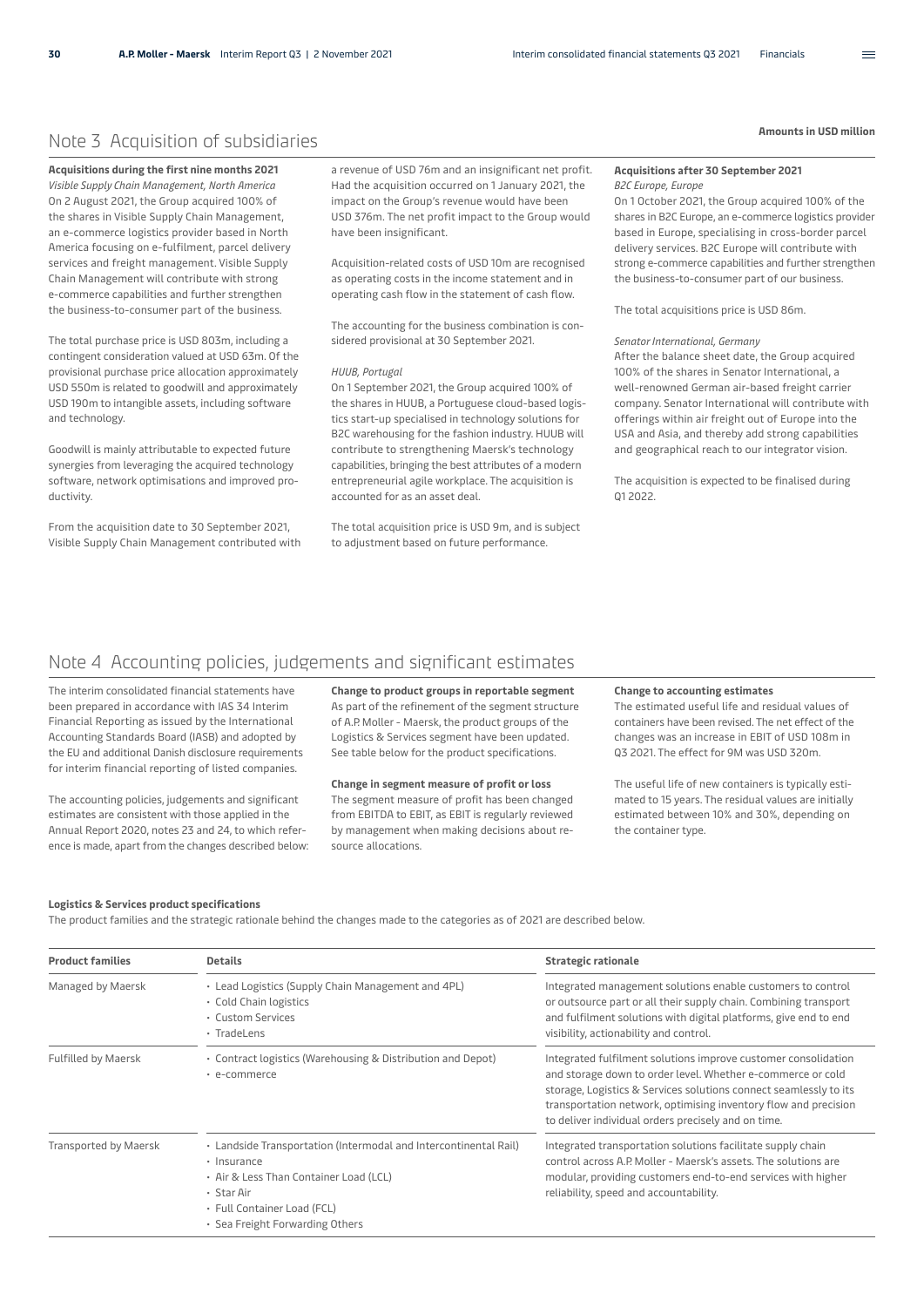$\equiv$ 

**Amounts in USD million** 

# <span id="page-30-0"></span>Additional information

### Quarterly summary

|                                                                                 |          |          | 2021     |          |          |         | 2020     |
|---------------------------------------------------------------------------------|----------|----------|----------|----------|----------|---------|----------|
| Income statement                                                                | Q3       | Q2       | Q1       | Q4       | Q3       | Q2      | Q1       |
| Revenue                                                                         | 16,612   | 14,230   | 12,439   | 11,255   | 9,917    | 8,997   | 9,571    |
| Profit before depreciation, amortisation and<br>impairment losses etc. (EBITDA) | 6,943    | 5,064    | 4,039    | 2,711    | 2,297    | 1,697   | 1,521    |
| Depreciation, amortisation and impairment losses, net                           | 1,206    | 1,087    | 1,025    | 1,222    | 1,097    | 1,149   | 1,073    |
| Gain on sale of non-current assets etc., net                                    | 27       | 12       | 7        | 30       | 8        | 145     | 19       |
| Share of profit/loss in joint ventures and                                      |          |          |          |          |          |         |          |
| associated companies                                                            | 95       | 95       | 76       | 75       | 81       | 58      | 85       |
| Profit/loss before financial items (EBIT)                                       | 5,859    | 4,084    | 3,097    | 1,594    | 1,289    | 751     | 552      |
| Financial items, net                                                            | $-185$   | $-186$   | $-230$   | $-272$   | $-160$   | $-232$  | $-215$   |
| Profit/loss before tax                                                          | 5,674    | 3,898    | 2,867    | 1,322    | 1,129    | 519     | 337      |
| Tax                                                                             | 213      | 152      | 150      | 21       | 182      | 76      | 128      |
| Profit/loss for the period                                                      | 5,461    | 3,746    | 2,717    | 1,301    | 947      | 443     | 209      |
| A.P. Møller - Mærsk A/S' share                                                  | 5,438    | 3,713    | 2,697    | 1,299    | 927      | 427     | 197      |
| Underlying profit/loss <sup>1</sup>                                             | 5,448    | 3,732    | 2,712    | 1,361    | 1,043    | 359     | 197      |
| <b>Balance sheet</b>                                                            |          |          |          |          |          |         |          |
| Total assets                                                                    | 65,394   | 60,040   | 56,734   | 56,117   | 56,162   | 55,319  | 53,990   |
| Total equity                                                                    | 39,771   | 35,282   | 31,905   | 30,854   | 29,547   | 28,569  | 27,945   |
| Invested capital                                                                | 42,876   | 41,481   | 39,829   | 40,121   | 40,404   | 40,186  | 39,977   |
| Net interest-bearing debt                                                       | 3,123    | 6,216    | 7,746    | 9,232    | 10,804   | 11,564  | 11,978   |
| <b>Cash flow statement</b>                                                      |          |          |          |          |          |         |          |
| Cash flow from operating activities                                             | 6,572    | 4,137    | 3,433    | 2,569    | 2,176    | 1,867   | 1,216    |
| Gross capital expenditure, excl. acquisitions<br>and divestments (CAPEX)        | 610      | 452      | 329      | 370      | 280      | 362     | 310      |
| Cash flow from financing activities                                             | $-1,853$ | $-2,143$ | $-2,534$ | $-2,400$ | $-1,539$ | $-59$   | $-1,620$ |
| Free cash flow                                                                  | 5,298    | 3,230    | 2,372    | 1,666    | 1,486    | 1,051   | 445      |
| <b>Financial ratios</b>                                                         |          |          |          |          |          |         |          |
| Revenue growth                                                                  | 67.5%    | 58.2%    | 30.0%    | 16.4%    | $-1.4%$  | $-6.5%$ | 0.3%     |
| EBITDA margin                                                                   | 41.8%    | 35.6%    | 32.5%    | 24.1%    | 23.2%    | 18.9%   | 15.9%    |
| <b>EBIT</b> margin                                                              | 35.3%    | 28.7%    | 24.9%    | 14.2%    | 13.0%    | 8.3%    | 5.8%     |
| Cash conversion                                                                 | 95%      | 82%      | 85%      | 95%      | 95%      | 110%    | 80%      |
| Return on invested capital after tax (ROIC)<br>(last twelve months)             | 34.5%    | 23.7%    | 15.7%    | 9.4%     | 5.9%     | 4.7%    | 3.8%     |
| Equity ratio                                                                    | 60.8%    | 58.8%    | 56.2%    | 55.0%    | 52.6%    | 51.6%   | 51.8%    |
| Underlying ROIC1                                                                | 34.5%    | 24.0%    | 15.9%    | 9.6%     | 6.2%     | 4.6%    | 3.8%     |
| Underlying EBITDA <sup>1</sup>                                                  | 6,943    | 5,064    | 4,039    | 2,705    | 2,401    | 1,697   | 1,521    |
| Underlying EBITDA margin <sup>1</sup>                                           | 41.8%    | 35.6%    | 32.5%    | 24.0%    | 24.2%    | 18.9%   | 15.9%    |
| Underlying EBIT <sup>1</sup>                                                    | 5,842    | 4,070    | 3,092    | 1,663    | 1,386    | 642     | 540      |
| Underlying EBIT margin <sup>1</sup>                                             | 35.2%    | 28.6%    | 24.9%    | 14.8%    | 14.0%    | 7.1%    | 5.6%     |
| <b>Stock market ratios</b>                                                      |          |          |          |          |          |         |          |
| Earnings per share - continuing operations, USD                                 | 287      | 194      | 139      | 66       | 48       | 21      | 10       |
| Diluted earnings per share - continuing operations, USD                         | 287      | 193      | 139      | 66       | 48       | 21      | 10       |
| Cash flow from operating activities per share, USD                              | 348      | 215      | 178      | 132      | 111      | 95      | 61       |
| Share price (B share), end of period, DKK                                       | 17,385   | 18,025   | 14,735   | 13,595   | 10,080   | 7,728   | 6,092    |
| Share price (B share), end of period, USD                                       | 2,707    | 2,883    | 2,324    | 2,246    | 1,585    | 1,161   | 894      |
| Total market capitalisation, end of period, USD                                 | 49,637   | 54,076   | 43,243   | 41,957   | 29,583   | 21,827  | 17,002   |

1 Underlying profit/loss is profit/loss for the period from continuing operations adjusted for net gains/losses from sale of non-current assets etc. and net impairment losses as well as transaction, restructuring and integration costs related to major transactions. The adjustments are net of tax and include A.P. Moller - Maersk's share of mentioned items in joint ventures and associated companies.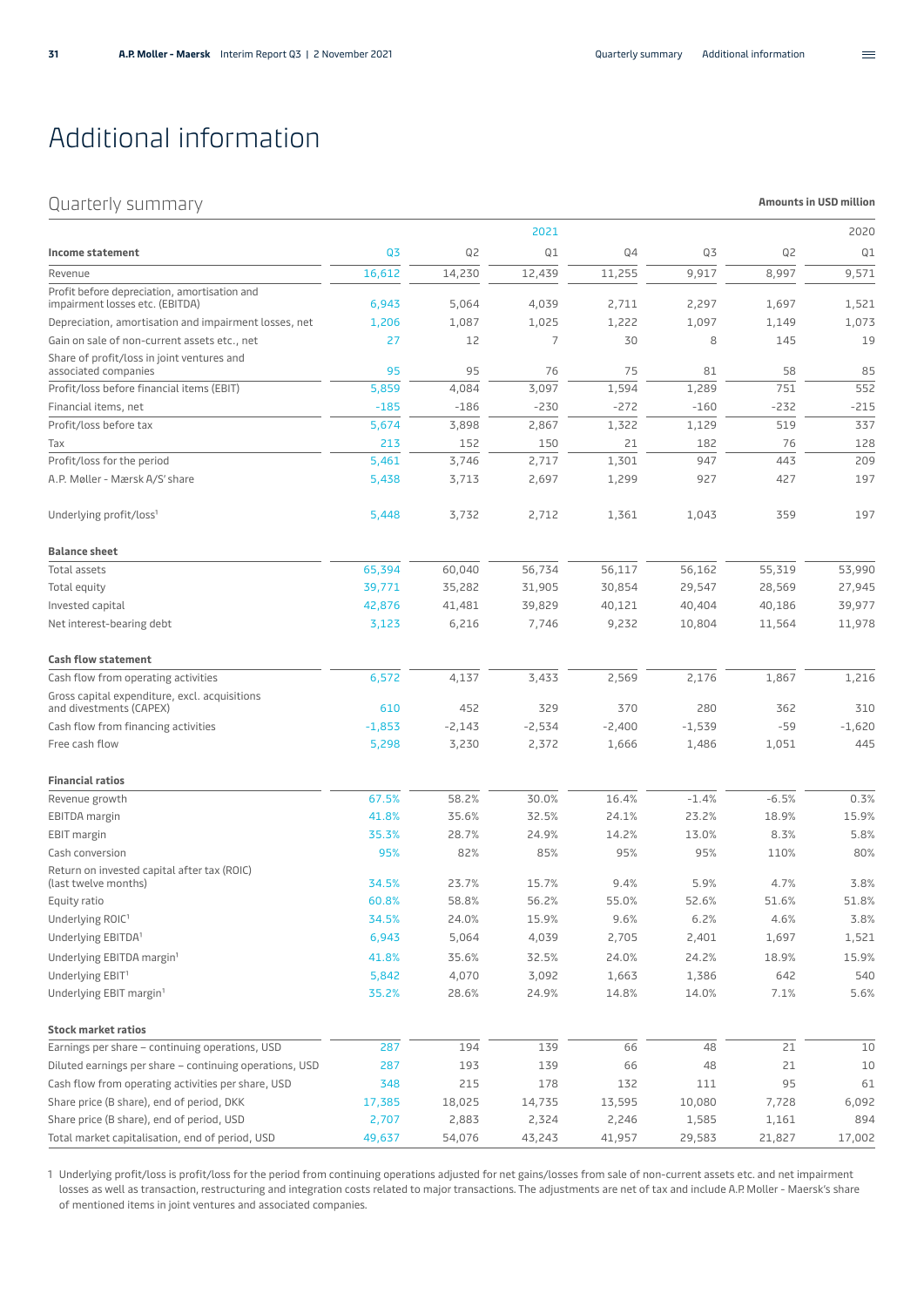# <span id="page-31-0"></span>Definition of terms

Technical terms, abbreviations and definitions of key figures and financial ratios.

#### **Backhaul**

The direction of the trade route with the lowest volumes, whereas the opposite direction is referred to as headhaul.

#### **CAPEX**

Cash payments for intangible assets and property, plant and equipment, excluding acquisitions and divestments.

#### **Cash conversion**

Cash flow from operating activities to EBITDA ratio.

#### **Cash flow from operating activities per share**

A.P. Moller - Maersk's operating cash flow from continuing operations divided by the number of shares (of DKK 1,000 each), excluding A.P. Moller - Maersk's holding of own shares.

#### **Cost per move**

Includes cost (EBITDA less revenue less other income), depreciation and excludes IFRIC12 construction cost.

#### **EBIT**

Earnings Before Interest and Taxes.

#### **EBITA**

Earnings Before Interest, Tax and Amortisation.

#### **EBITDA**

Earnings Before Interest, Taxes, Depreciation and Amortisation.

#### **Equity ratio**

Calculated as equity divided by total assets.

#### **FFE**

Forty Foot container Equivalent unit.

#### **Free cash flow (FCF)**

Comprised of cash flow from operating activities, purchase/sale of intangible assets and property, plant and equipment, dividends received, repayments of lease liabilities, financial payments and financial expenses paid on lease liabilities.

#### **Gross profit**

The sum of revenue, less variable costs and loss on debtors.

#### **Headhaul**

The direction of the trade route with the highest volumes, whereas the return direction is referred to as backhaul.

#### **Invested capital**

Segment assets less liabilities.

#### **kcbm**

The freight volume of the shipment for domestic and international freight. Cubic metre (CBM) measurement is calculated by multiplying the width, height and length together of the shipment.

#### **Loaded volumes**

Loaded volumes refer to the number of FFEs loaded on a shipment which are loaded on first load at vessel departure time excluding displaced FFEs.

#### **Net interest-bearing debt (NIBD)**

Equals interest-bearing debt, including leasing liabilities, fair value of derivatives hedging the underlying debt, less cash and bank balances as well as other interest-bearing assets.

#### **Return on invested capital after tax (ROIC)**

Profit/loss before financial items for the year (EBIT) less tax on EBIT divided by the average invested capital, last twelve months.

#### **Revenue per move**

Includes terminal revenue, other income, government grants and excludes IFRIC12 construction revenue.

#### **RoRo**

Roll-on, Roll-off, which describes how products are loaded and discharged from a vessel.

#### **TEU**

Twenty-foot container Equivalent Unit.

#### **Time charter**

Hire of a vessel for a specified period.

#### **Total market capitalisation**

Total number of shares – excluding A.P. Møller - Mærsk A/S' holding of own shares – multiplied by the endof-quarter price quoted by Nasdaq Copenhagen.

#### **Underlying profit/loss**

Underlying profit/loss is profit/loss for the period from continuing operations adjusted for net gains/losses from sale of non-current assets etc. and net impairment losses as well as transaction, restructuring and integration costs related to major transactions. The adjustments are net of tax and include A.P. Moller - Maersk's share of mentioned items in joint ventures and associated companies.

 $=$ 

#### **VSA**

Vessel Sharing Agreement is usually reached between various partners within a shipping consortium who agree to operate a liner service along a specified route using a specified number of vessels.

#### **4PL**

A 4PL is a fourth-party logistics provider managing resources, technology, infrastructure, and managing external 3PLs to design, build and provide supply chain solutions for businesses.